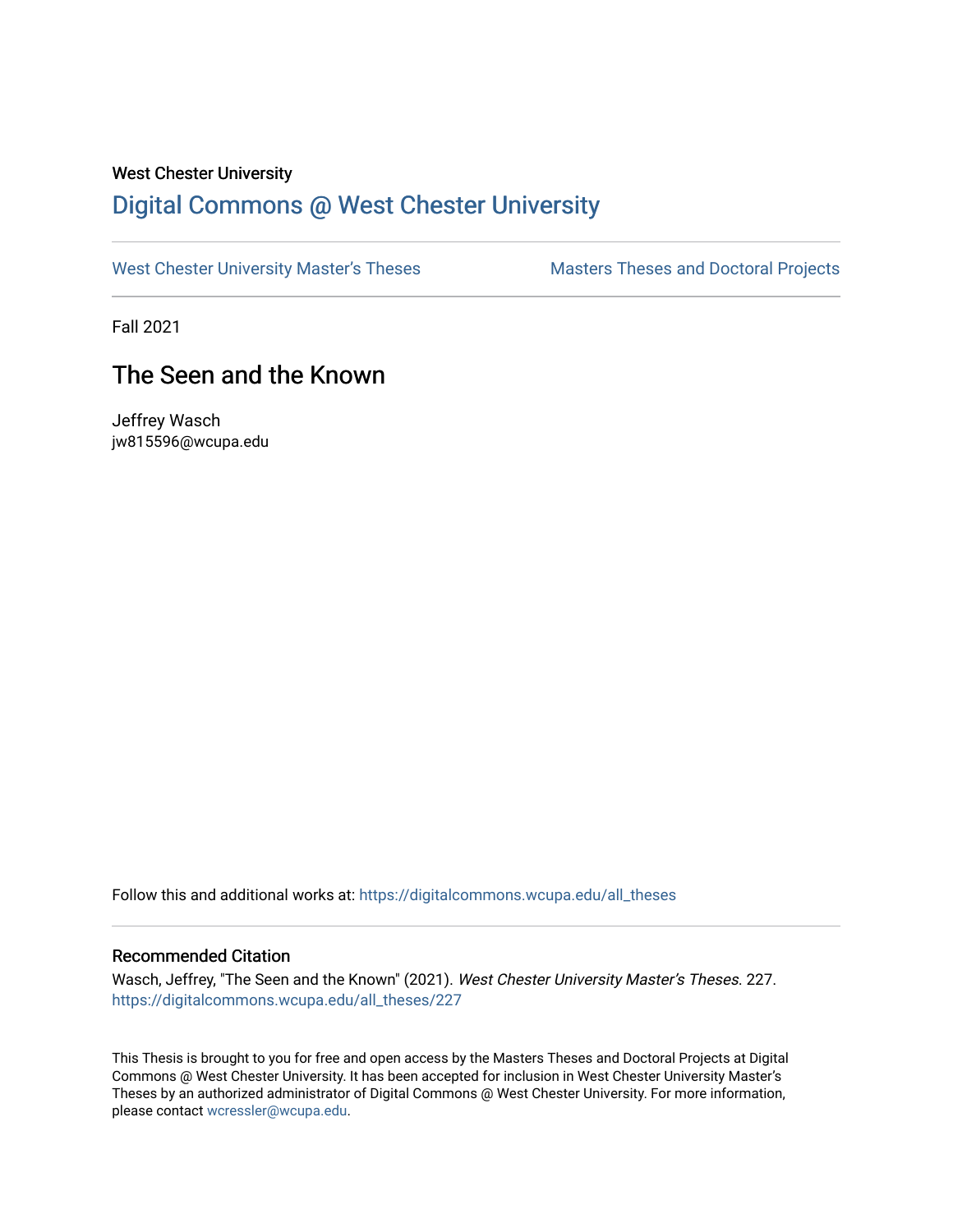The Seen and the Known

## A Thesis

Presented to the Faculty of the

Department of Philosophy

West Chester University

West Chester, Pennsylvania

In Partial Fulfillment of the Requirements for the Degree of

Philosophy

By:

Jeff Wasch

December, 2021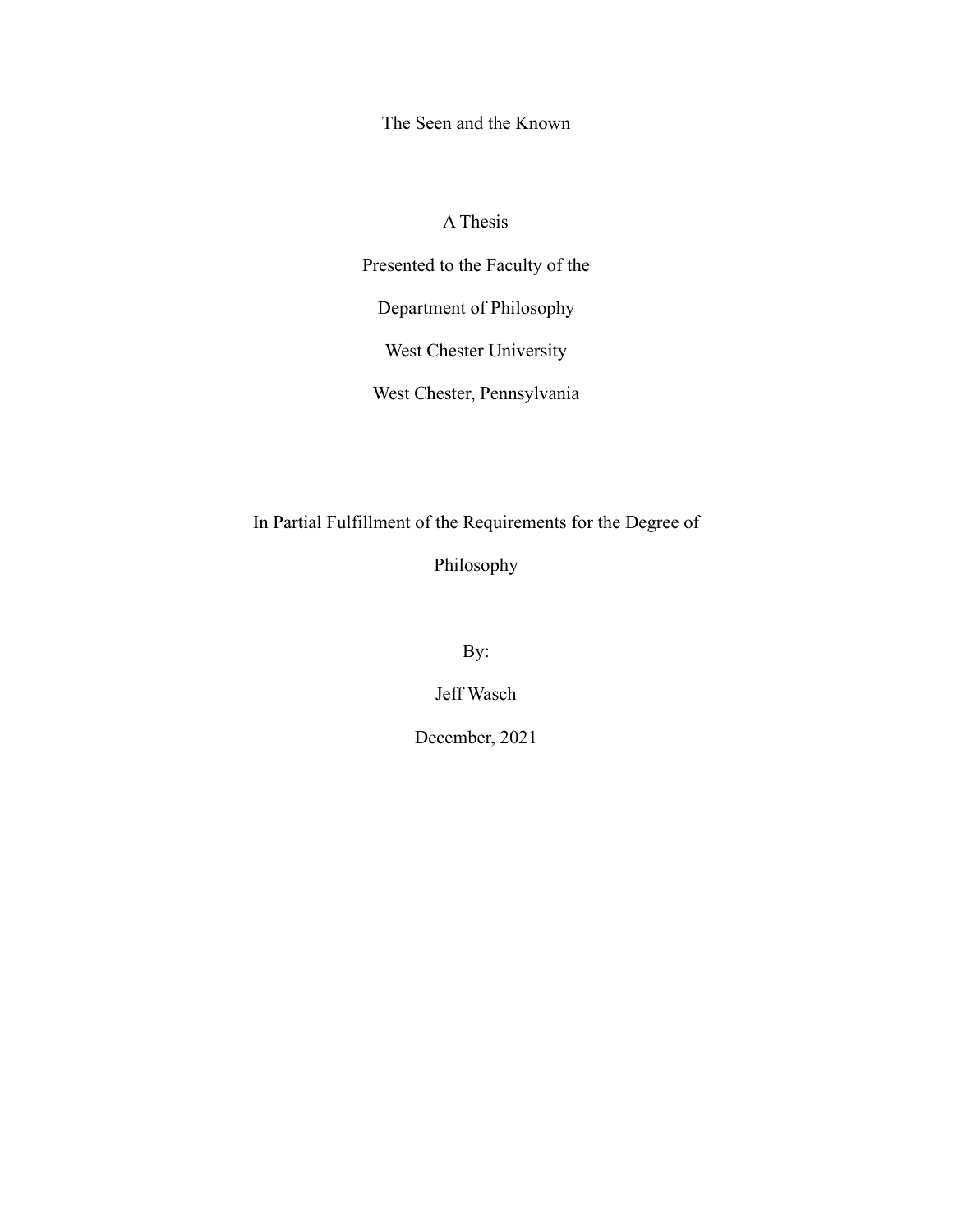## Acknowledgements

First I would like to thank my undergraduate advisors Dr. Alice Speh and Dr. Joan Woolfrey. I would also like Dr. Patrick Denehy for sparking my interest in phenomenology. Next, I would like to thank Dr. Steven James first for being the chair of this project, for pushing me to be a better writer, philosopher, and encouraging me to embrace original ideas. Last but certainly not least I would like to thank both Dr. Helen Schroepfer and Dr. Matthew Pierlott for serving as readers on this committee.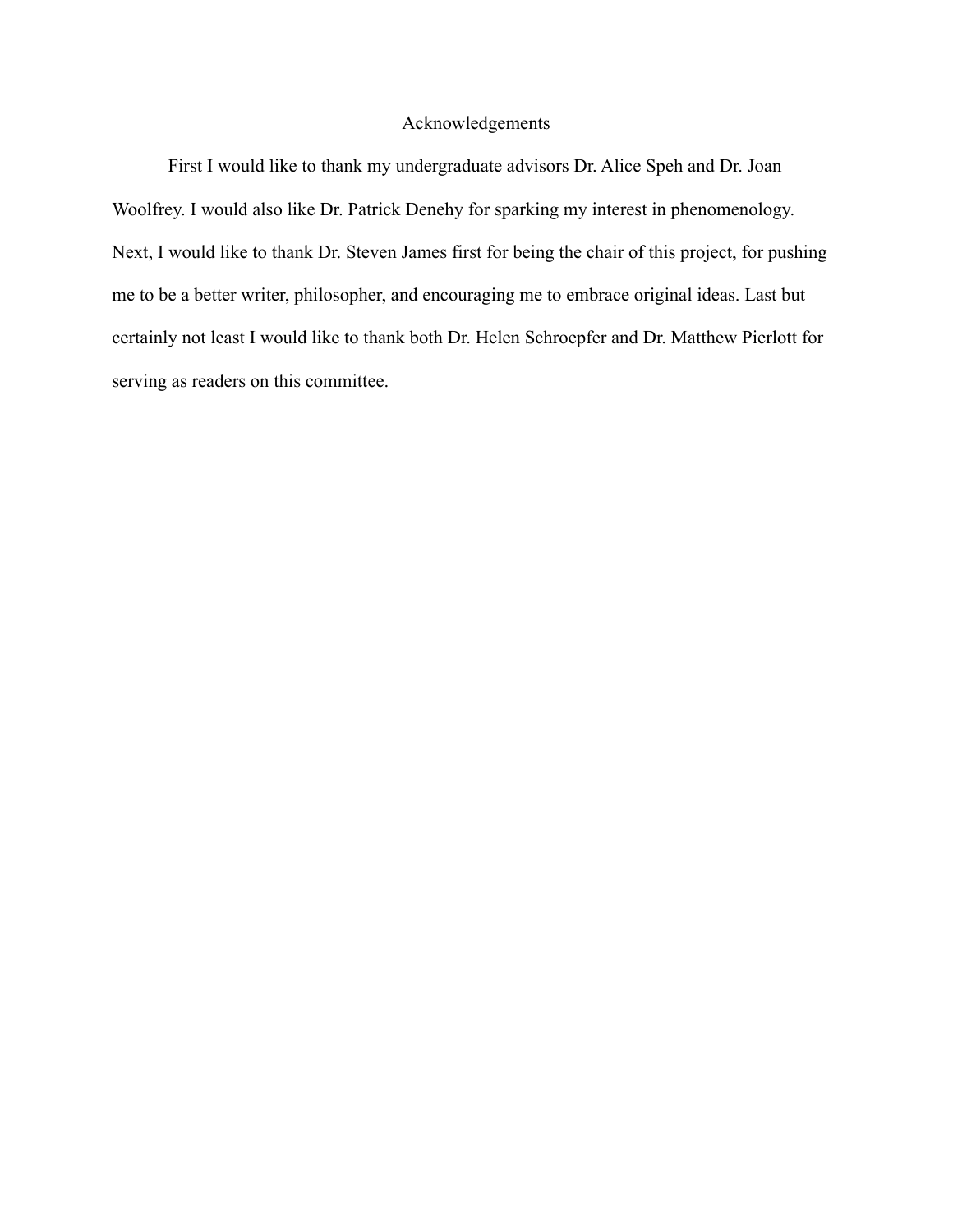#### Abstract

This project is a response to the question: what is the role of language in knowledge and experience? My answer is that knowledge must be *purely linguistic*, but experience has a non-linguistic level constructed by the senses. I suggest that a result of this is that there are two fundamentally different kinds of *content* which make up experience, the *phenomenological content* which is related to the senses, and the *semantic content* that is made up of language and constructs belief, justification, and knowledge. But then we have a question about how these two kinds of content interact? How is observational knowledge possible? To answer this question I turn to an under-explored technical term from Merleau-Ponty, *pregnancy*. *Pregnancy* is the idea that the phenomenological content of our experience is "pregnant" with its meaning. I argue that it follows from this that the phenomenological content of experience is pregnant with its corresponding semantic content allowing us to "see things as". This framework, the *pregnancy framework*, is then applied to make claims within the fields of epistemology and philosophy of mind. First I make the claim that since experience is divided into two kinds of content, the phenomenological and the semantic, *we never really see what we know*. Second, the framework is stacked up against other contemporary explanations of perceptual epistemology, namely, Susanna Siegel's notion of *epistemic charge*. It will be shown that Siegel's picture over-intellectualizes the nature of perception, and therefore, the *pregnancy framework* is a more viable option than Siegel's.

Keywords: Wilfrid Sellars, Maurice Merleau-Ponty, Epistemology, Phenomenology Myth of the Given.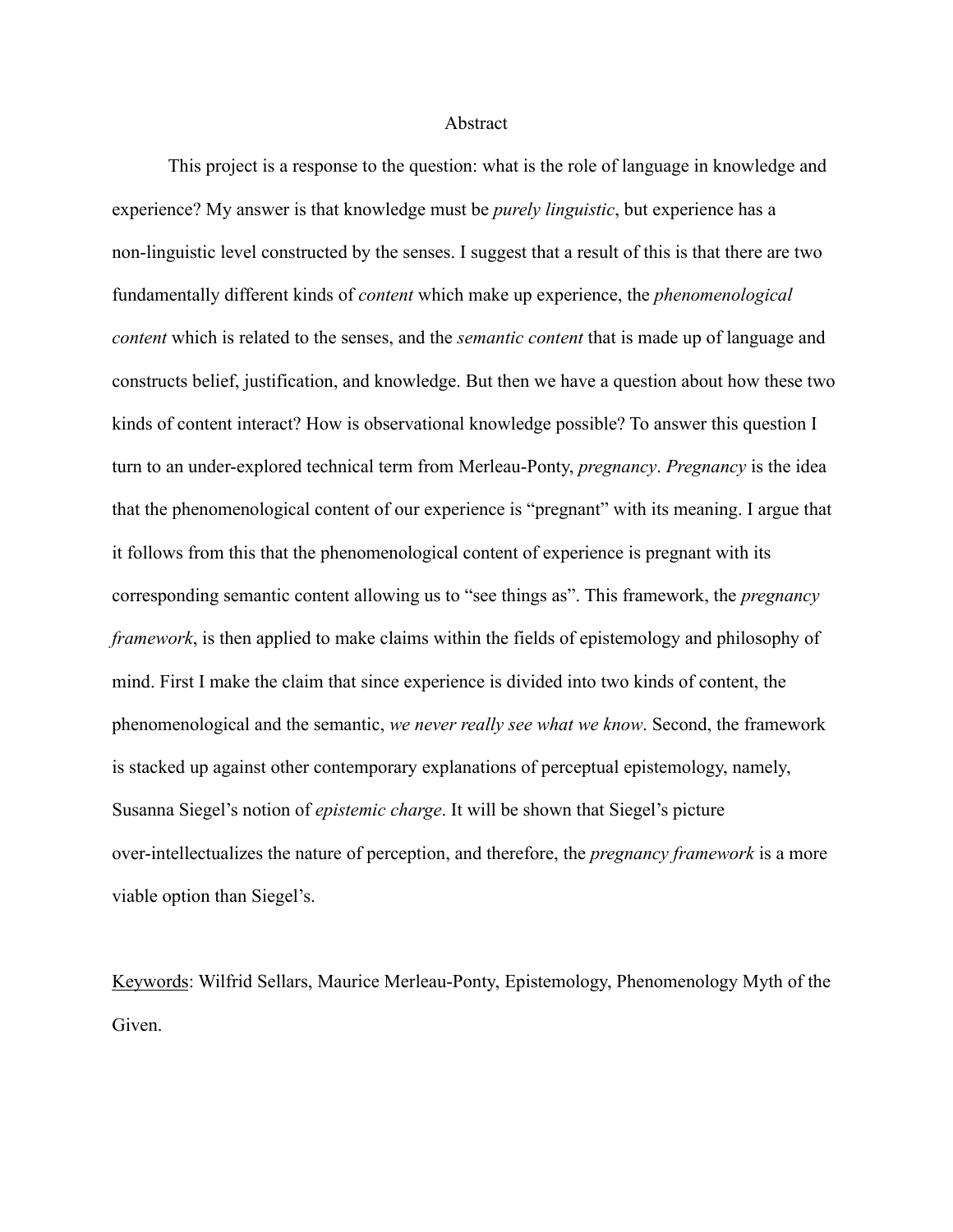## Table of Contents

| Part I: Introduction                                                           | $\mathbf{1}$ |
|--------------------------------------------------------------------------------|--------------|
| A) The Dreyfus-McDowell Debate: What is the Role of Language in Experience and |              |
| Knowledge?                                                                     | $\mathbf{1}$ |
| B) Some Definitions                                                            | 8            |
| C) A Synopsis of the Parts                                                     | 10           |
| Part II: Historically Situating the Argument                                   | 12           |
| A) The Given is Pregnant: Merleau-Ponty and the Myth of the Given              | 12           |
| 1) The Given and Avoiding the Myth                                             | 13           |
| 2) Pregnancy                                                                   | 21           |
| 3) Conclusion                                                                  | 28           |
| B) Lifeworld: Preconditions of Experience and Knowledge                        | 30           |
| 1) Flesh, Bodily Organization and the Perceptual Field                         | 31           |
| Historically Effected Consciousness & Observational Knowledge<br>2)            | 39           |
| 3) Conclusion                                                                  | 46           |
| Part III: Applications                                                         | 48           |
| A) The Seen and the Known                                                      | 48           |
| 1) Phenomenological Content: Data and Interpretation                           | 49           |
| 2) Foundation or Coherence?                                                    | 52           |
| 3) Seeing is Never Believing                                                   | 56           |
| Conclusion<br>4)                                                               | 64           |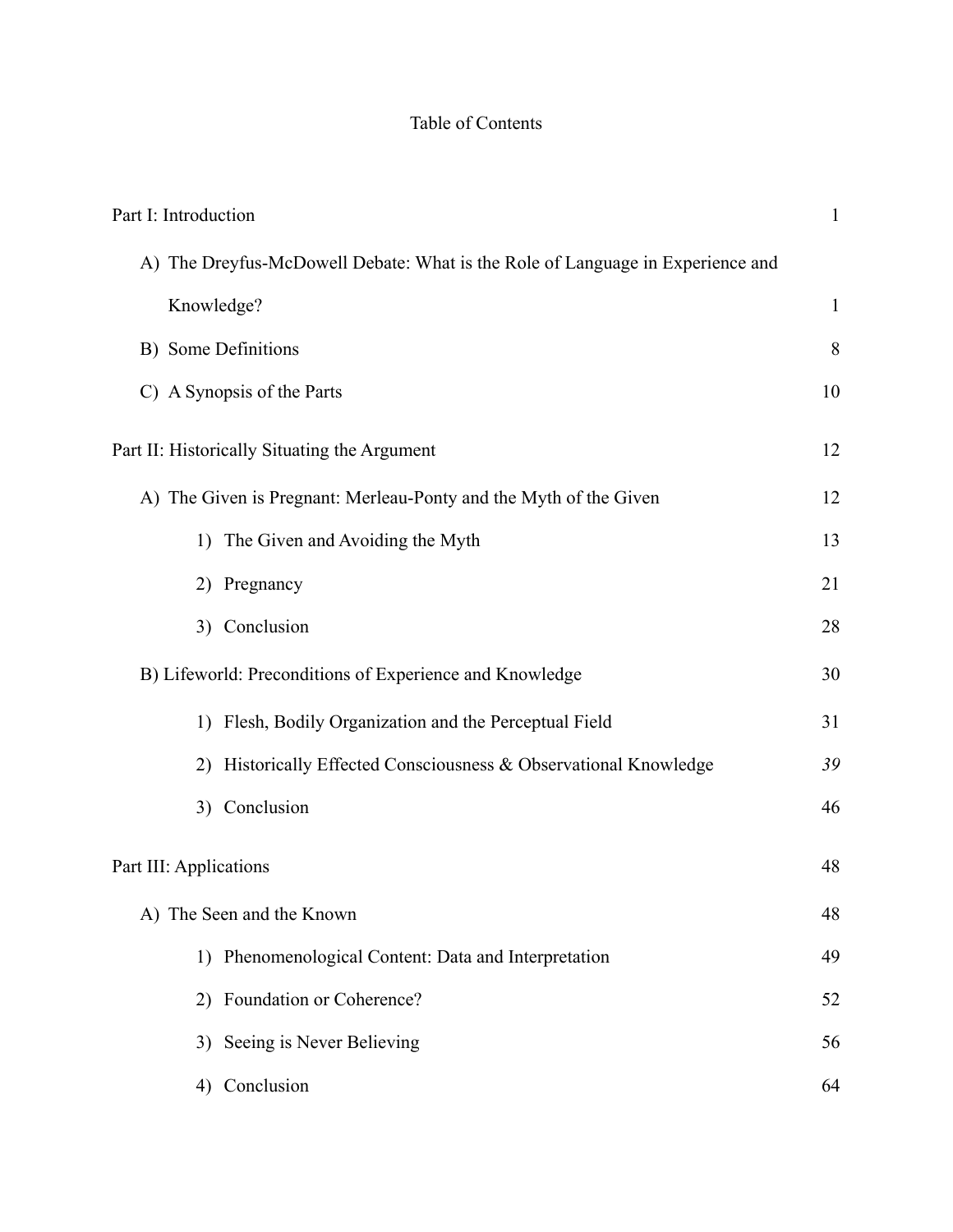| B) Mutilating From Above | 66 |
|--------------------------|----|
|--------------------------|----|

|            | Siegel's Route<br>1)                                                          | 67 |
|------------|-------------------------------------------------------------------------------|----|
|            | 2) Epistemic Charge vs. Pregnancy: Problems with the "Inferential Modulation" |    |
|            | Thesis"                                                                       | 69 |
| 3)         | Conclusion                                                                    | 74 |
| Conclusion |                                                                               | 75 |
| References |                                                                               |    |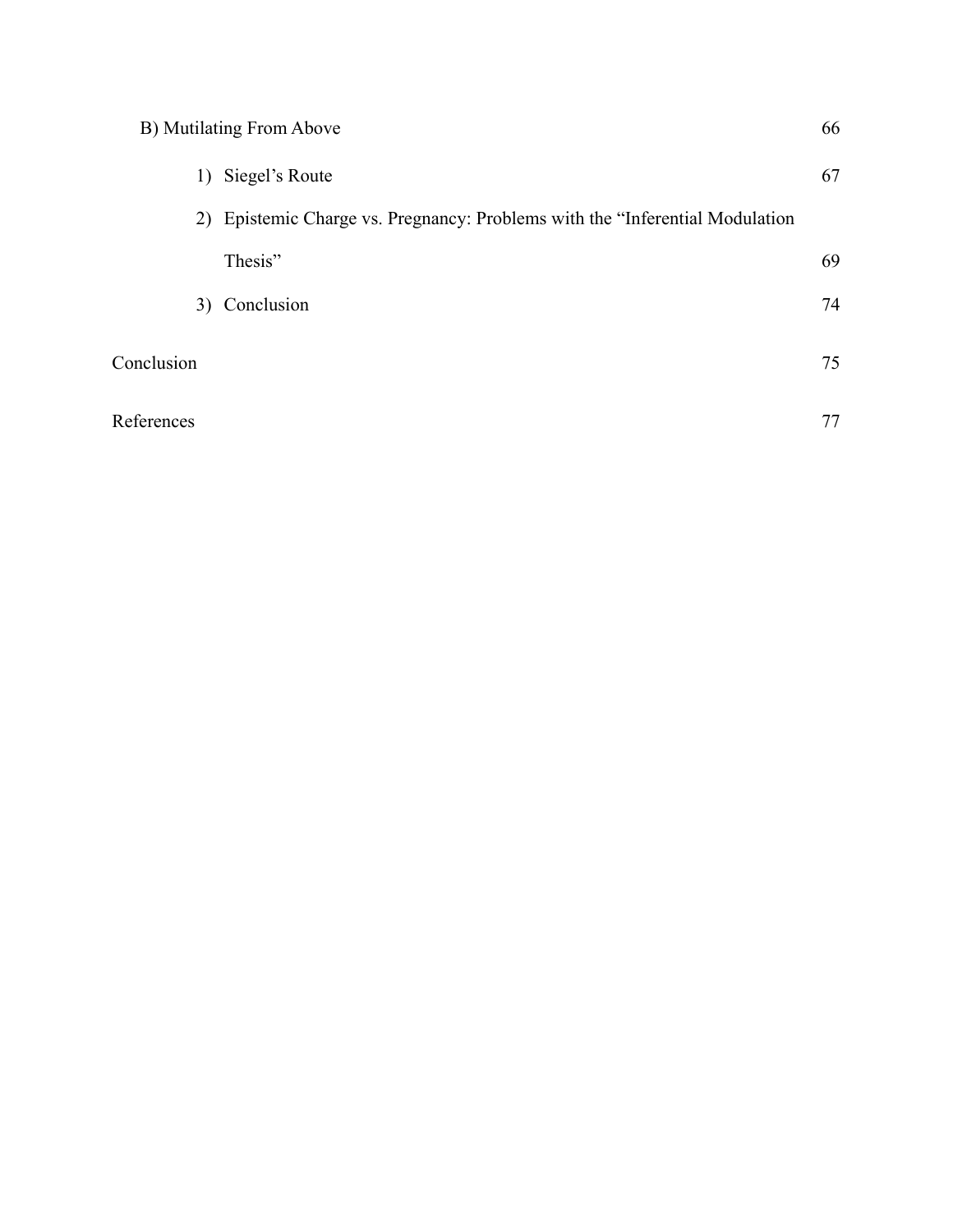<span id="page-6-0"></span>Part I: Introduction

<span id="page-6-1"></span>A) The Dreyfus-McDowell Debate: What is the Role of Language in Experience and Knowledge?

This project is a response to a nagging question which has bothered me for the past several years: what is the role of language in experience and knowledge? This question began to haunt me in the spring semester of 2018 when I took a philosophical topics class on phenomenology. I was tasked to read Robert Brandom's "What are the Categories in '*Being and Time*" (1983). Brandom's argument in the piece is that the transcendence of and object which is *ready-at-hand* to *present-at-hand*<sup>1</sup> is the result of a "linguistic assertion". Without getting into the nitty-gritty of Heidegger and Brandom here, it seemed to follow from Brandom's claim about Heidegger's categories that *all knowledge was linguistic*. This *seemed* like a radical suggestion to me at the time and I set out to prove it was misleading.

It was then recommended by my instructor<sup>2</sup> that I read Brandom's paper "No Experience Necessary" (2004) to research for my final paper of the class; which, needless to say, I was doing on why Brandom's claim in "What are the Categories?" was wrong. I wrote the paper as an undergrad which admittedly pulled from too many different sources, said only a little about too much, and, in the end, made some seriously flawed assumptions. Nevertheless, Brandom's "No Experience Necessary" introduced me to "The Myth of the Given" and John McDowell. I became obsessed with the issue and became even more determined to show that their (the Pittsburgh Pragmatist's) approach to knowledge was wrong, and took sense experience for

<sup>&</sup>lt;sup>2</sup> Dr. Patrick Denehy 1 In *Being and Time* what is referred to as "ready-to-hand" is something we encounter in our *average everydayness* and typically take for granted. However, when something breaks and is no longer usable, it reveals its purpose to us and we understand it as "present-at-hand". So for example, we may walk into a room and use the door knob and take it for granted as a piece of "equipment", but if the doorknob does not work it reveals to us the doorknob's "present-at-hand" purpose to us. For Brandom, this is the result of a *linguistic assertion*. (Brandom, 1983).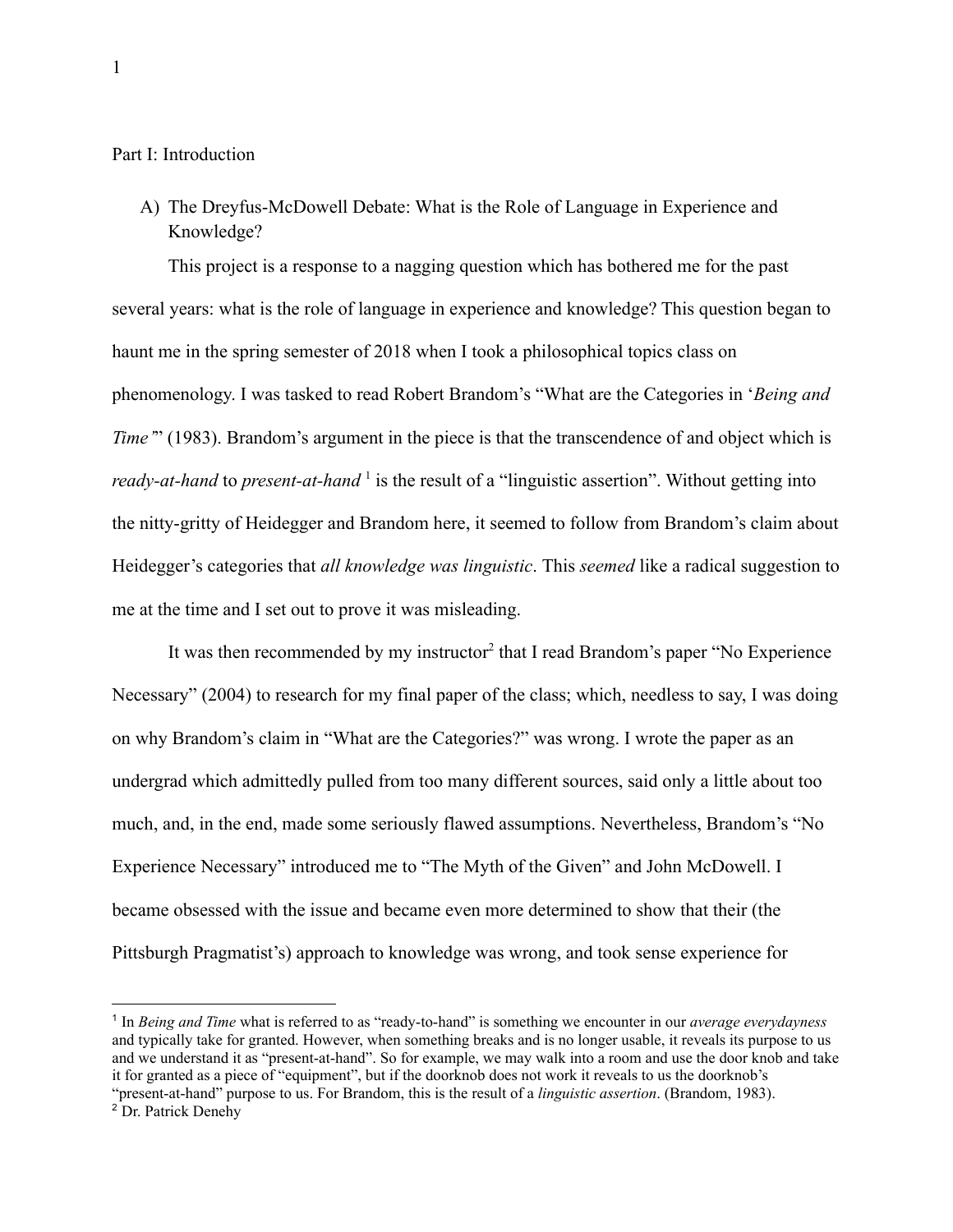granted. I then came across the Dreyfus-McDowell debate. On the one hand, McDowell spelled out a view which suggested that experience was conceptual from the top down (similar to Brandom's claim outlined above); while on the other hand, Dreyfus used phenomenologists like Heidegger and Merleau-Ponty to show that experience and knowledge were, at least in part, non-conceptual. This looked like a perfectly natural place to look, at the intersection of epistemology and phenomenology, in order to answer the question I became so interested in. What happened after digging into this was that I changed my mind, knowledge had to be purely linguistic; however, there remained a nonlinguistic level of experience (even in the views of Sellars and McDowell).

Now, let me explain why reading into the Dreyfus and McDowell debate forced me to change my views on the issue. Dreyfus argues in "The Myth of the Pervasiveness of the Mental'' that McDowell's framework cannot account for "absorbed coping" or "flow states" (Dreyfus, 2013, 27-33). To illustrate this idea he asks us to think about a master chess player. In the heat of the game, Dreyfus purports that the chess master does not rely on their conceptual capacities, but they enter a "flow state" in which they respond to "the forces of the board" *without* deploying concepts. However, he admits that when responding to the board, the master player has reasons to make such-and-such a move. McDowell rebuts, the fact that there are "reasons" for the player to make such-and-such a move shows that our rational activities are actually at work in these flow states (McDowell, 2013, 43). I am sympathetic to McDowell here and am not so sure that Dreyfus's criticism is exactly fair for two reasons. The first is that I do not think that Dreyfus does proper interpretive justice to Merleau-Ponty in constructing his argument against McDowell. Dreyfus, I argue, fails to understand the importance of language and culture in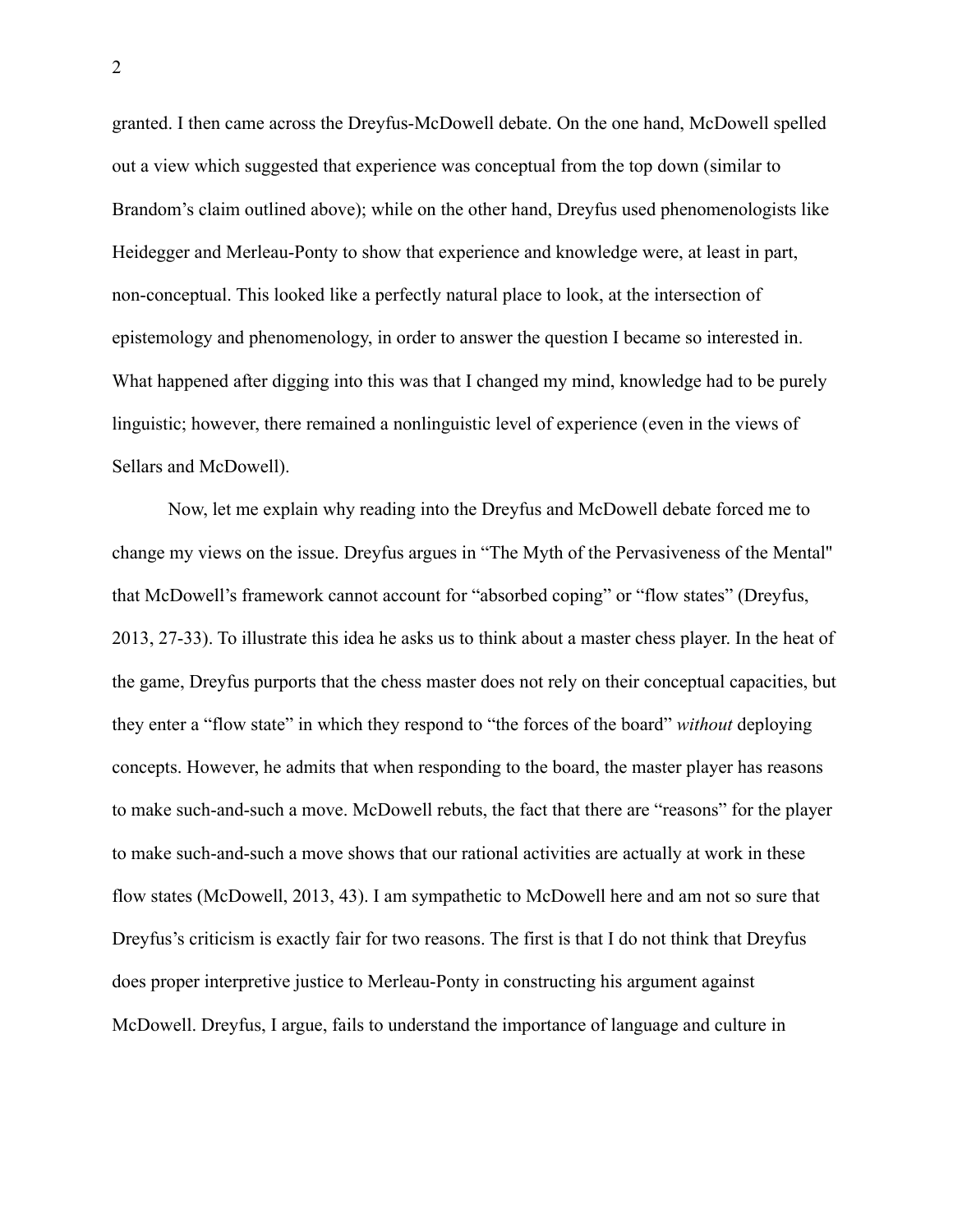Merleau-Ponty's later thought. Second, he fails to interpret McDowell properly, or to recognize changes in McDowell's thought as the debate progressed.

Let me begin by discussing my disagreement with Dreyfus's use of Merleau-Ponty. Dreyfus picks up on Merleau-Ponty's criticism of "intellectualism" in the *Phenomenology of Perception*, <sup>3</sup> and uses it to say that: "For McDowell, *mind* is everywhere the pure *given* is not, that is to say, "all the way out". Precisely because the myth of the pure Given is dead, we must understand our experience as conceptually permeated through and through'' (Dreyfus, 2005, 52). Here, Dreyfus is arguing that for McDowell the mind is detached because the "mind is everywhere" because our conceptual capacities pervade into our perception. But I think if we look at Merleau-Ponty's later work, we will find something similar to what Dreyfus calls the "Myth of the Pervasiveness of the Mental". Merleau-Ponty writes that "matter is already "pregnant" with its form" (Merleau-Ponty, 1964*b*, 12). But what does it mean to say that something is "pregnant"? For this we have to turn to the working notes of *The Visible and the Invisible*. Merleau-Ponty writes that pregnancy is, "A question of that [logos] that pronounces itself silently in each sensible thing, inasmuch as it varies around a certain type of message… " (Merleau-Ponty, 208, 1968). Thus, there is a type of rationality (logos) in perception for Merleau-Ponty. <sup>4</sup> He says here that every sensible thing is accompanied by "logos", and pregnancy is the idea that our perceptual experience is also "pregnant" with its rational and/or conceptual content. Therefore, I suggest that Merleau-Ponty's thought should be thought of as similar to McDowell's in this way.

<sup>&</sup>lt;sup>3</sup> Merleau-Ponty's criticism of "intellectualism" is that "judgement is everywhere pure sensation is not, which is to say everywhere" (Merleau-Ponty, *Phenomenology of Perception*, quoted in Dreyfus, 2005, 52). What Merleau-Ponty means by this is that intellectualism takes sense experience for granted by claiming it is all a kind of judgement, claim, or belief.

<sup>4</sup> For a further discussion of *pregnancy* see Part II Sec. A.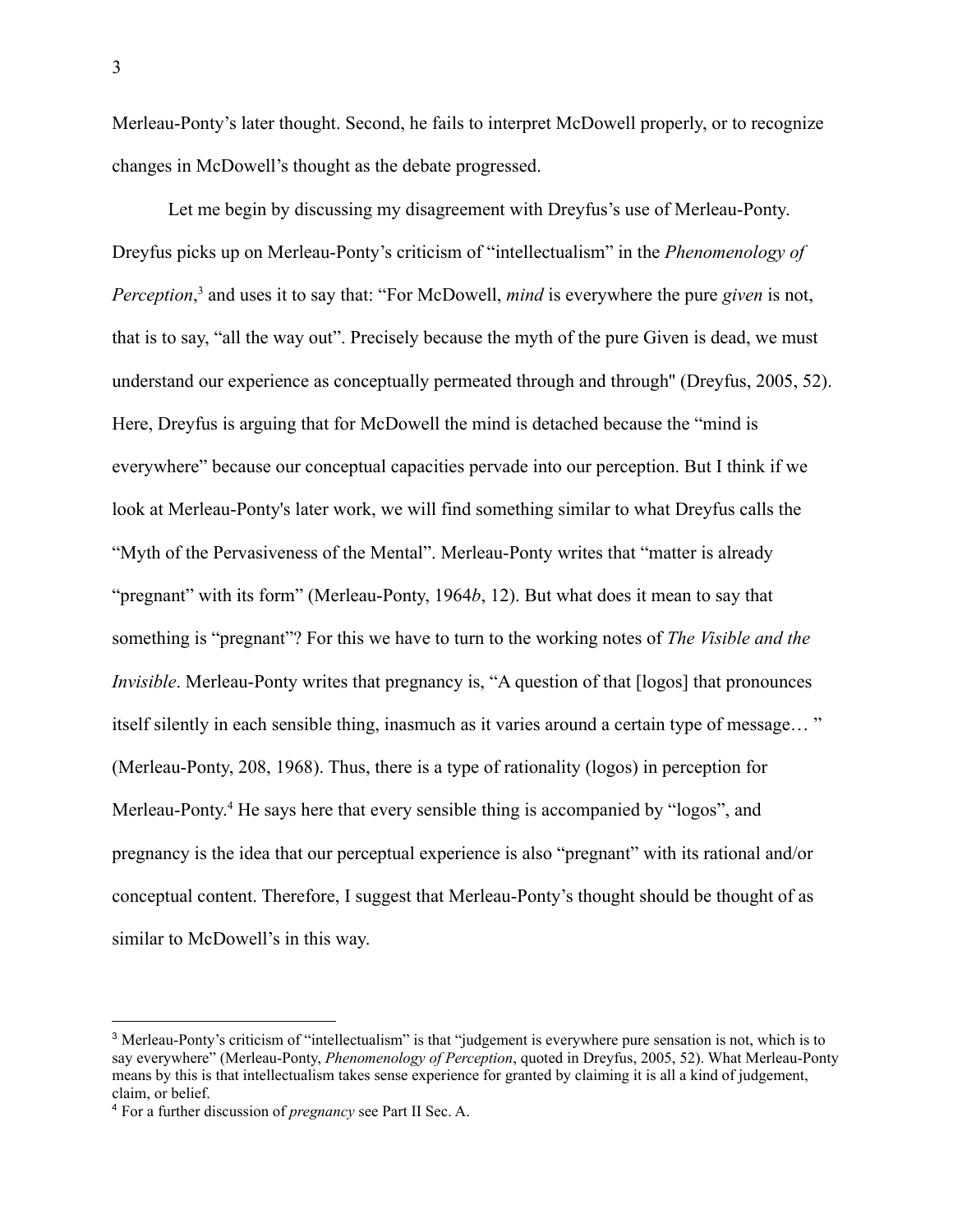The second reason that Dreyfus's criticism of McDowell is unfair is because McDowell's position had changed since *Mind and World* and Dreyfus seems to pay this no mind. Subsequently, this leads to a failed interpretation of McDowell. McDowell writes:

"Dreyfus here tries to provide evidence for attributing to me the idea that a subject of experience is always detached from the world, but the attempt misfires. His interpretation of me reflects his assuming that I accept the Myth of the Mind as Detached. But when I claim that mindedness is pervasive in our lives, it is part of my point that mindedness does not always involve detachment" (Ibid, 44-45).

In other words, McDowell's claim that concepts are pervasive in no way implies that the mind is in some way detached from the world, and when mindedness does involve detachment, it is an instance of imagining. So for example, I can imagine my friend Peter in Florida even when I am in Pennsylvania. This is the sort of detachment McDowell is speaking of.<sup>5</sup>

Now, Dreyfus's criticism relies on the claim that McDowell's theory cannot account for what he calls "flow", and therefore McDowell's picture is "detached" from the world. Dreyfus articulates this criticism by example. For instance, consider a master chess player who is able to just respond to the situation on the board without explicitly thinking to themselves "move bishop". The player is immersed in the "flow" of the game, if you will. This shows, according to Dreyfus, that our conceptual and/or rational capacities are not always at work, and because of this, McDowell's suggestion that our concepts operate "all the way out" is misleading. However, McDowell argues that the example shows *the opposite is true*, and that *the chess master's mastery shows their rational powers at work*. McDowell writes, "If he explains his move as a response to the forces on the board, as Dreyfus of course accepts that he can, he is giving a rational explanation of it" (Ibid, 47). In other words, the master has *reasons* for making the

<sup>5</sup> See pg. 28-29.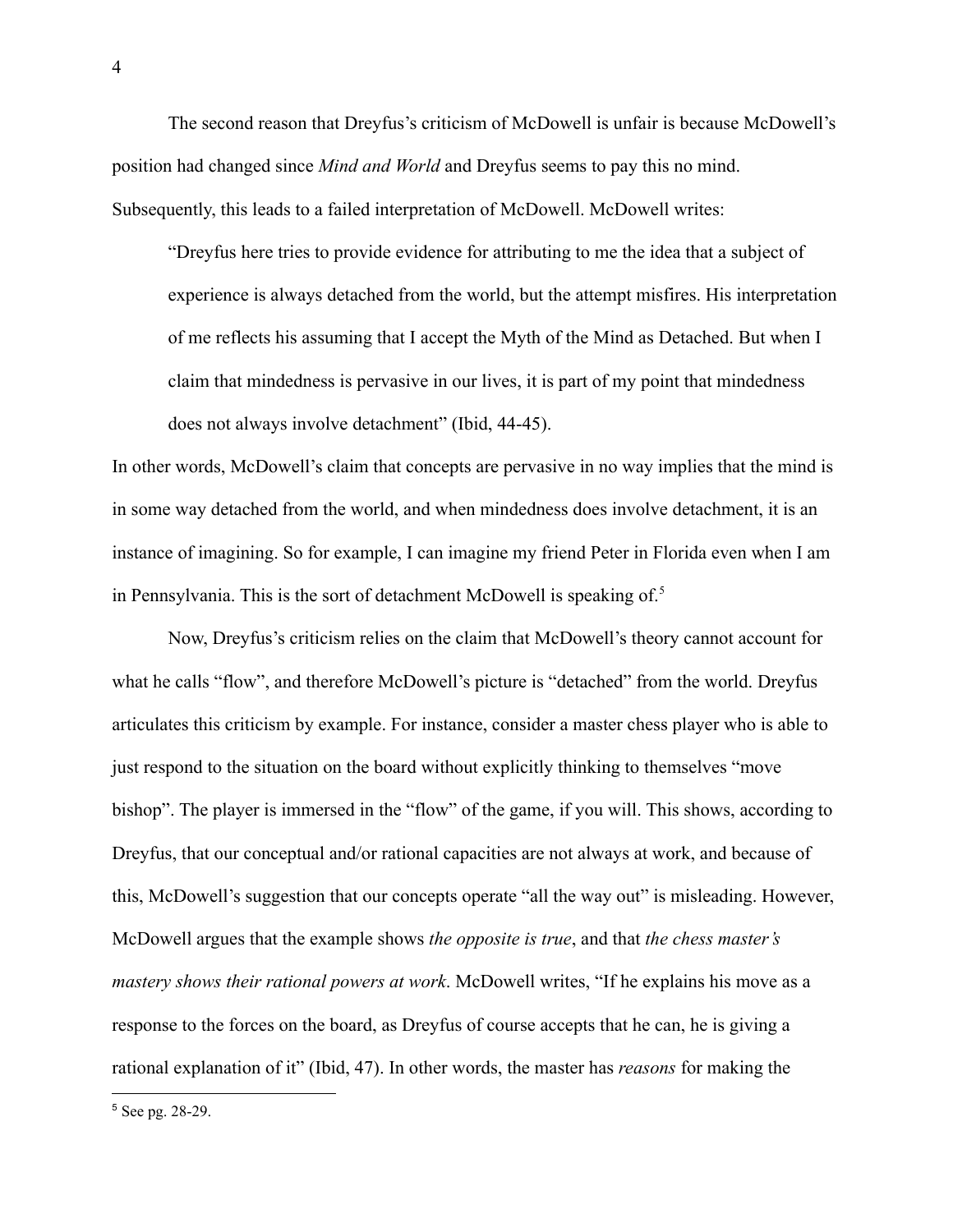moves he does, and therefore is making use of his rational and/or conceptual capacities. To cover his bases, McDowell suggests that we cannot ask the master to tell us their reasoning for the move in the moment, that would break the "flow" of the game, but if we asked the master after the game why they made such and such a move they would surely be able to offer us a reason.

This is related to McDowell's "more relaxed" position, taken up since *Mind and World*. In "Avoiding the Myth of the Given" McDowell admits that he may have "over-intellectualized" experience in *Mind and World* by saying that experience is conceptual the "whole way down". Furthermore, he admits that there is something "like a Given" in experience that is non-conceptual (McDowell, 2009, 272). He reintroduces the Myth of the Given as, "the idea that *sensibility by itself* could make things available for the sort of cognition that draws on the subject's rational powers" (Ibid,  $257$ ).<sup>6</sup> What is key here, for my purposes, is that he says "sensibility by itself". This means that sensibility indeed makes up a level of experience which is non-conceptual. In other words, by saying "sensibility by itself" McDowell is implying that there is a kind of nonconceptual content in experience.

Nevertheless, what McDowell's relaxed position implies according to Tim Crane, with whom I agree, is that "What it is for content to be conceptual, then, is not for it to be conceptual*ized* -- in the sense that one has to actually be exercising a conceptual capacity when in a state with such a content -- but for it to be conceptual*izable*" (Crane, 2013, 231). Thus, not all of the content of our experience is conceptual, and what it means for content to be conceptual is that it is *conceptualizable*. But what does it mean for content to be conceptualizable? What I mean by this is that *it is able to be put into words*. So, from the example of the chess player, they may not make an explicit claim as to why they made such a move, but there was for the player a *reason* for making such a move at that moment. Since there was a reason for the move, and this

<sup>6</sup> Emphasis my own.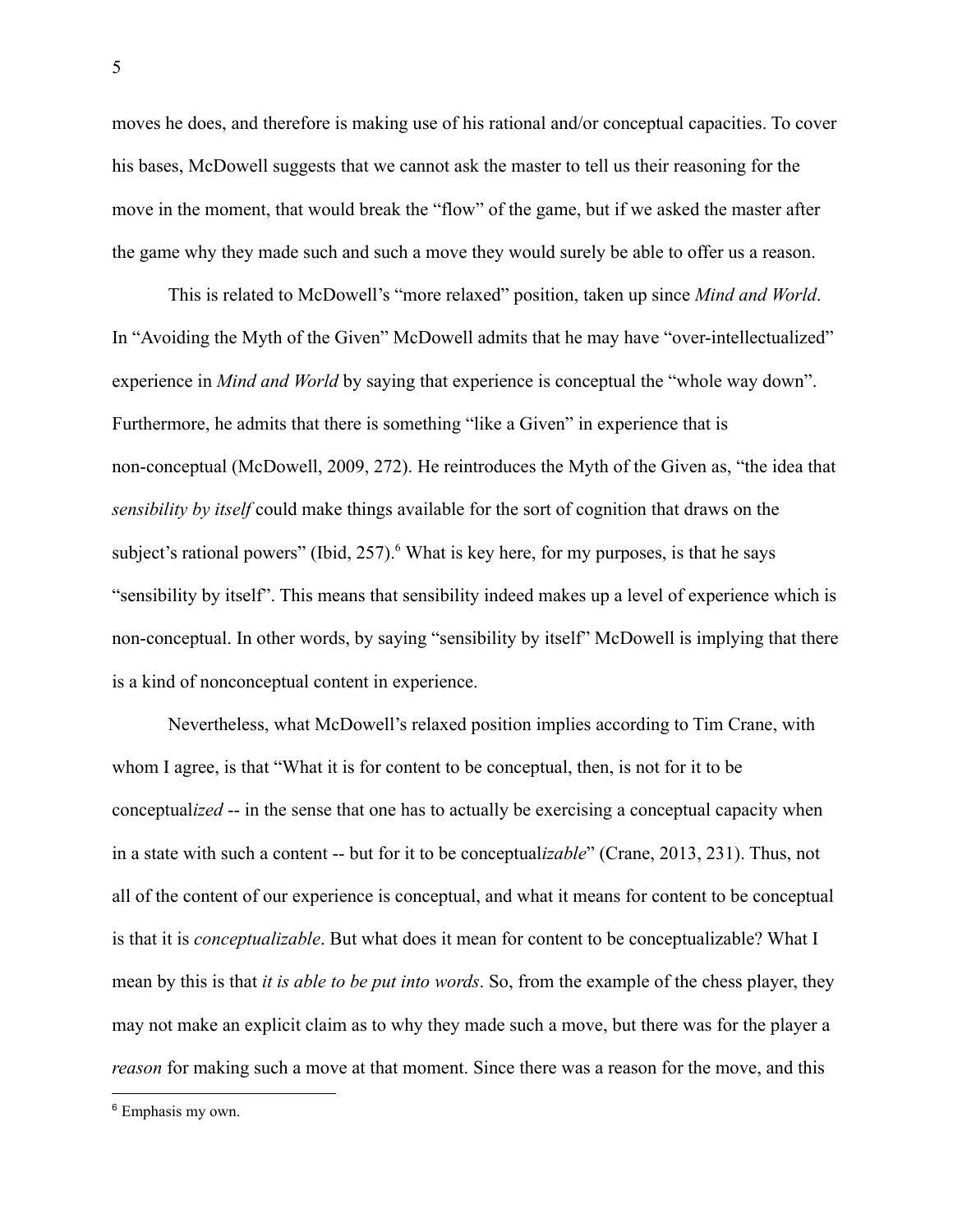reason can be articulated by deploying concepts, and the fact that content can be articulated *in words*, is what is meant by conceptualizable.<sup>7</sup>

This is McDowell's more relaxed position which leaves room for nonconceptual content since he makes a distinction between the content of intuition and the contents of judgements, or, as Crane writes, "McDowell no longer thinks what one can see is also what one can judge" (Ibid). This led me to an answer to the problem which started my investigation: what is the role of language in experience and knowledge? The answer is that *all knowledge must be linguistic*, and this aligns me with Sellars and McDowell because knowledge requires that "one be able to justify what one says" within the *space of reasons* (McDowell, 2009, 256). However, experience is tricky because there must be a level of experience that is *non-linguistic*, yet, we do not want to commit to a version of the Myth of the Given by saying that this level of experience grants us the capacity for knowledge or cognition on its own. This would be granting sensibility too much power.

Tim Crane makes a distinction between two kinds of content within our experience which I think is useful here. First there is the *phenomenological content*, which is "spatiotemporal, concrete, particular, and specific to the subject", and is the sort of content Given by the senses. Then there is the *semantic content*, which includes propositions and concepts in a linguistic form which are often *descriptions of the phenomenological content* (Crane, 2013, 245). Thus, the easy way to avoid this problem then is to say that Crane's *semantic* content is the part of experience which makes up knowledge and the space of reasons; while the *phenomenological* content of experience, *the Given*, makes up the nonconceptual level of our experience. As a result of this I will make a provocative claim, that *seeing is never believing*. In other words, since the kind of

<sup>&</sup>lt;sup>7</sup> For more on what it means for something to be "conceptualizable", see the discussion of "abstraction" on pg. 21-22 & 60.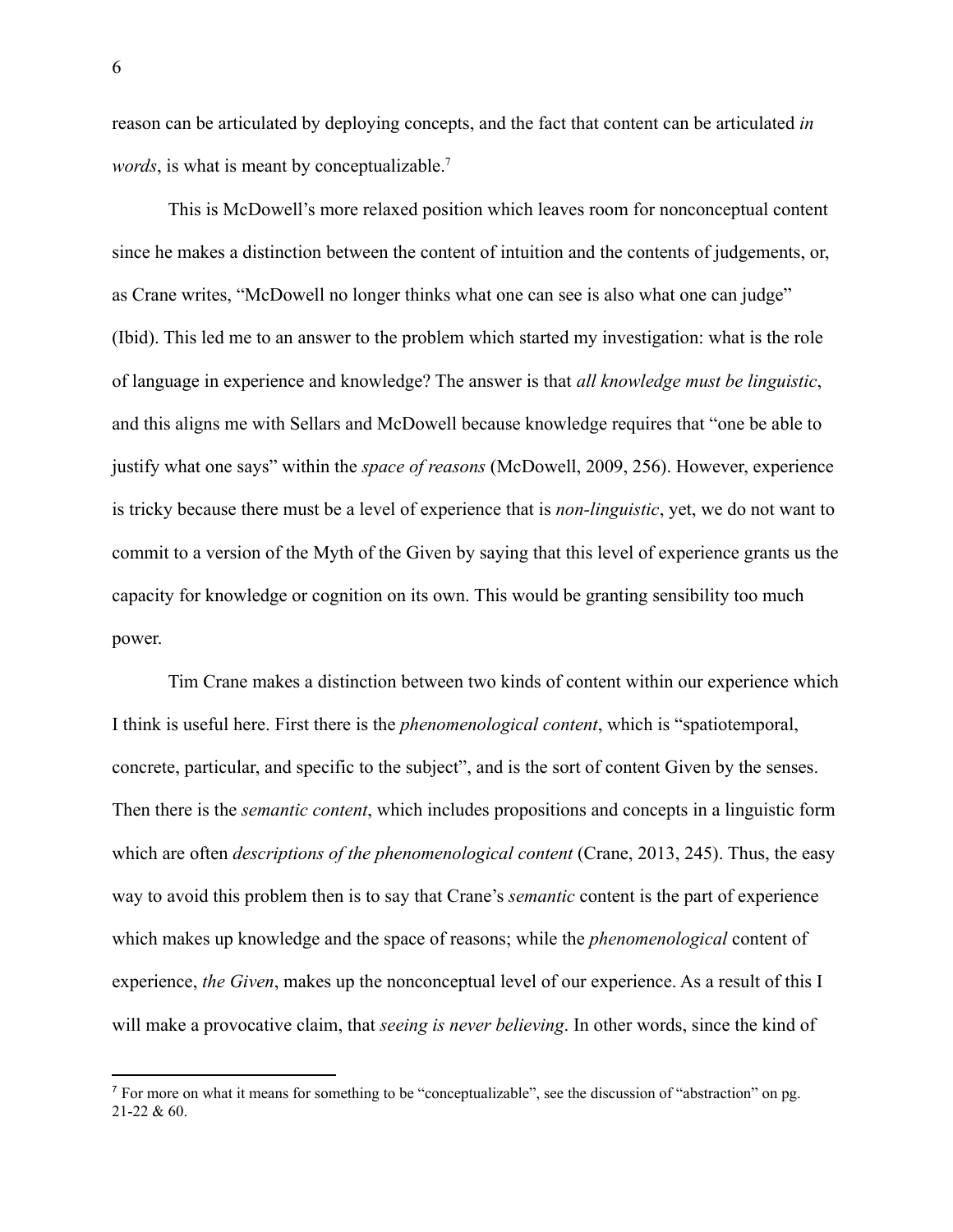content which we "see" is *fundamentally different* from the kind of content which affords us the capacity to have knowledge; it follows that *we never really see what we know*.

The idea that experience is made up of two different kinds of content, phenomenological and semantic, and the further implications of it are what I wish to clarify and advance throughout the remainder of this project. First, I will establish an epistemological framework by drawing on both Sellars and Merleau-Ponty and make similarities that I have found between the two clear since the two have more in common than what contemporary literature on the issue lets on. I will call this framework the *pregnancy framework* because it relies on an underexplored concept from Merleau-Ponty's work "pregnancy" which I think is of significant epistemological importance. Next I will make the claim, following Merleau-Ponty, that there is a gap between what we "see" and what we "know" during experiences. Put differently, there is a gap between the kind of content which comes from sense experience (the *phenomenological content*), and the kind of content which constructs knowledge (the *semantic content*). Lastly I will stack this framework up against other contemporary explanations of perceptual epistemology, namely, Susanna Siegel's notion of *epistemic charge*.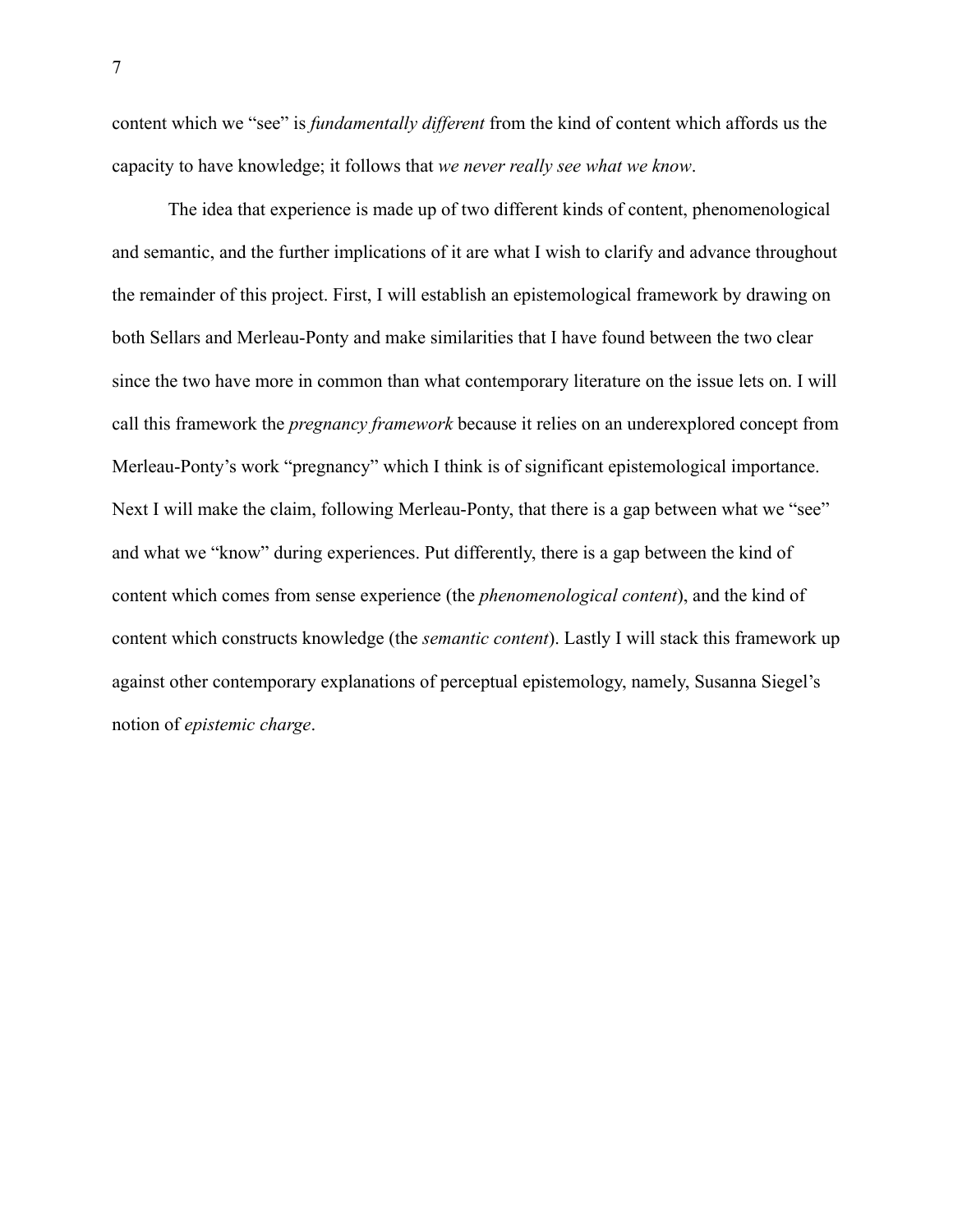#### <span id="page-13-0"></span>B) Some Definitions

In this section I will develop working definitions for the terms *concepts*, *norms*, and *content* in order to avoid potential verbal disputes. Concept, as I will be using the term, is described by Georges Rey as the "constituents of propositions" (Rey, 1996, 185). Concepts have been used to fill various roles in the acquisition of knowledge: representations, images, 'prototypes', etc., but I will be using them in the role of words (Ibid, 192). So, to use Rey's example, let us take the proposition "capitalist exploit workers" (Ibid, 185). The concepts in the proposition are "capitalists", "exploit", "workers", and they are connected via inference. Each concept has a correlating definition, made up of other concepts, which gives each word its meaning within the proposition.

Secondly, *norms* will be used as a system of rules which govern rationality (Guttenplan, 1996, 450-51). They are a system of conceptual rules which govern our capacities for knowledge. Let me continue with the example from above, in order to know what one means when one hears the proposition "capitalist exploit workers" the speaker and the person being spoken to must have shared (or similar) definitions of "capitalist", "exploitation", and "workers". These shared definitions which allow subjects to communicate meaning are what I will refer to when I say norms. In other words, norms are conceptual (linguistic) rules which play a key role in adjudicating knowledge.

Lastly, I will define *content*. For the purposes of this project "content" will refer to mental states which we are aware of. This is anything which one can be aware of in experience, so, there can be a variety of different sorts of content. For example, there can be content related to the senses which we experience, and, at the same time, there can be content associated with thought which we do not experience in virtue of the senses. There are things beneath our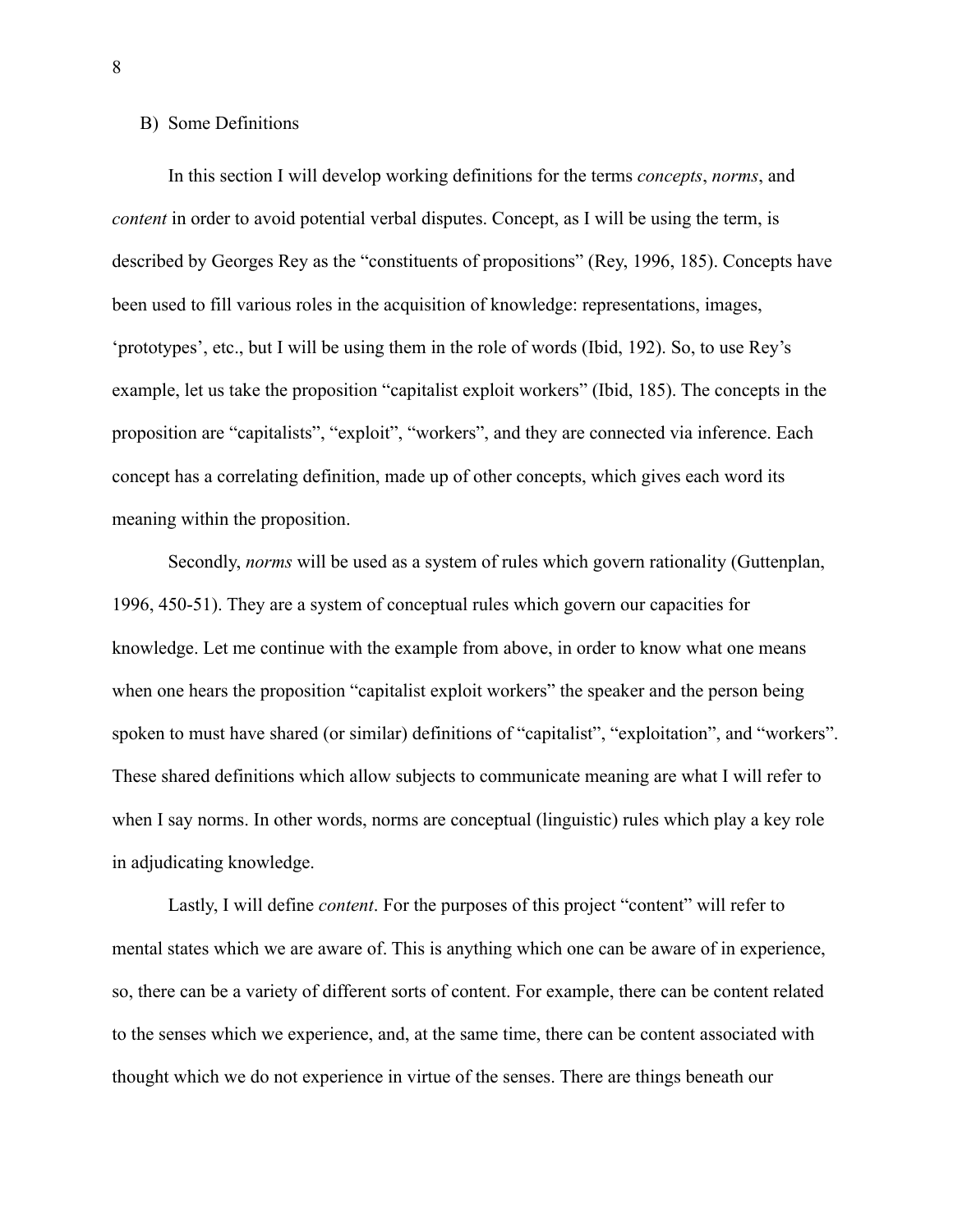awareness in experience, but exploring this is out of the scope of the project. However, whatever it is in experience we are not aware of does not deserve to be called "content"; this is what makes it a mystery. 8

<sup>8</sup> For more on this see pg. 52-53.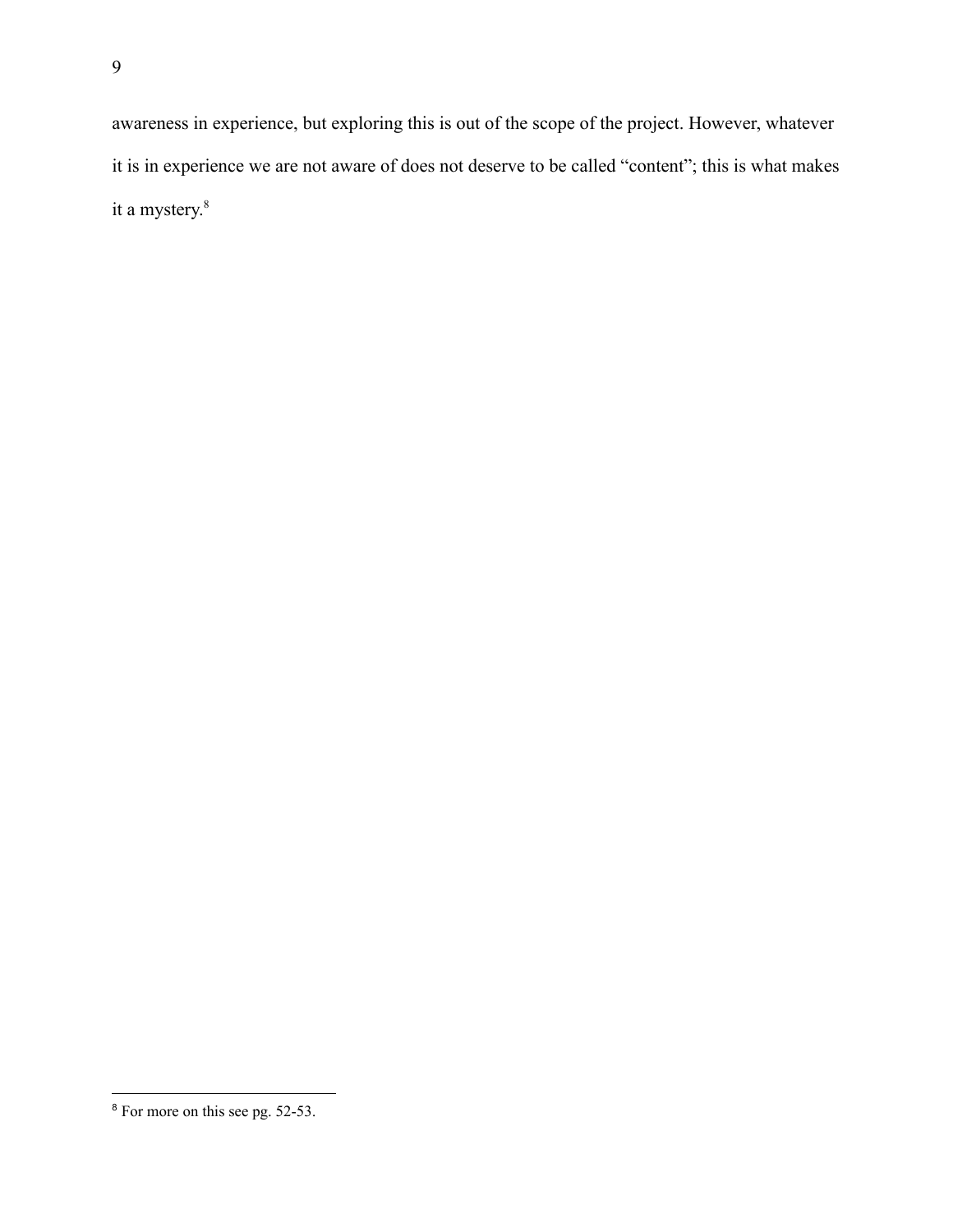## <span id="page-15-0"></span>C) A Synopsis of the Parts

Here, I will briefly outline the remainder of the project here. However, let me briefly discuss what I have done in this introductory part of the project. First, I introduced the question which inspired the project, "what is the role of language in experience and knowledge?". I investigated this question within the context of the Dreyfus-McDowell debate. What I found was that McDowell and Merleau-Ponty had much more in common than Dreyfus had let on, and that ultimately, Dreyfus's criticism of McDowell fell flat. It does not follow from the Sellarsian claim that knowledge is linguistic, that experience is entirely conceptual, *there is something like a Given for Sellars and McDowell*. This gave us an answer to our question, knowledge can be purely linguistic but there must be a nonlinguistic level to experience. I also developed working definitions for the terms *concepts, norms*, and *content* in order to avoid verbal disputes. Now, to outline the remainder of the project.

Part II of the project will historically situate the claims I want to make in Part III of the project by developing an epistemological framework to work from. First, *I will provide a phenomenological (specifically a Merleau-Pontean) approach to epistemology which avoids the Myth of the Given*. I do this by exploring an underexplored, but, in my opinion, epistemologically significant term in Merleau-Ponty's later thought, *pregnancy*. This term suggests that sensible things are "pregnant" with their meaning, but, I will argue, that it also allows us to avoid the Myth. I will call this framework the *pregnancy framework of observational knowledge*. Next, I will establish *preconditions of experience and knowledge which are necessary conditions for us to have knowledge and experience in the first place*. I suggest that these preconditions make up what Husserl called the "always already there" that makes up the *lifeworld* (Husserl, 1970, 24, ft. 4). I will show that there are two basic preconditions. The first precondition is that, to use Merleau-Ponty's words, *we are part of the*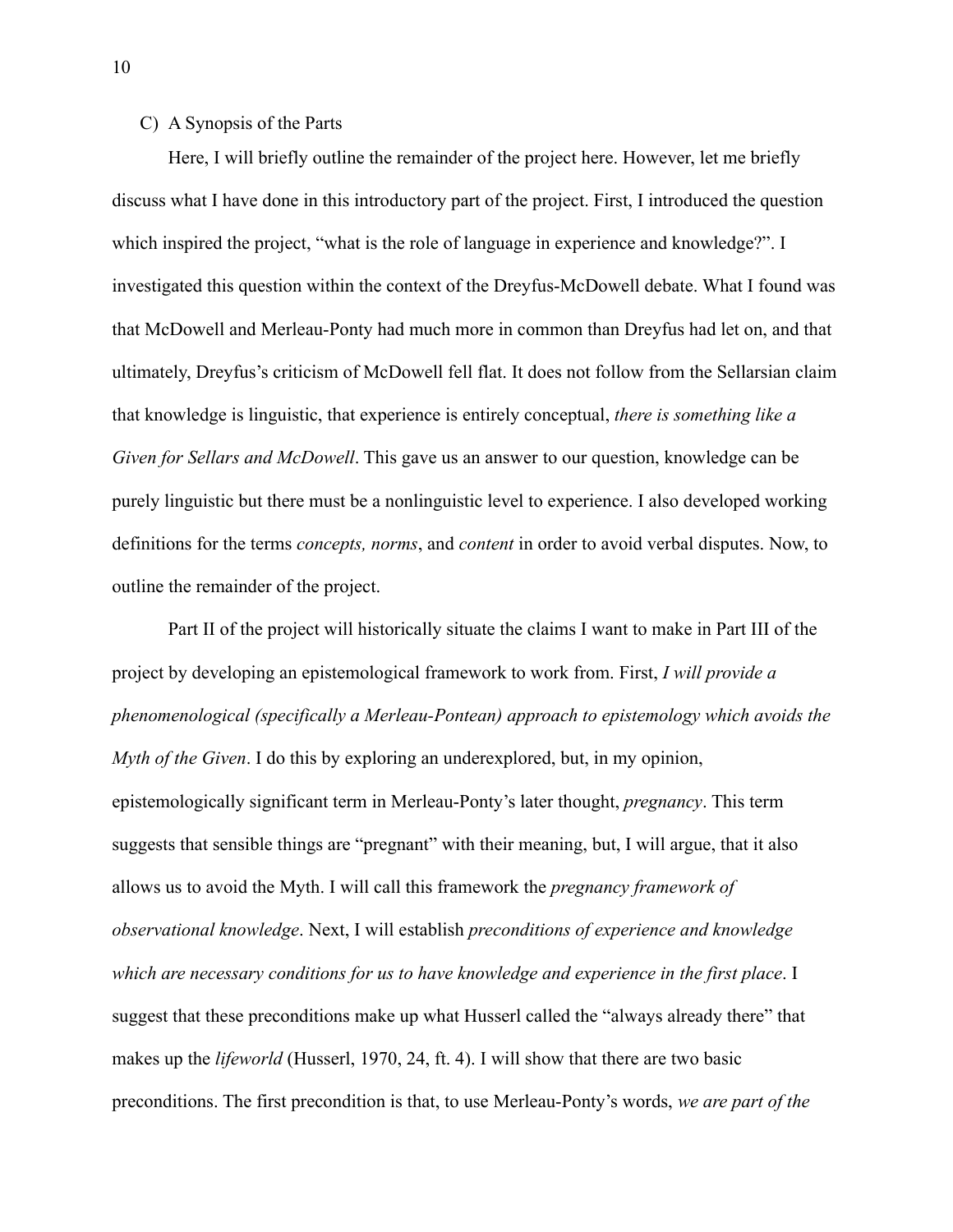*flesh of the world*. Flesh is what all spatio-temporal objects are made up of, putting us all in a sort of kinship which, as a result, allows for things to create meaning. Further, our flesh is what our body is made out of, and the body has an intrinsic organization which gives rise to a *perceptual field*. Thus, this first precondition is placing the body and the mind in the world together. The second precondition of experience and knowledge is that one is *acculturated into a linguistic community*. This sets up a system of norms that govern rationality. In short, one is able to *know* because one learns how to use a language which has been handed down by *tradition*.

Part III of the project applies the framework to make claims in the fields of epistemology and the philosophy of mind. First I will make the claim, inspired by Merleau-Ponty's distinction between *the visible and the invisible* and based on Crane's distinction between the phenomenological content and semantic contents of experience, that *we never see what we know, and that seeing is never believing*. Next, I will argue against claims made in Susanna Siegel's *The Rationality of Perception*. I will show that her notion of *epistemic charge*, and the *inferential modulation thesis* it rests on, over-intellectualize the nature of perception. Further, I will propose that *pregnancy* presents a viable alternative to *epistemic charge* since it does not over-intellectualize the picture and can still account for the influence of pre-existing psychological dispositions on our perceptual experiences.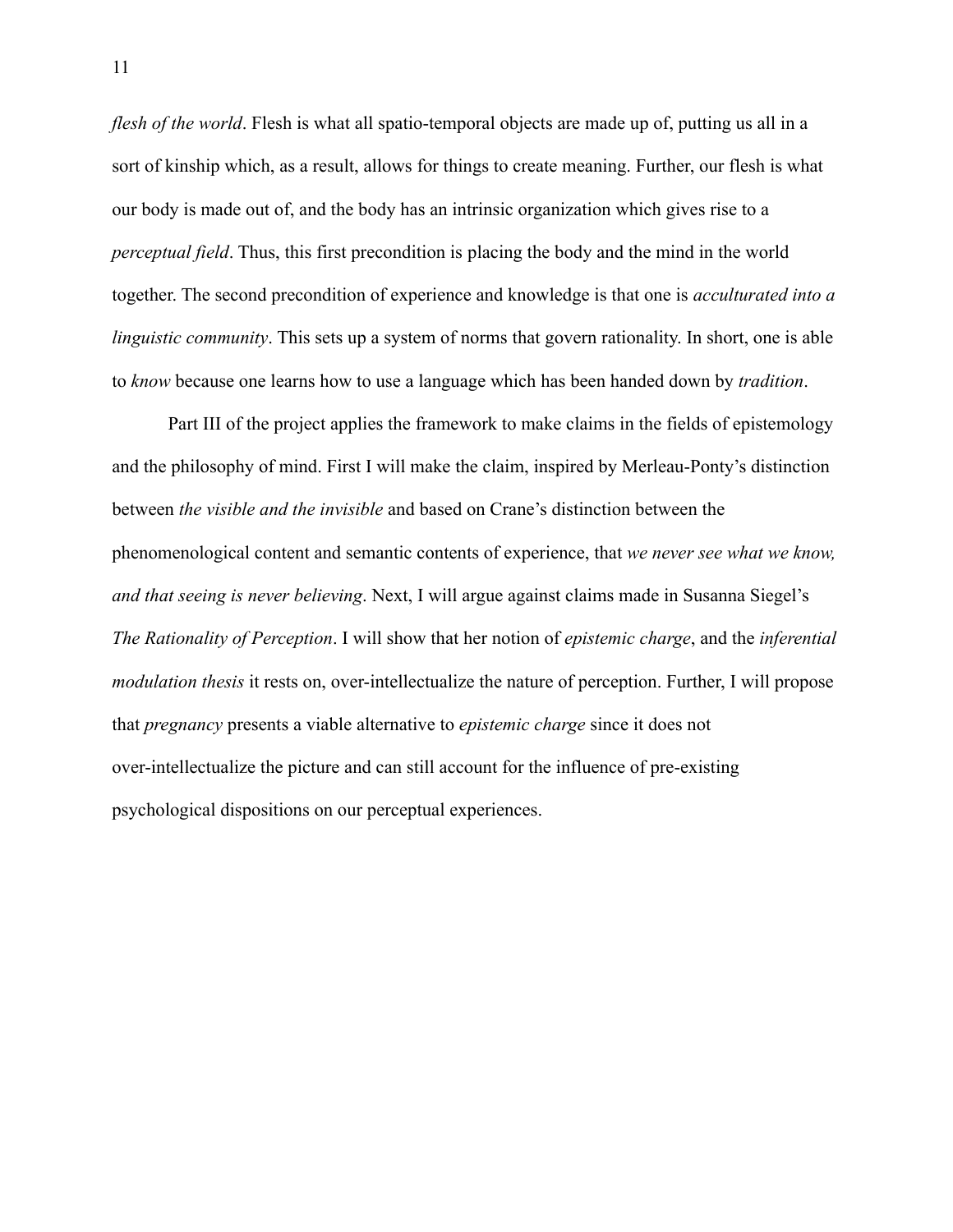#### <span id="page-17-1"></span><span id="page-17-0"></span>Part II: Historically Situating the Argument

A) The Given is *Pregnant*: Merleau-Ponty and the Myth of the Given<sup>9</sup>

In this paper I will examine the epistemological significance of an underexplored technical term in Merleau-Ponty's later works, "pregnancy". I will suggest that *pregnancy* gives us a uniquely Merleau-Pontean answer to problems surrounding the notion of *Givenness*. The upshot of this analysis will be that we have a phenomenological approach to epistemology which does not commit to a version of the Myth of the Given.<sup>10</sup> First, I will outline the Myth. The Myth is described as thinking that sensibility *alone* can make things available for cognition and knowledge (McDowell, 2009, 257). Some may be worried that a phenomenological approach to epistemology which is critical of the Given takes sense experience for granted, but this is not so. Sellars writes in *Empiricism and the Philosophy of Mind* that if the term "Given" referred to just "observed data" and was not considered an item of knowledge *in itself*, the term would be *uncontroversial* (Sellars, 1997, 12). Thus, if we were to say that the Given was *merely* a kind of data we would *not* be committed to a version of the Myth. This interpretation of Sellars leaves room for *non-conceptual sense experience*, and I believe Merleau-Ponty has a framework which compliments this interpretation. In *The Visible and the Invisible*, he suggests that the perceptual field (the Given) presents structures *without a name* (Merleau-Ponty, 1968, 22). The perceptual field is what is "visible" or "sensible" for Merleau-Ponty, but what does it mean to say that it presents us structures without a name? I believe that what he is suggesting is that the sensible does *not* have a meaning in itself. *Rather, meaning is constructed for it by culture which, in turn, impregnates the sensible via the productive imagination.* Since the perceptual field has no

<sup>9</sup> I would like to thank Phillip Berghofer, Walter Hopp, and the attendees of the *First Austrian Summer School in Phenomenology* for their comments on this section.

<sup>&</sup>lt;sup>10</sup> Not that there are not other approaches from the phenomenological perspective which are not committed to the Myth.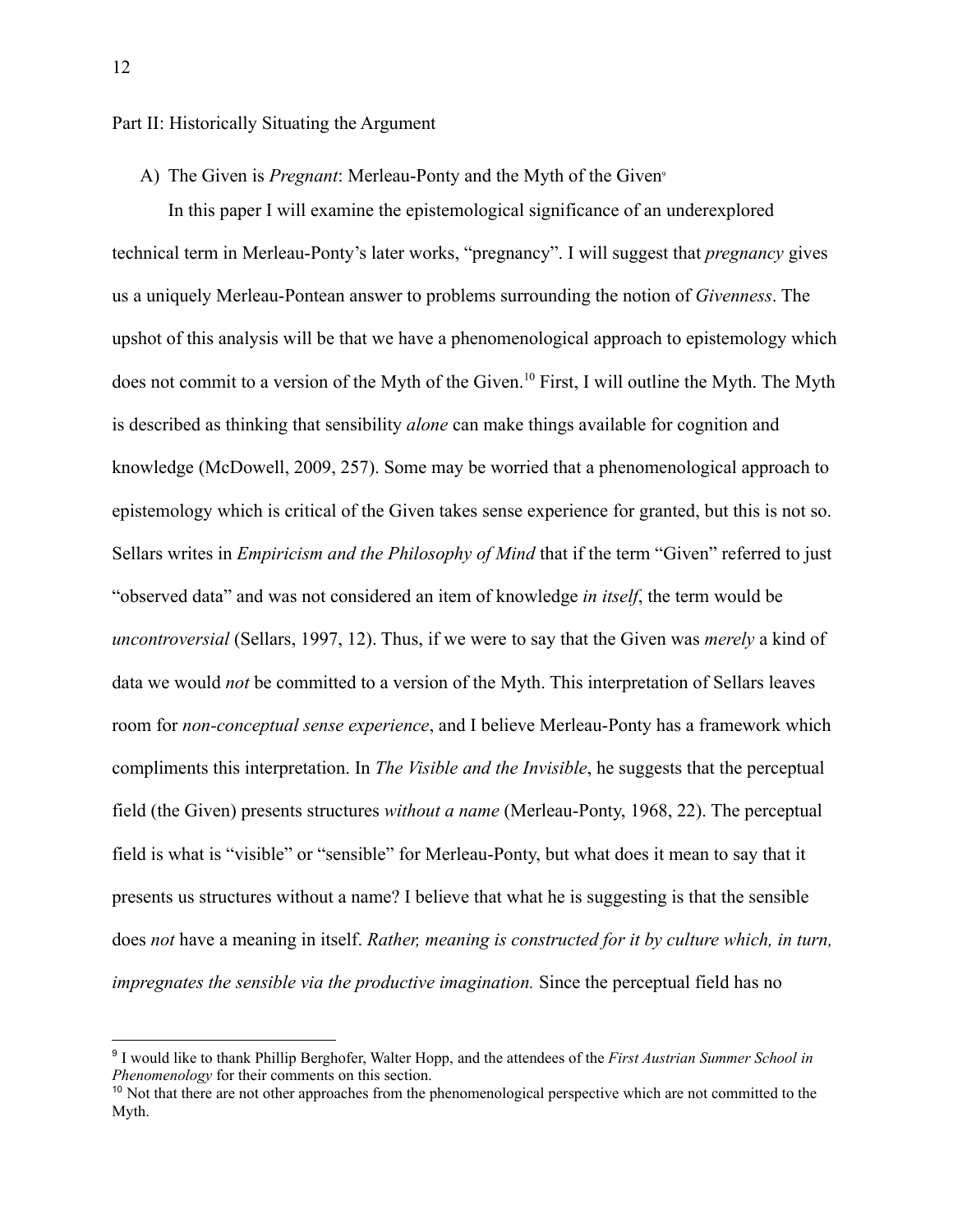meaning for Merleau-Ponty, *I think it is fair to say he relegates the Given to only being a kind of data*. Ultimately, I believe this epistemological approach avoids the Myth because there is a distinction between two kinds of content which make up experience, one perceptual and another which supplies meaning. The distinction between these kinds of experiential content is made sense of by Merleau-Ponty's notion of the *chiasm* and *intertwining* between *sensible and the intelligible*. The intertwining of the sensible and the intelligible, I will show, is what Merleau-Ponty would call *pregnancy*, but there still exists a gap between them which is bridged in principle by "pregnancy" but is "never nullified" (Merleau-Ponty, 1968, 124). I show that this is similar to the distinction between the *phenomenological* and *semantic* contents of experience made by Tim Crane (2013). Phenomenological content is what is Given, and semantic content is the type of content which supplies meaning. I will argue that the phenomenological content is pregnant with the semantic content of experience, and this allows us to avoid the Myth because phenomenological content is merely a kind of data which our semantic beliefs are about. In conclusion, a phenomenological approach to epistemology which avoids the Myth of the Given necessarily follows from the claim that *the Given is pregnant*.

#### 1) The Given and Avoiding the Myth

<span id="page-18-0"></span>First, I think it is important to discuss what "the Given" is. The Given, according to Willem deVries and Timm Triplet, arises out of a problem to connect "the knower to the known" (deVries, 2000, xvi). There are two fundamental features of the Given in the epistemological literature which give it its role. The first is that the Given is known *independent* of any other form of knowledge (Ibid, xx). But what does it mean to be known "independent of any other knowledge"? And further, what kind of knowledge can potentially be known independent of other kinds of knowledge? deVries and Triplet point out that the Given, in order to be known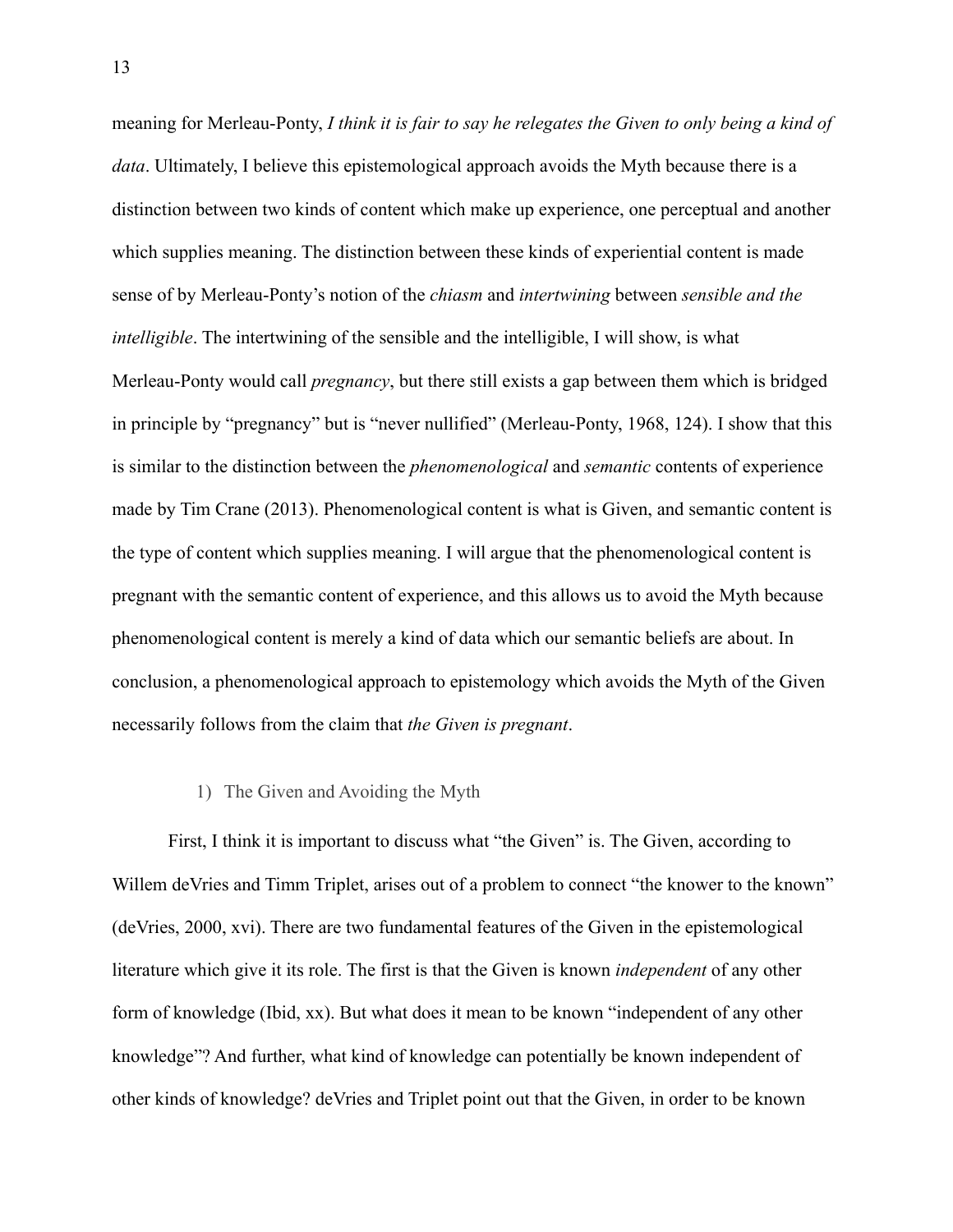independent of other kinds of knowledge, must be non-inferentially known (since inferences would be another kind of knowledge making it indirect) (Ibid, xx-xxi). The second feature of the Given which gives it its role is that it is *epistemologically efficacious*. What this means is that whatever is Given in experience must be able to ground all other empirical knowledge (Ibid, xxi). Meaning that the Given provides a *foundation and justification* for all other forms of knowledge.

This is the idea that Sellars wants to reject in *Empiricism and the Philosophy of Mind*. In Sellars's words, he wants to reject the traditional empiricist presumption that observational knowledge "stands on its own feet" (Sellars, 1997, 75-76). This follows from his claim:

"In other words, for a *konstatierung* "This is green" to "express observational knowledge," not only must it be a *symptom* or *sign* of the presence of a green object in standard conditions, but the perviever must know that tokens of "This is green" *are* symptoms of the presence of green objects in conditions which are standard for visual perception" (Ibid).

What Sellars is saying here is that not only must the perceiver be in "standard conditions"<sup>11</sup> and "see" the object to have knowledge that this particular object is green, but that they also must understand the token statement "this is green". This would mean that in order to have observational knowledge that "this is green", the perceiver must also have an understanding of the concepts at play in the proposition within a linguistic and normatively governed context. In other words, this implies that one must also know a cacophony of other facts (e.g. how to distinguish red from green) in order to know what "this is green" means. This suggests that one

<sup>&</sup>lt;sup>11</sup> Standard conditions for Sellars are basically ideal conditions to have accurate perceptions. His example of a tie shop owner in *Empiricism and the Philosophy of Mind* illustrates this idea. John owns a tie shop but in the electrical lighting of the store blue ties look green, in order to accurately perceive the ties John has to take the ties outside and view them in "standard conditions" (Sellars, 1997, 37-38). It is also important to note that Merleau-Ponty has strikingly a similar example of a red dress looking brown in dim light (Romdenh-Romluc, 2007, 83). These ideal conditions for having accurate perceptions could be considered *accuracy conditions*.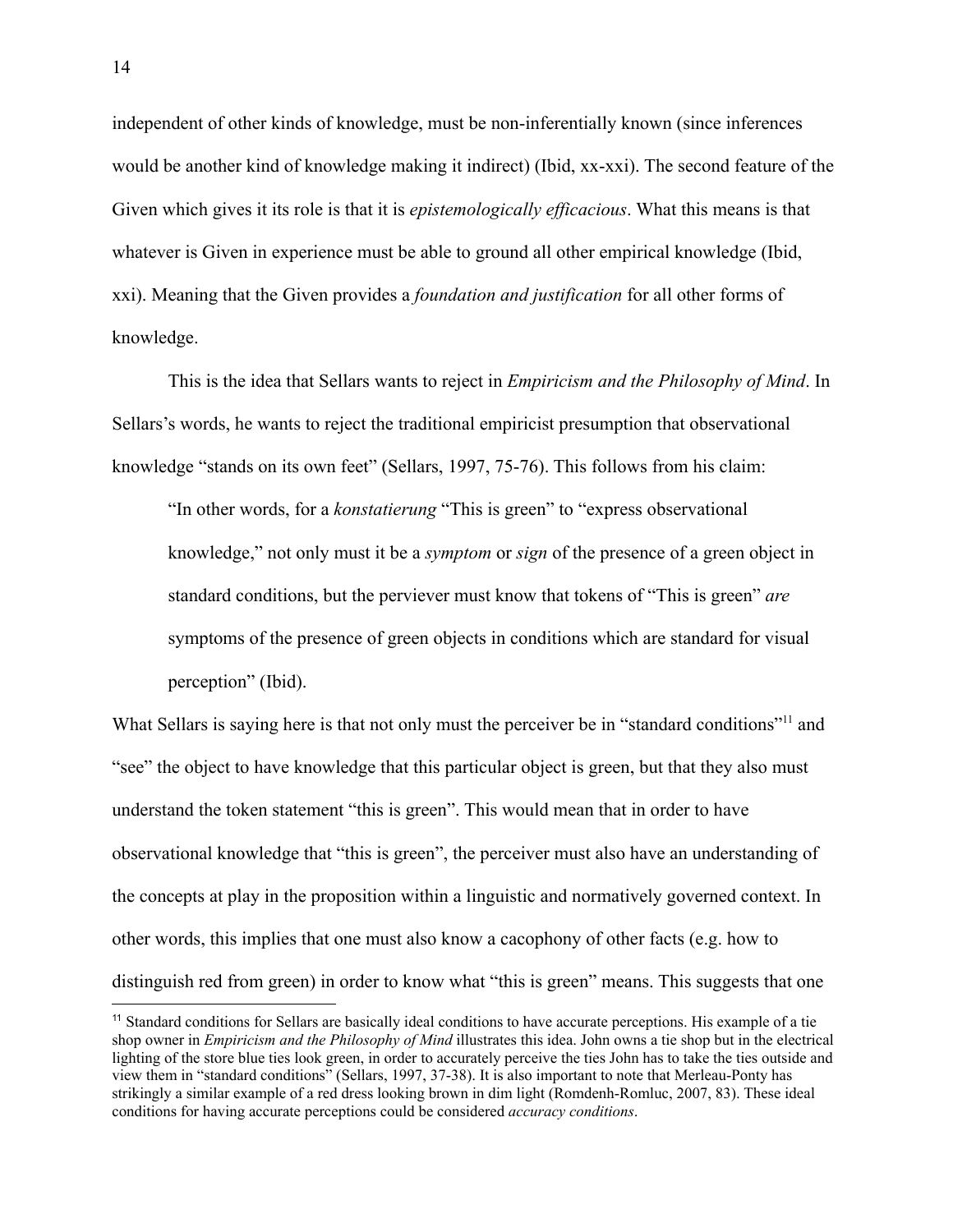must have a grip on how to use a language to have observational knowledge, and thus, it shows the traditional empiricist assumption that observational knowledge stands on its own two feet to be flawed because in order to have observational knowledge, one must also know a series of other facts. This effectively strips the given of its first feature, that it is known independent of any other form of knowledge, because to characterize something as being green requires that one knows a series of other facts. Therefore, it cannot be known independently in the way the Givenist supposes.

Now to reject the second feature of the Given, that it is epistemically efficacious we must see what remains of the Given after Sellars's criticism. Sellars writes that:

"if the term "given" referred merely to what is observed as being observed, or, perhaps, to a proper subset of the things we are said to determine by observation, the existence of "data" would be as non-controversial as the existence of philosophical perplexities" (Ibid, 13).

Thus, if one is to limit the Given to merely being a kind of data of what we are observing, then there is no problem in having a Given in one's framework since it does not have the two features which give it its role in traditional empiricist accounts of observational knowledge.

But what does it mean to say the Given is merely a kind of data? The goal for Sellars, I suggest, is to take any epistemological efficacy away from the Given, but we must answer the question if the Given has justificatory power? If it has justificatory power, then the Given is epistemically efficacious. Laurence Bonjour argues that the Given does have justificatory power and subsequently, that the Given is not a Myth in "The Dialectic of Foundationalism and Coherentism" (Bonjour, 2017, 134). Bonjour changes his notoriously coherentist position into a foundationalist picture. He writes that: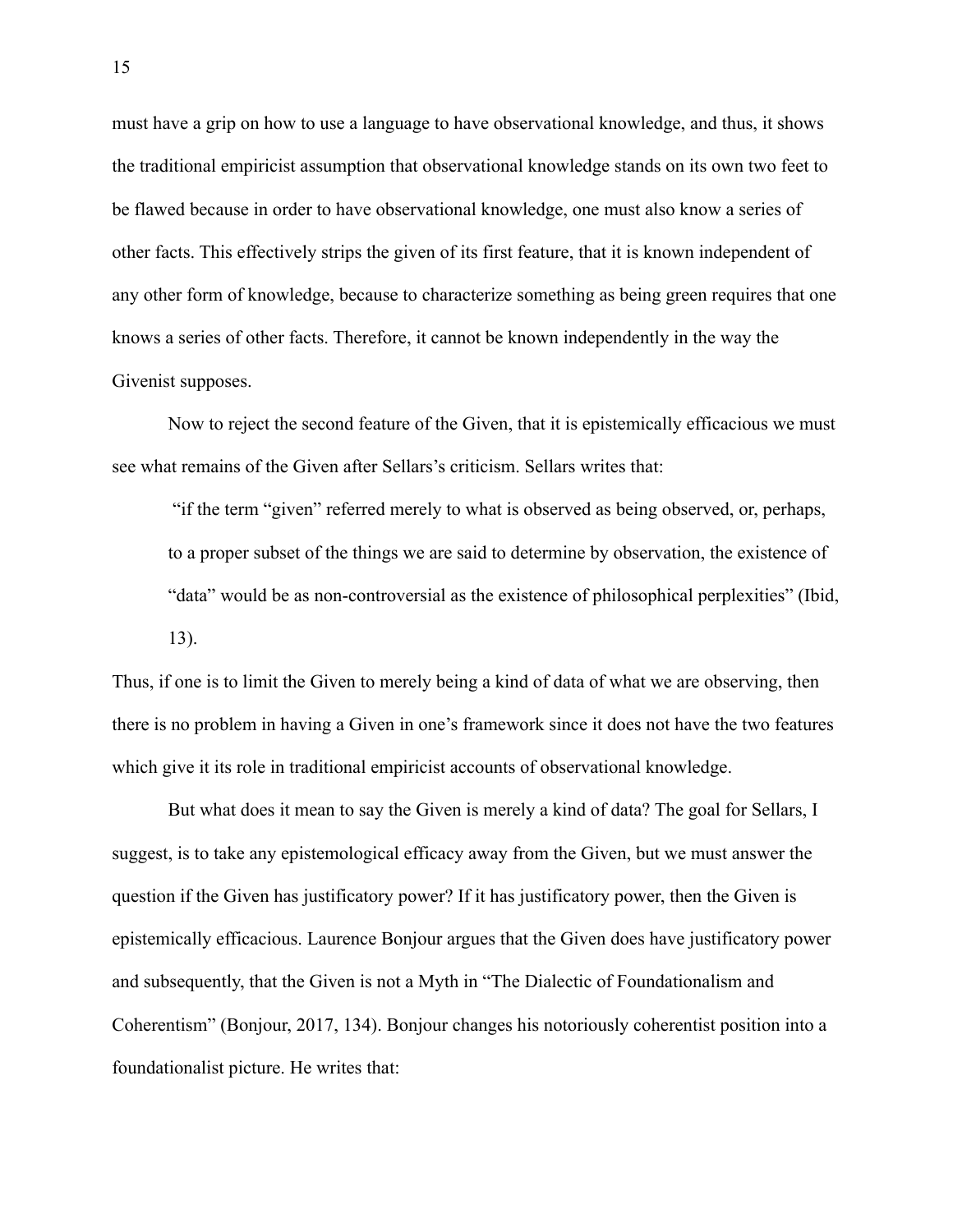"if (i) an apperceptive belief that I entertain purports to describe or conceptually characterize that perceptual content, albeit no doubt incompletely, and if (ii) I understand the descriptive content of that belief, i.e., understand what an experience would have to be like in order to satisfy the conceptual description, then I seem to be in a good, indeed an ideal, position to judge whether the conceptual description is accurate as far as it goes; and if it appears to be accurate, to be justified on that basis in accepting the belief" (Ibid).

"nonconceptual chunk of reality". This confrontation, for Bonjour, means that the Given yields a kind of justificatory power, and he then declares that the Given is not a Myth.

He goes on to say that here we have a "confrontation" between the conceptual belief and a

However, I believe that there is an element of Sellars's criticism of the Given which Bonjour overlooks. It should be noted that Sellars is not necessarily rejecting foundationalism. In fact, he even suggests that there are basic beliefs which arise as a result of our perceptual content, and he calls these "observation reports" (Sellars, 1997, 78). Nonetheless, these observation reports are conceptually formulated beliefs, and are therefore a part of a system of beliefs. Thus, these "observation reports" are not justified in virtue of their nonconceptual content alone, but also from being a belief within a system of beliefs. This is why Sellars suggests that the metaphor of the structure of justification being foundationalist is misleading because empirical inquiry is a "self-correcting enterprise" (Ibid, 79). Meaning that our system of beliefs as it relates to empirical inquiry is self-adjudicating. Or, as Sellars puts it in "Inference and Meaning", "there is nothing to a conceptual apparatus that isn't determined by its rules" (Sellars, 1953*b*, 337). This means that our conceptual beliefs are self-governing, and further, that the Given plays no epistemic role other than giving rise to observation reports which are then justified in virtue of their coherence within a system of beliefs. Thus, the Given is robbed of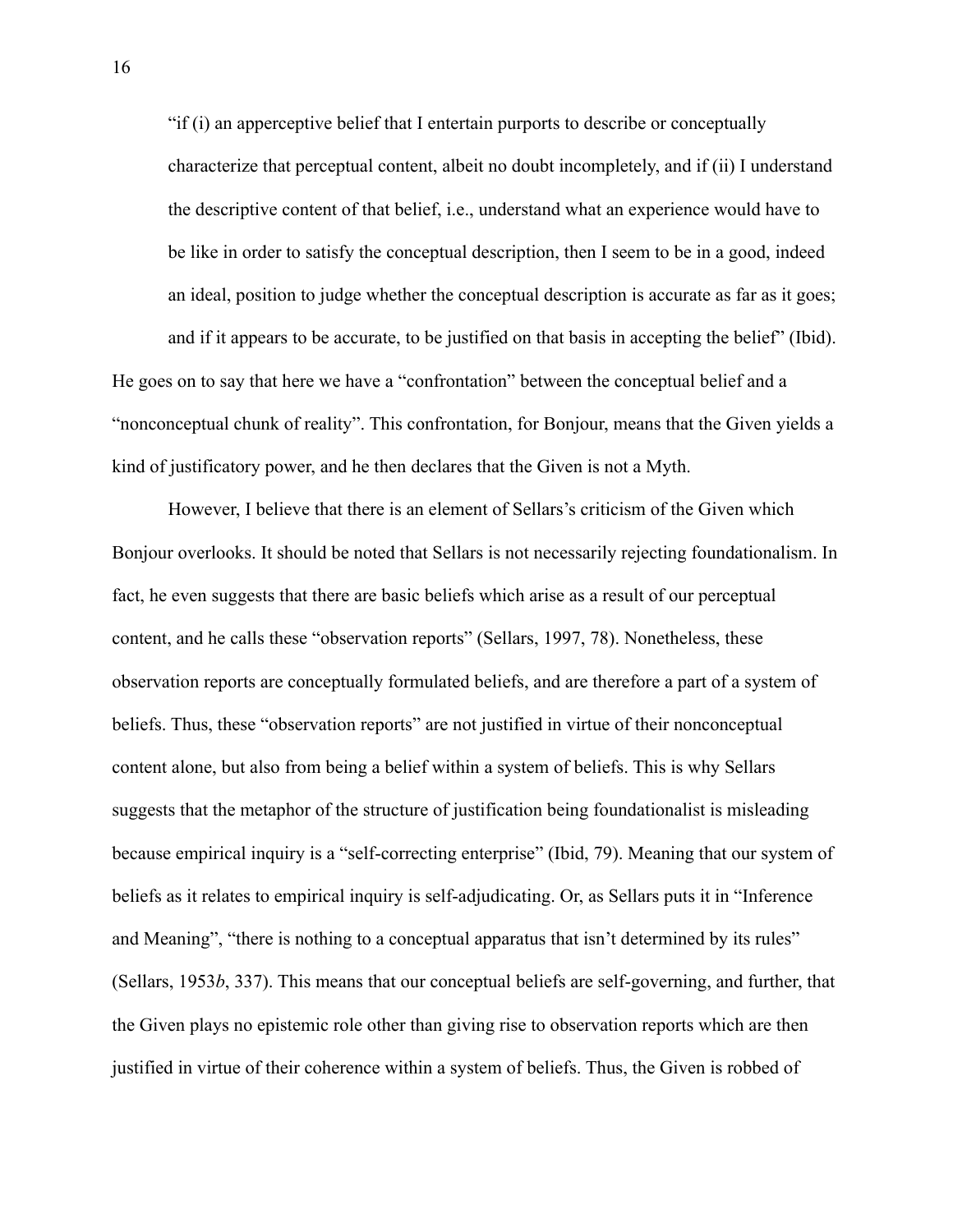epistemic efficacy since it *cannot* provide justification on its own. Rather, *justification is a linguistic affair*. 12

However, Bonjour does provide us with a useful tool to avoid the Myth of the Given. In saying that we use concepts to make claims about "nonconceptual chunks of reality", Bonjour implies that there are two kinds of content which make up our experience. One which is related to the senses, the Given, and another which structures knowledge. To put the point clearly, Sellars notes on the very first page of *Empiricism and the Philosophy of Mind* that no philosopher attacking the idea of Givenness would deny that there is a difference between *inferring* and *seeing* that something is the case (Sellars, 1997, 13). Therefore, to avoid the Myth of the Given is to accept that the kind of content which structures our knowledge is fundamentally different from the sort which is related to the *passivity of the senses*.

Tim Crane draws a useful distinction we could use here. Crane distinguishes between what he calls the *phenomenological* and *semantic contents* of experience in a defense of John McDowell. *Phenomenological content* is "spatiotemporal, concrete, particular, and specific to the subject" and this is the kind of content Given over by the senses. Then there is the *semantic content*, which includes propositions and concepts in a linguistic form which are often *descriptions of the phenomenological content* (Crane, 2013, 245). This implies that for McDowell and Sellars there still remains a nonconceptual element of experience; it is only knowledge that is purely linguistic. Rather, as Crane points out, what it is for something to be conceptual for McDowell was for it to be *conceptualizable*. What does it mean for something to be conceptualizable though? I suggest that what this means is for something to be *put into words*. Thus, when phenomenological contents are described by semantic contents the phenomenological contents are conceptualized in the sense that they are described using the

<sup>&</sup>lt;sup>12</sup> For more on foundationalism and coherentism see Part III Sec. A Subsec. 2.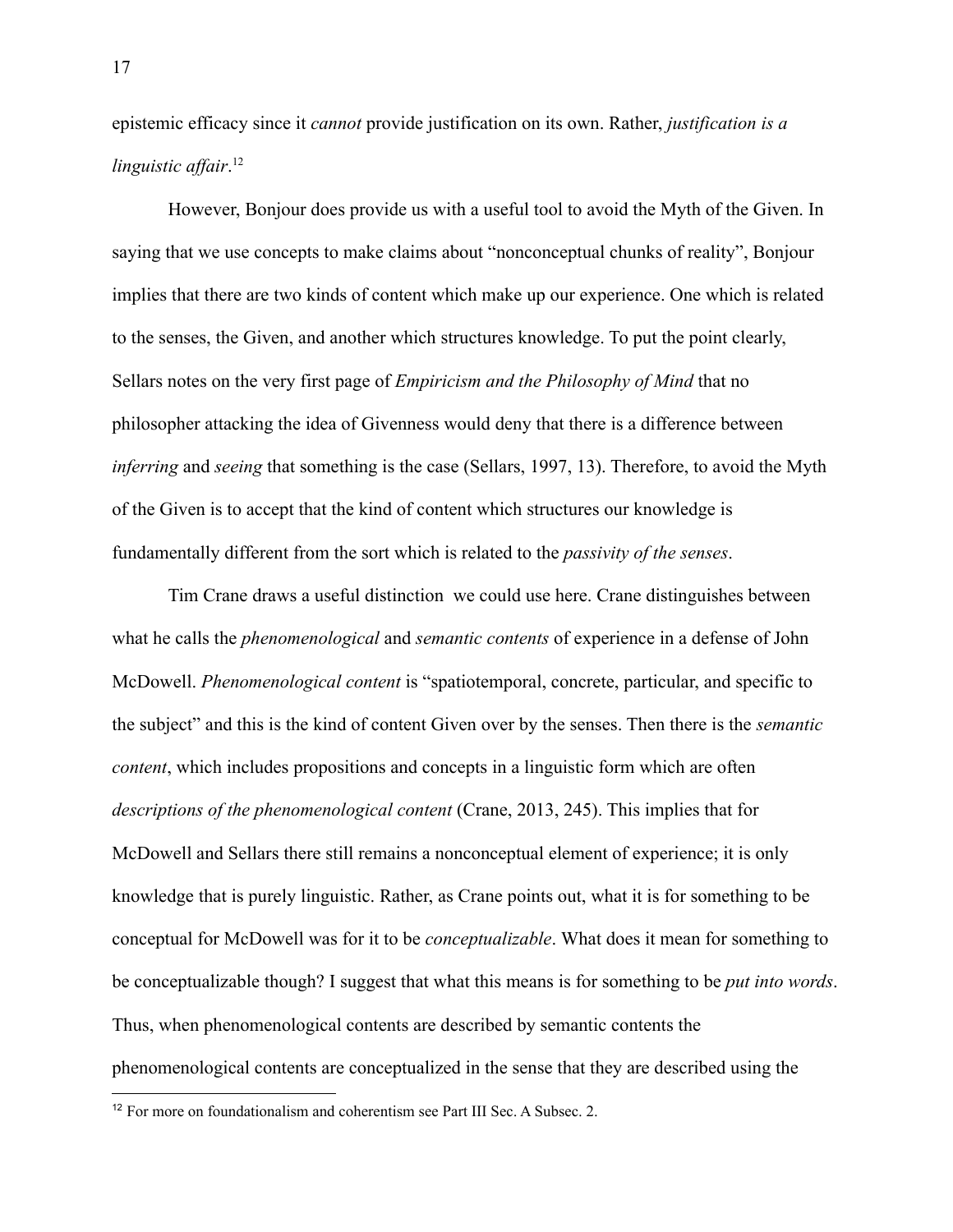semantic content of our experience. This does not mean that the phenomenological content is conceptual; rather, *it is only described in conceptual terms*. An important thing to note here is that for Crane, the semantic content, that is, the conceptual content, is *abstracted* from the phenomenological. Thus, conceptualization, and putting into words, requires an abstraction from the actual perceptual content of that experience. Conceptualization and what it means for content to be conceptual then is for the content to be interpreted within the context of a socio-historical language. What follows from the discussion above is that the *phenomenological content* is a kind of data our propositions can be about; while the *semantic content* is conceptual, constructs the space of reasons, and is the kind of content which can provide justification for items of knowledge. I will take up this distinction moving forward.

The question now is whether or not there is a distinction like this in Merleau-Ponty's work? I argue that a similar distinction can be found in *The Visible and the Invisible*. First, we must understand Merleau-Ponty's notion of *chiasm*. The notion of *chiasm* for Merleau-Ponty is the idea that for every relation there is an opposite. For example, if one is holding something something is also being-held. Ted Toadvine calls it a "kinship between the sensing body and sensed things that makes their communication possible". Toadvine also points out that for Merleau-Ponty, there exists an "ultimate ontological *chiasm*" between the sensible and the intelligible (Toadvine, 2016, plato.stanford.edu). Now I suggest that this gap between the sensible and the intelligible, which is for Merleau-Ponty an ultimate ontological chiasm, is a similar distinction to the one made by Crane.

Now, what is similar to the phenomenological content and semantic content in Merleau-Ponty's work? One could interpret the *visible* as the phenomenological content described by Crane. Throughout *The Visible and the Invisible* Merleau-Ponty continually refers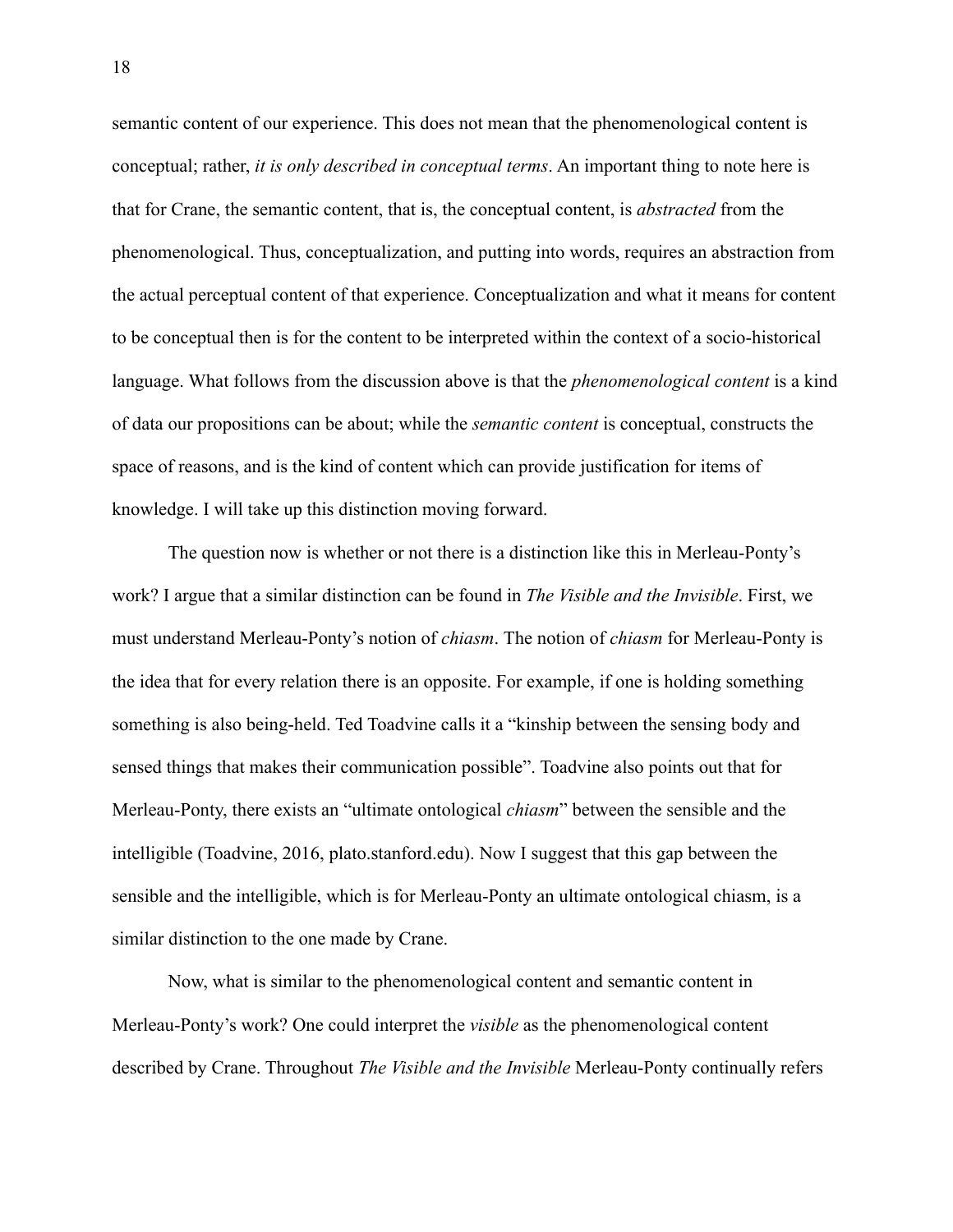to the visible as the "sensible", and it is also made up of what he calls *the flesh of the world*. Essentially, *the flesh of the world* as Merleau-Ponty describes it is the idea that my body is a spatio-temporal object, and so is every other object. Being part of the *flesh of the world* allows me to have a kinship with all other spatio-temporal objects in the world. Now if the visible is the phenomenological content described above it fits several of the qualifications. First, if the visible is the sensible then it is related to the senses, and secondly, it fits the qualification of being spatio-temporal in the sense that it is part of the *flesh of the world*.

Now, what can we find which resembles the semantic content in Merleau-Ponty? Here I suggest that what he calls the *existentials of the visible* can be interpreted as the semantic content described by Crane. It is important to note here that the existentials of the visible are part of what make up the *invisible* for Merleau-Ponty. The invisible is made up of things which play a role in our experience which "literally cannot be seen" (Merleau-Ponty, 1968, 257), and is not limited to the exitentials of the visible. The *invisible* all sorts of things which play a role in our experience that are *not logically connected*, yet all still unable to be sensed (Ibid).<sup>13</sup> Nonetheless, the invisible element which serves our purposes in this paper are *the existentials of the visible*. Merleau-Ponty writes:

"It is these existentials that make up the (substitutable) *meaning* of what we say and of what we understand. They are the armature of the "invisible world" which, with speech, begins to impregnate all the things we see" (Merleau-Ponty, 1968, 180).

<sup>13</sup> Merleau-Ponty gives a list of what makes up the invisible in the working notes of *The Visible and the Invisible*. Language would be what make up "the existentials of the visible" which cannot be seen as a thing (Merleau-Ponty, 1968, 257). By "existentials", Merleau-Ponty means the semantic content which allows us to understand the sensible content of experience. Another feature of the invisible which I argue could be considered semantic content are "the λέκτα of the cogito", or "the lectures of the cogito". Other things which make up the invisible are "things we cannot actually see but are nonetheless there" (e.g. the other side of the apple, when not telepercieving), "what exists kinesthetically", and "the visible of the other" (Ibid).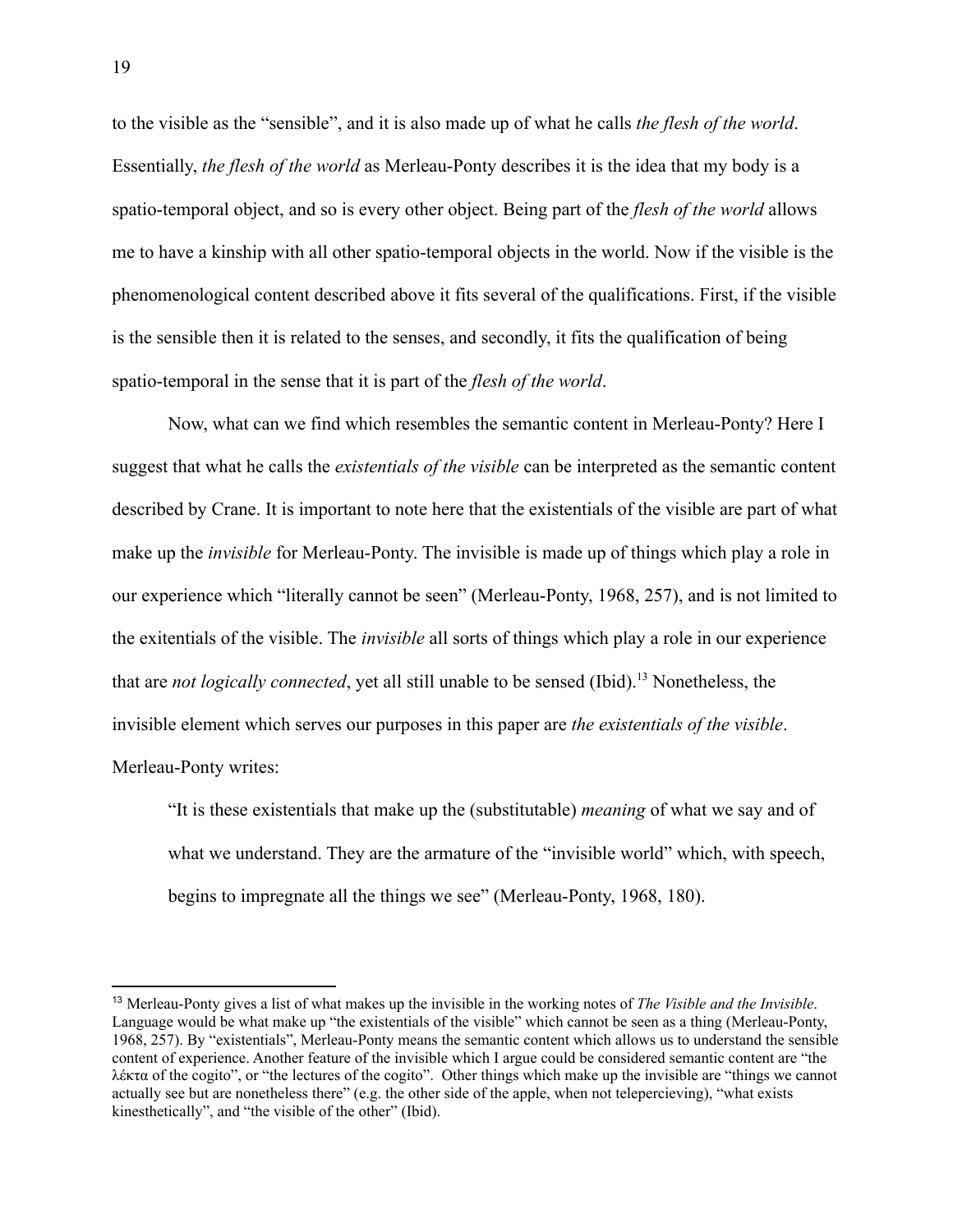These existentials are what "impregnate" the visible, the sensible, and give it its meaning. The suggestion that these existentials "make up what we say and understand" and impregnate "all the things we see" using *speech*, I argue, implies that a cultural language impregnates the sensible with its meaning for us, allowing us to understand it. I suggest that these existentials are similar to the semantic contents of experience described above which are made up of concepts and construct the *space of reasons*. Thus, the existentials of the visible are the sort of content which structure knowledge.

But does Merleau-Ponty provide the means for avoiding the Myth the same way in which we have (that the kind of content which structures knowledge is different from the kind which is related to the senses)? I believe so; he writes:

"What is given, then, is not the naked thing, the past itself such as it was in its own time, but rather, the thing ready to be seen, pregnant -- in principle as well as in fact -- with all the visions one can have of it, the past such as it was one day *plus* an inexplicable alteration, a strange distance -- bound in principle as well as in fact to a recalling that spans that distance but does not nullify it" (Ibid, 124).

So if, as pointed out above, sensible things are "pregnant" with their meaning, we see things with their meaning for us. This, I argue, is what Merleau-Ponty means when he suggests that objects are pregnant with "all the possible visions" we can have of them, and, as I will suggest later, this resembles the Kantian notion of *schema*. However, as Merleau-Ponty points out here there still remains a "distance" between the sensible thing and its meaning. This distance, I argue, suggests that Merleau-Ponty's notion of pregnancy provides us with a framework to approach epistemology from the phenomenological perspective which avoids the Myth of the Given in the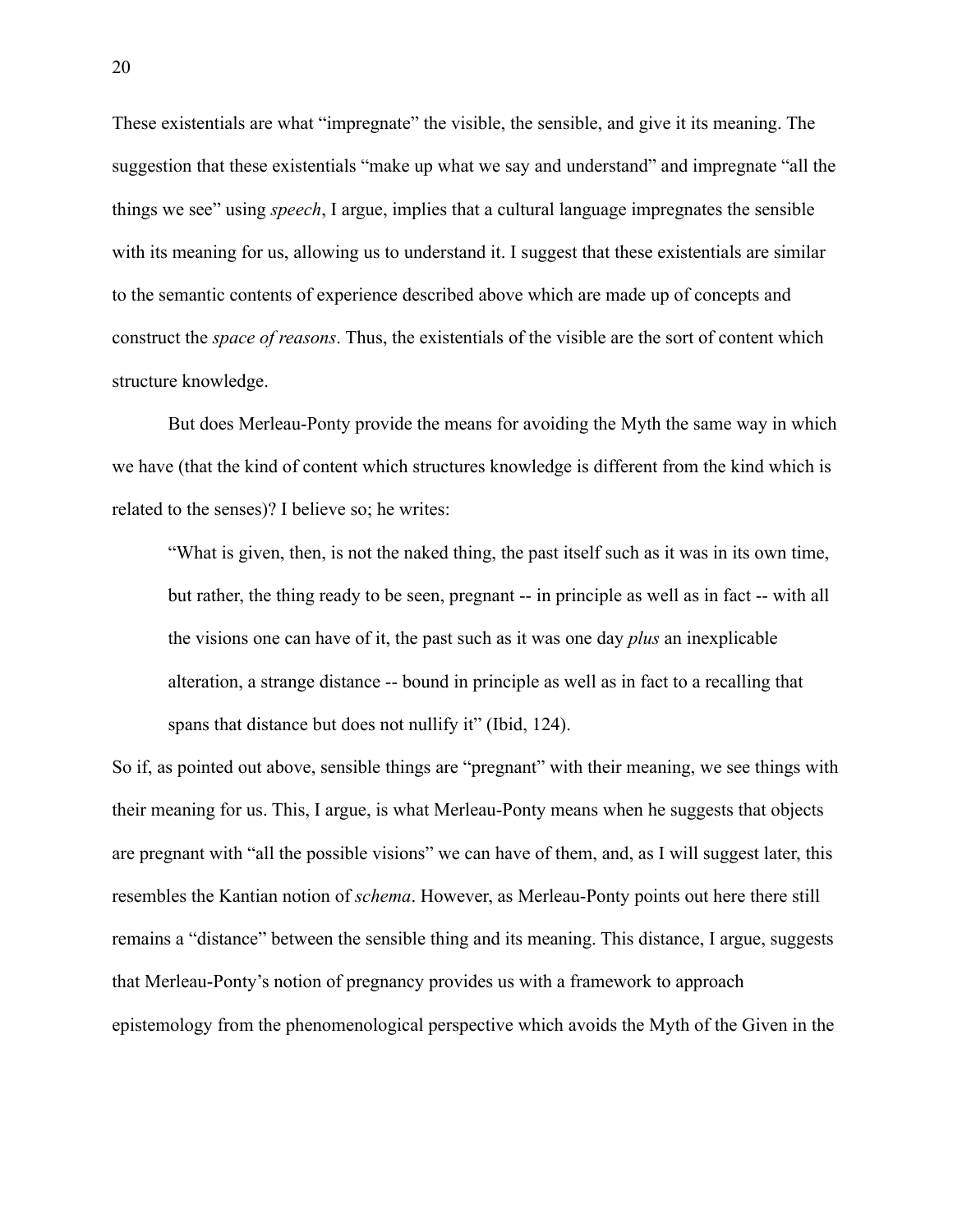manner outlined above by taking up a distinction between *inferring that something is the case* and *seeing that something is the case*.

## 2) Pregnancy

<span id="page-26-0"></span>Now, what does it mean to say that sensible things are pregnant with their meaning? Further, what is implied in saying that the gap between the sensible and the intelligible is bridged by the notion of pregnancy? What I will show now is that pregnancy provides us with a theory of how observational knowledge is possible from the phenomenological perspective which avoids the Myth in the way I have outlined above. My task then in this section is to now develop and defend this theory of observational knowledge.

Merleau-Ponty writes of pregnancy:

"It is a question of that [logos] that pronounces itself silently in each sensible thing, inasmuch as it varies around a certain type of message, which we can have an idea of only through our carnal participation in its sense, only by espousing by our body its matter of "signifying", or of that [logos] uttered whose internal structure sublimates our carnal relation to the world" (Merleau-Ponty, 1968, 208).

So, for Merleau-Ponty, the idea of pregnancy is the idea that rationality, a "logos", "silently" announces itself in each sensible thing. But what does it mean to say that a logos "silently" announces itself? What I believe Merleau-Ponty means by this is that rationality is not "in" the sensible thing; this would be a version of the Myth of the Given. Rather, what Merleau-Ponty means by "silently announces" is that the sensible thing in itself is meaningless, but nonetheless, we have created meaning for it. So, when a sensible thing presents itself to us in perception we see it as having meaning for us not in virtue of the meaning being in the thing itself, but as a *cue*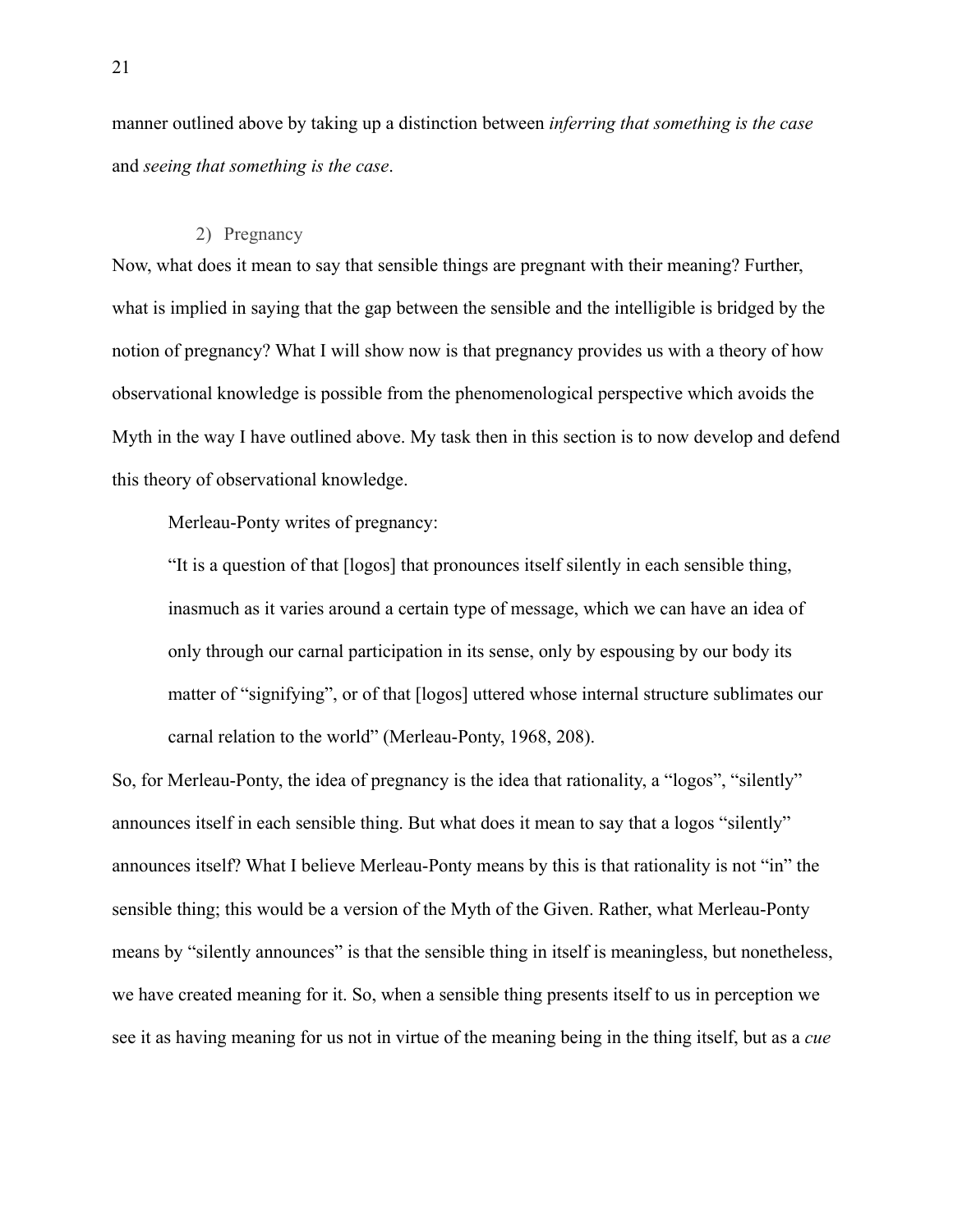for us. For example, when I see an apple, a culturally constructed meaning is cued up which allows me to understand the apple as something to eat.

But what explains this meaning? I suggest that culture is what provides this meaning. In *The Primacy of Perception* Merleau-Ponty offers a criticism of his opus, the *Phenomenology of Perception*, for not considering culture or history enough (Merleau-Ponty, 1964*b*, 25). Rather, it aimed at understanding our relation to reality and others at the perceptual level of experience. He writes:

"We call this level of experience [the perceptual level of experience] "primordial" -- not to assert that everything else derives from it by transformation and evolution … but rather that it reveals to us the permanent data of the problem which culture attempts to resolve" (Ibid).

What Merleau-Ponty is suggesting here then is that perceptual experience is not a kind of foundation, but rather that it *is a problematic data which culture attempts to resolve*. <sup>14</sup> However, what do we mean by saying that this perceptual level of experience presents us with a permanent problem? Further, what does it mean to say that culture attempts to solve this problem, how does it go about this process?

Firstly, I suggest that perception presents us with a "permanent problem" for Merleau-Ponty because we are always engaged with the world through perception. It is our natural access into the world, and this is why perception is "primary" for Merleau-Ponty. He is truly seeking to understand our perceptual relation to the world because of this fact. Now, saying that culture attempts to solve this problem implies that through some means culture is somehow able to give meaning to the world which we have a primordial access to via perception. *I argue*

<sup>&</sup>lt;sup>14</sup> It is important to note that Merleau-Ponty, like Sellars, is maintaining that the perceptual level of experience only presents us with a kind of data.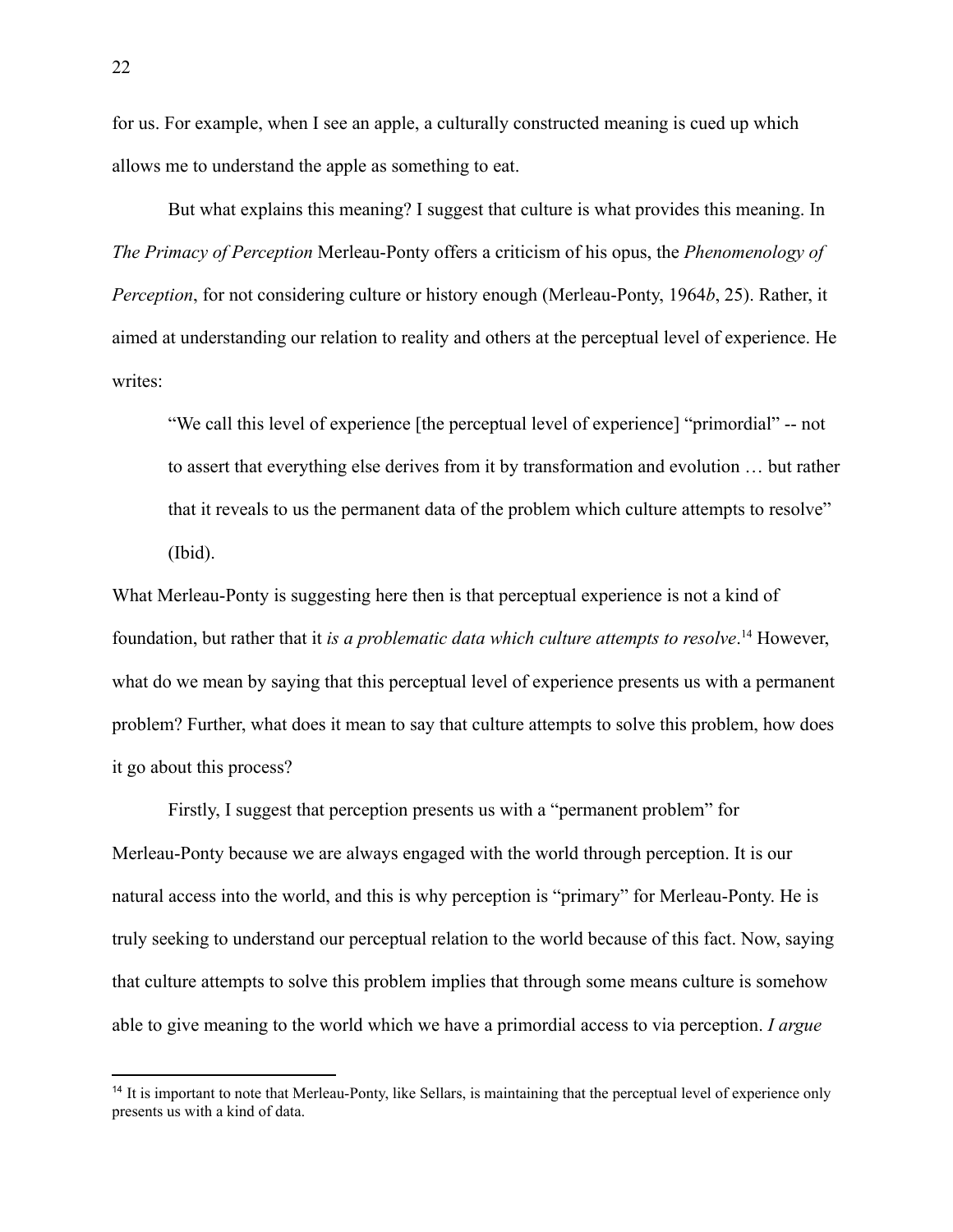*that the means responsible is language*. I say this based on his claim in an originally unpublished text where he writes that language allows us to "signify" the world (Merleau-Ponty, 1964*a*, 7). Thus, culture uses language to imbue the perceptual level of experience with meaning, and in turn, "impregnate" it with that meaning. So, to the original question, what is meant in saying that pregnancy is a logos that "silently" announces itself in the sensible thing? By saying "silent" Merleau-Ponty means that the culturally constructed meaning which impregnates the sensible thing is not "in" the sensible thing itself. Rather, it is a cultural cue that arises in relation to an object encountered in perception (e.g. seeing an apple as something edible).

The question we have to answer now is how does the perceptual level of experience become pregnant with its cultural meaning? To answer this question I think it will be useful to understand how this takes place in Kantian terms. As I have explained in the section above,  $15$  I have likened the visible to the phenomenological content of experience, and the existentials of the visible to the semantic content of experience described by Tim Crane. Here, I will liken these distinct features of our experience to the Kantian notions of the sensible and the understanding. I do not think that this is such a stretch, Merleau-Ponty refers to the visible as the sensible throughout *The Visible and the Invisible*, and a feature of the invisible, the existentials of the visible, are what make up the meaning which allows us to make sense of the sensible. Thus, I suggest that these existentials can be likened to the Kantian notion of the understanding. Not in the sense that they are some kind of "pure concept", but that they are a feature of our experience distinct from the sensible which allow us to *make sense of the sensible*. Lastly, I think likening these ideas to the notions of sensibility and understanding helps us to better understand the "ultimate ontological chiasm" between the sensible and intelligible described by Toadvine, and to better understand the epistemic significance of pregnancy.

<sup>15</sup> See Pg. 8-10.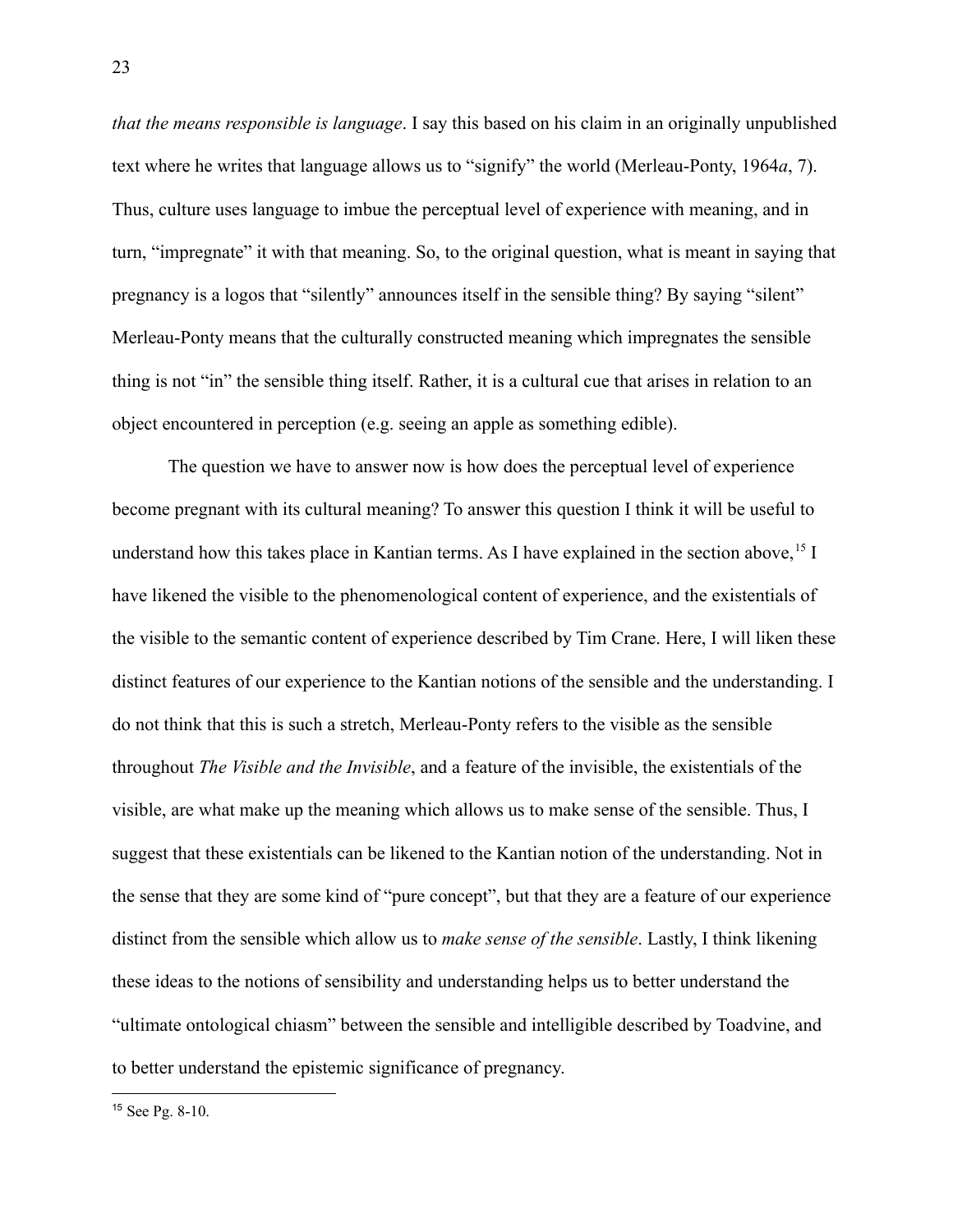Now the question we have to ask is how can these two extremes, the sensible and the understanding, interact? Samantha Matherne points out that for Kant the imagination plays this role (Matherne, 2016*a*, 57). The imagination is able to synthesize the intuitions given over to it by our sensible capacities and combine it with conceptual contents which afford us the capacity to *understand* that sensible content. But how does the imagination do this? In order to answer this I will turn to Sellars. He points out that for Kant, in the B deduction of *The Critique of Pure Reason*, the imagination is described as "an act of the understanding on the sensible" (Sellars, 1978, 240). So, the question we must answer is what does one mean when they say that the imagination is an act of the understanding on the sensible? To answer this Sellars gives an example and asks how can we see an apple and know that it is red on the outside, but at the same time juicy, and has white flesh (Ibid, 234)? The answer given here is important for my purposes; he writes:

"We do not see of the apple its opposite side, or its inside, or its internal whiteness, or its coolness, or its juiciness. But while these features are not *seen*, they are not merely believed in. These features are present in the object of perception as actualities. They are present by virtue of being *imagined*" (Ibid, 235).

So, the answer to the question is that properties *which are not seen* are present in the experience because they can be "imagined". The answer to our original question (how does the imagination mediate between the sensible and the understanding?) then comes down to a distinction between things which are "imaged" and "imagined" (Ibid, 236). What is "imaged" in a particular perception is the set of properties instantiated as phenomenological content in a particular experience; while on the other hand, what is "imagined" are the properties present in an object that are not being sensed during that experience. What this implies is that the imagination is "an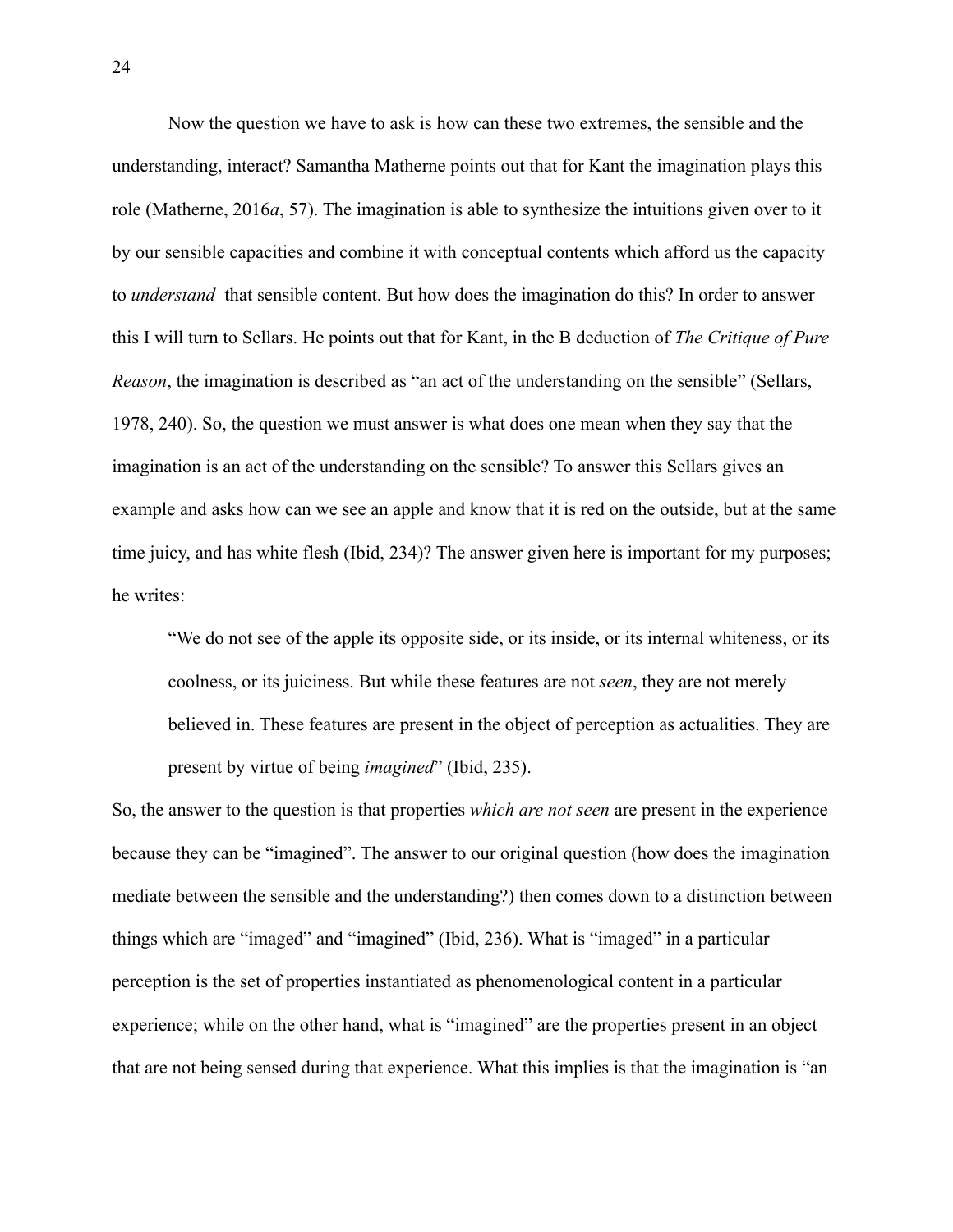act of the understanding on the sensible" because when we perceive, according to Sellars, there is a blending of sensibility, imaging, and conceptualization. This allows us to see "all the visions" one can have of a particular object at once which, as pointed out earlier, Merleau-Ponty suggests pregnancy does.<sup>16</sup>

This conglomeration of properties is what is known as a *schema*. So, to keep with the apple example, when I see the apple's outside, but can also imagine the apple's white flesh, juiciness, and deliciousness *I am presented with an apple schema*. These schemas, according to Matherne, "bring all the relevant concepts and intuitions'' of a particular object together (Matherne, 2016*a*, 60-61), and, as pointed out in the quote from Kant above, intuition is related to the faculty of sensibility. Thus, schemas formed by the imagination bring together the sensible elements of an object and its corresponding concepts. However, Matherne points out another feature of schemas, that they are "guided by our concepts" (Matherne, 2015, 207). This leads her to make the claim that Kant takes up a "moderate conceptualism". Why this conceptualism remains moderate is because there is room left for a non-conceptual element of experience which is "independent of concept-guided imaginative synthesis" (Ibid, 773). Thus, for Kant, an element of intuition related to the faculty of sensibility is free from our concepts. However, this purely sensible element of experience must be schematized by the imagination (which is guided by our concepts). In short, schemas allow us to see things with all the properties they have, they afford us to "see things as", either by being sensed directly, or imagined. What I want to suggest here then, is that the imagination, by being "an act of the understanding upon the sensible" is what

<sup>&</sup>lt;sup>16</sup> Accepting the idea that one can imagine more qualities than are present in an image would allow us to avoid what is known as the phenomenal bottleneck, which is the idea that phenomenal experience only presents us with, say, the front of a house rather than the whole thing. It is important to note here that Merleau-Ponty takes up something similar here in his critique of empiricism's use of the "pure quale" as a type of sense experience in the *Phenomenology of Perception* (Merleau-Ponty, 2013, 60-61). Rather, Merleau-Ponty suggests that we are presented with an object with all of its qualities, not just the ones present in the image we have. In his words, we are *not* presented with dead qualities but active ones.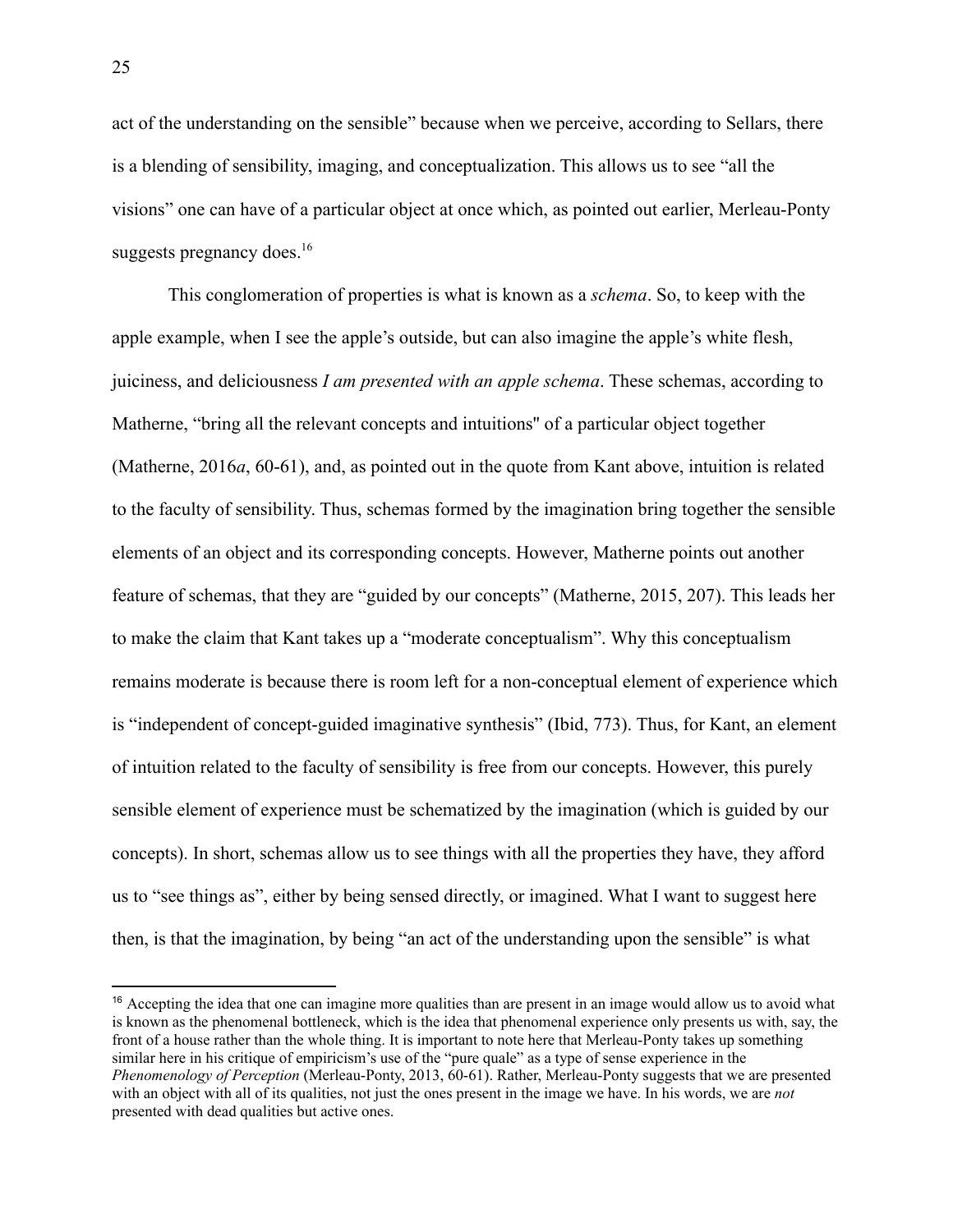impregnates the sensible, the Given, with its meaning allowing us to understand it with the help of language. Thus, *for an object to be pregnant is for it to be schematized*.

In order to illustrate this idea I have constructed the following diagram:



Sensible thing O with N properties presented in the perceptual field

> Subsequent properties can be added to the schema and impregnate the object with more properties as needed be via the same process.

As is shown in the diagram, stage one is the "impregnation" of the sensible. It involves the sensible thing being acted on by the understanding via the imagination. After which, we come to stage two. In stage two, O is seen with its properties and can be immediately understood because it is already schematized and is therefore "pregnant" with its semantic and/or conceptual content. Further properties can "impregnate" the object as needed via the same process. Let me illustrate this with a quick example. Say a child who knows what apples are, that they are red (in the case of apples which are red, e.g. red delicious), have white flesh, and are juicy has still *never come across a rotten apple*. So, the child sees an apple, which looks completely normal on the side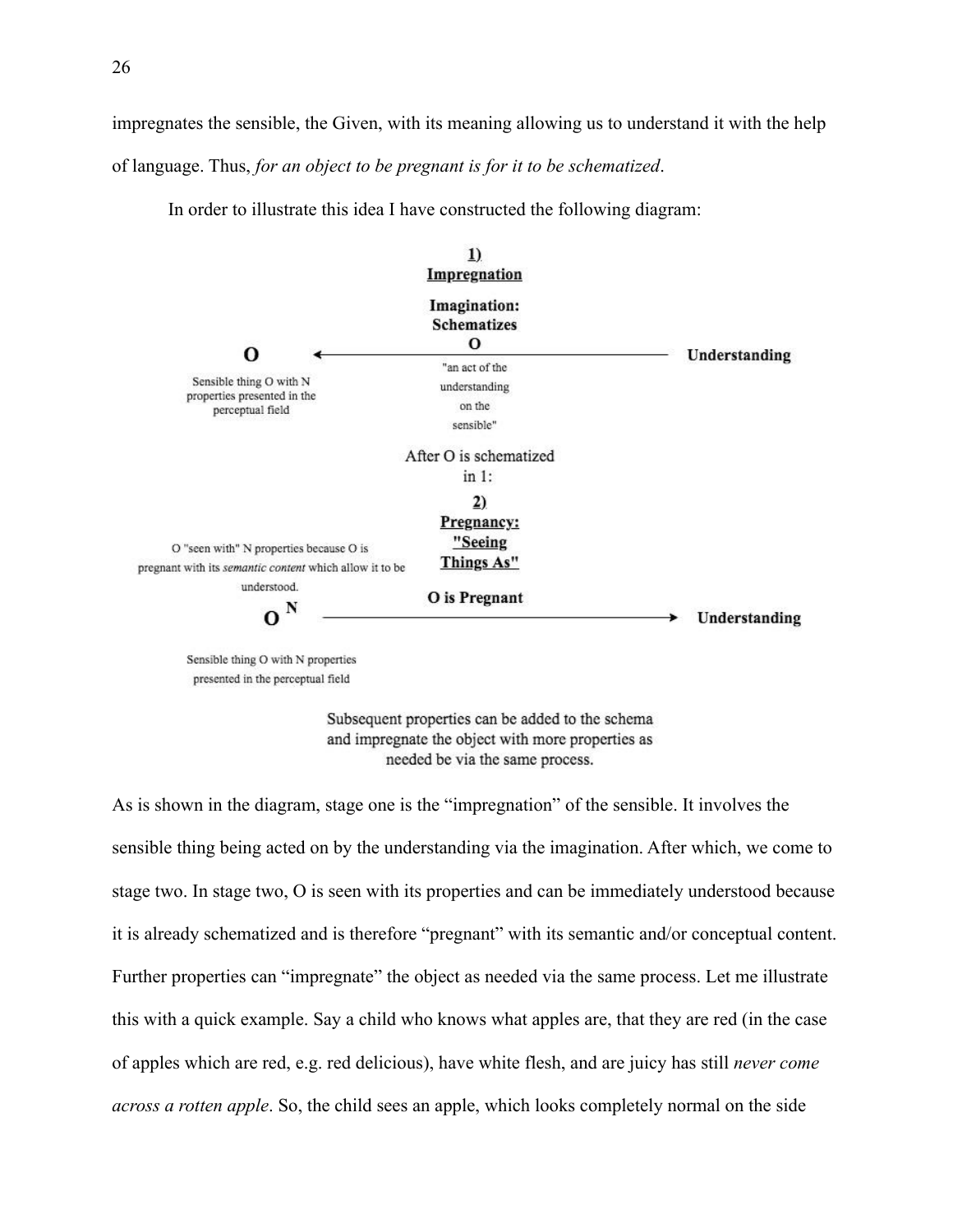facing them, and reaches at it only to find that the apple is brown and squishy on the other side. The child asks their parents what it means for the apple to be this way, and they respond, "it is because the apple is rotten". Now, when the child comes across apples they see apples with the possibility of being rotten and knows to inspect the entire apple before biting into them. So, the apple schema the child has, already pregnant with the properties of being red, juicy, and having white flesh, is now impregnated with the property of "possibly rotten", adding to the schema.

However, Merleau-Ponty does suggest that pregnancy is not merely "the recognition of a concept", but is a kind of *transcendence* (Merleau-Ponty, 1968, 209). But what is meant by transcendence here? Transcendence means a lot of different things for a lot of different philosophers. On the one hand, pregnancy is a kind of transcendence for Merleau-Ponty because it shows how "flesh responds to flesh" (Ibid, 209). In saying "flesh responding to flesh" Merleau-Ponty is saying that when we experience something as pregnant, since *we are embodied subjects which are part of the flesh of the world*, we are literally flesh responding to flesh. In other words, we are part of the world which is aware of and responsive to itself, others, and the world around us. Let me illustrate this with a simple example: Say there is a chair in the middle of the room which I have to walk around in order to get to the television. I see the chair as something to walk around, and in this instance I am "flesh responding to flesh". This is a kind of transcendence because my body is part of the same flesh as the chair (or any other object for that matter), and I respond to it. When something is pregnant and has meaning for us it sometimes warrants a response. This motivation which flesh provides to other flesh represents a kind of transcendence for Merleau-Ponty.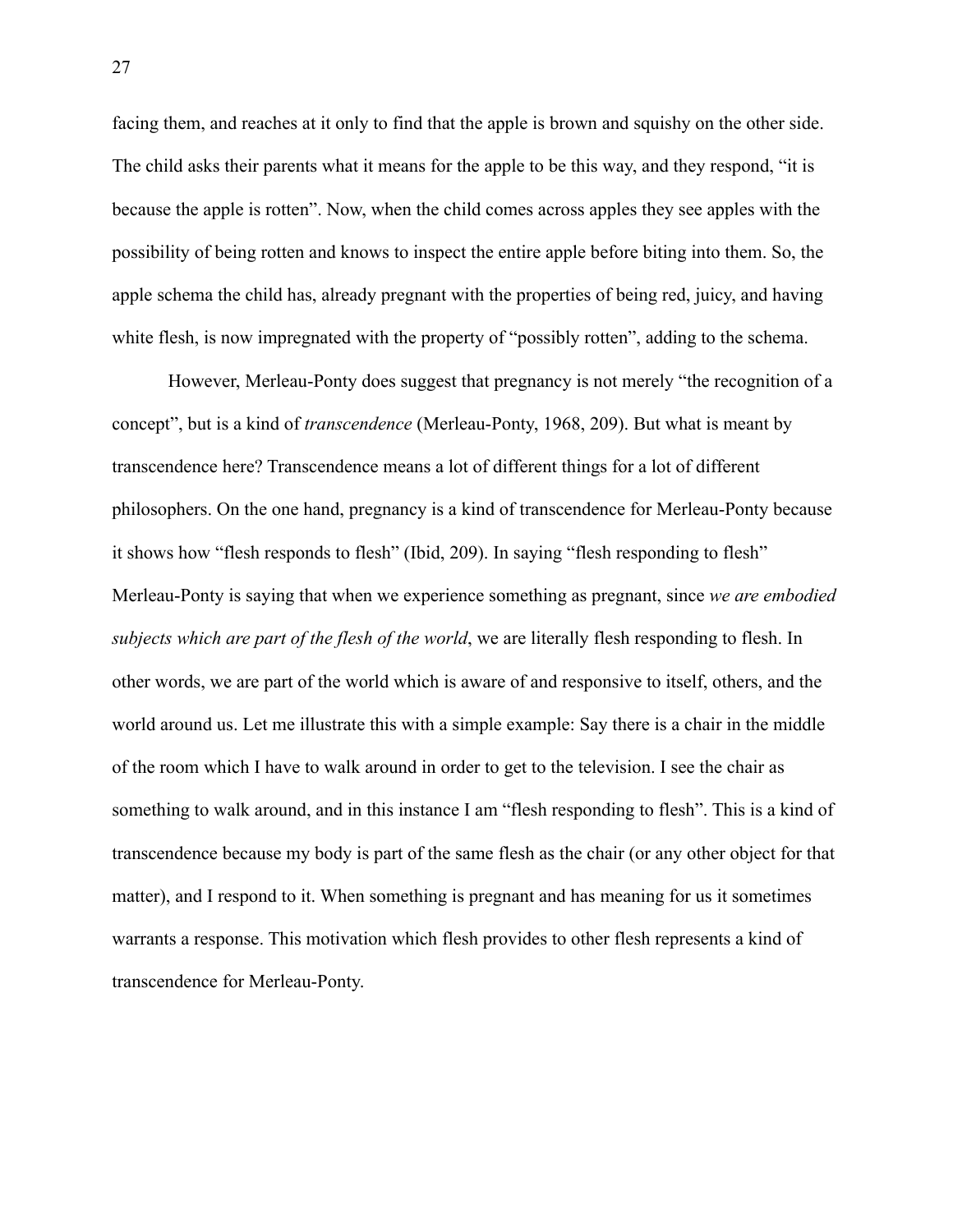On the other hand, pregnancy is also a kind of transcendence because it is how the *form* interacts with the *thing in itself* (Ibid, 208),<sup>17</sup> and *I believe that this kind of transcendence involves conceptual deployment*. I do not think Merleau-Ponty's suggestion that pregnancy is more than the recognition of a concept necessarily precludes us from saying that pregnancy *also includes the recognition of concepts*. The point here is that pregnancy is *also* the recognition of concepts in things themselves, and this is a kind of transcendence. In short, for our epistemological purposes, I argue that objects are pregnant, in part, with their corresponding concepts, and, in turn, we can say that *the given is pregnant*.

Now that I have shown that the idea of pregnancy also includes the recognition of concepts. Pregnancy, as I am thinking of it, can be likened to Sellars's "conceptual cues'' from *Science and Metaphysics*. He writes, "the ability to teach a child the color-shape language game seems to imply the *existence of cues* which systematically correspond… to the color shape attribute families" (Sellars, 1992, 23).<sup>18</sup> These cues represent a propensity for us to, for example, respond to red items with the term "red". Thus, *pregnancy* is the cue we get from the Given which brings forth the epistemological significance (in the form of *semantic contents*) of what is handed over by the sensible. In other words, *the Given is pregnant with its corresponding linguistic significations*.

#### 3) Conclusion

<span id="page-33-0"></span>What I have done in this section is first, I argued that one way to avoid the Myth of the Given is to take up a distinction between the kind of experiential content related to the Given, the phenomenological content, and the kind of content which structures knowledge, the semantic

<sup>17</sup> At times Merleau-Ponty uses Platonic terms to describe pregnancy. In *The Primacy of Perception* he writes that "matter is pregnant with its form" (Merleau-Ponty, 1964*b*, 12). In saying this, I argue that what he means is that the sensible thing in itself is "pregnant" with the idea of it. Meaning the thing in itself is pregnant with its epistemological significance.

<sup>&</sup>lt;sup>18</sup> Emphasis my own.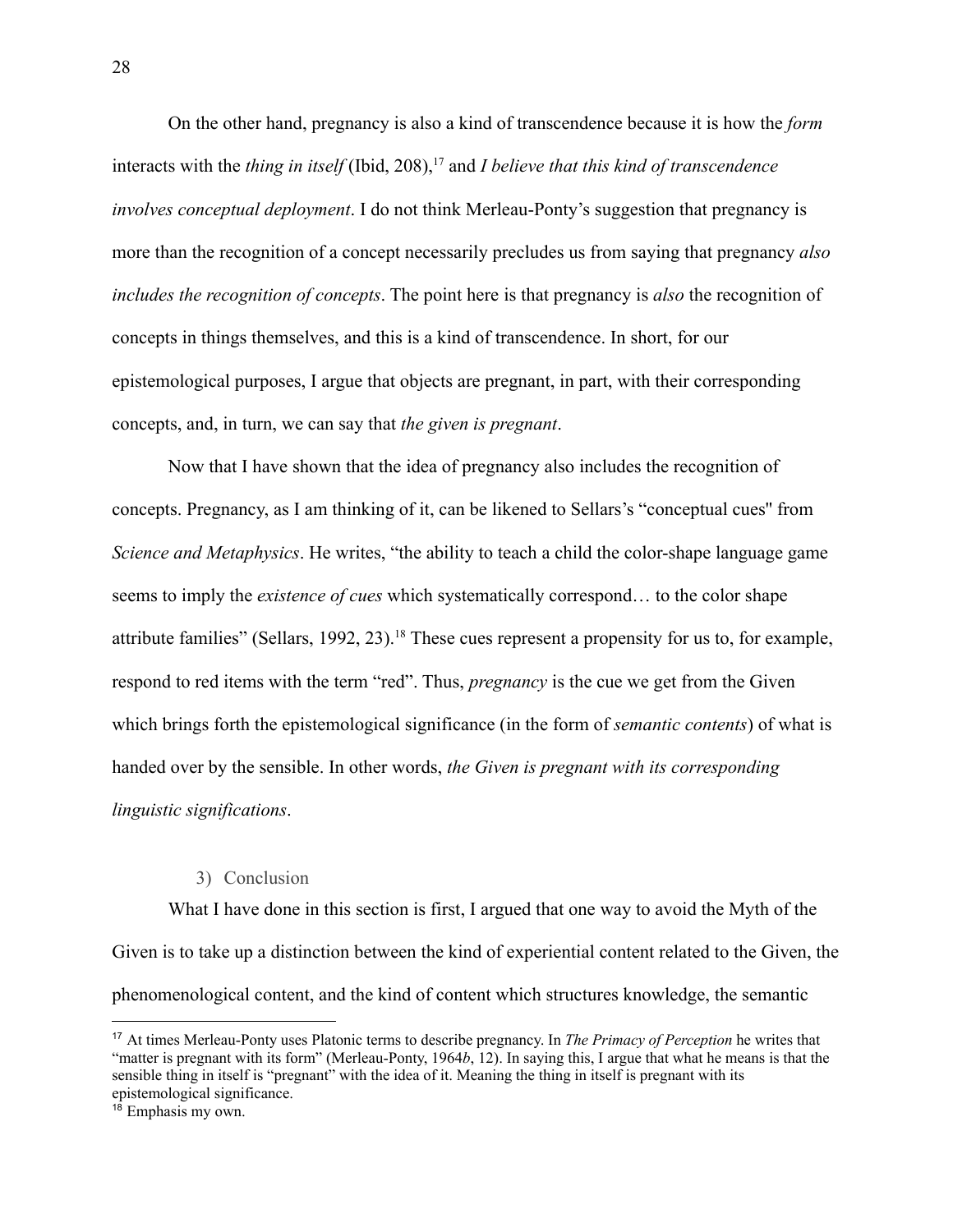content. I then showed that Merleau-Ponty takes up a similar distinction in *The Visible and the Invisible* between *the visible* and its *corresponding existentials*. Next, I explained the concept of pregnancy and its epistemological significance using Kantian terminology. I argued that to say the Given is pregnant is to say that it has been *schematized*. Thus, the concept of pregnancy provides us phenomenologists with an approach to epistemology which does not commit to a version of the Myth of the Given. Moving forward, I will refer to the framework established here as the *pregnancy framework*.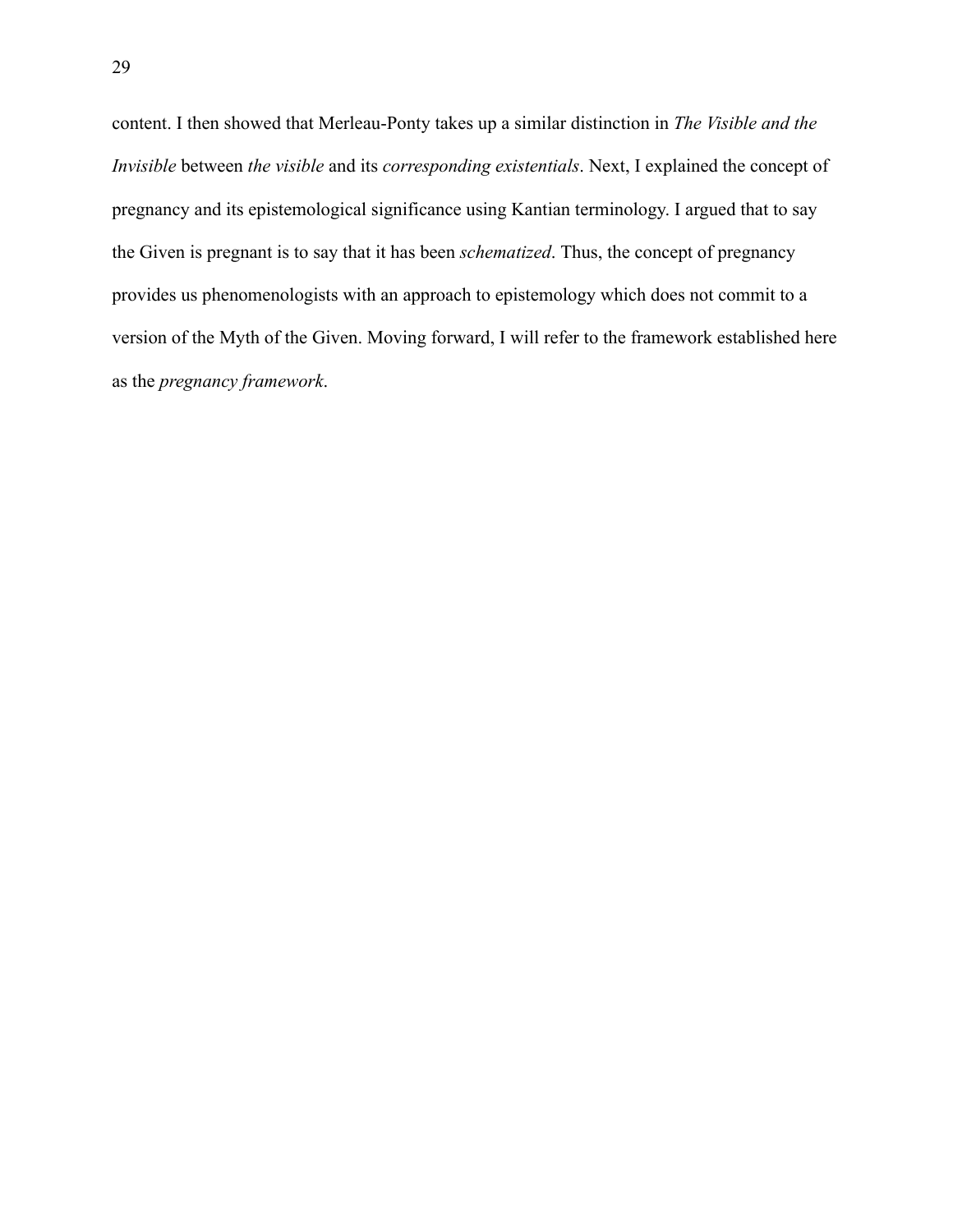## <span id="page-35-0"></span>B) Lifeworld: Preconditions of Experience and Knowledge

In this section my goal will be to establish *preconditions for experience and knowledge*. These preconditions are *not* meant to be something like Kant's notion of the a priori. Rather, it takes up Merleau-Ponty's *redefined* notion of the a priori "as the "formal expression of a fundamental contingency: the fact that we are in the world"" (Merleau-Ponty, *Phenomenology of Perception*, quoted in Matherne, 2016*b*, 217). So, as opposed to thinking of an a priori in terms of "pure concepts" or judgements, we are going to search for features of our existence which are *necessary* conditions to have experience and knowledge in the first place. Now, rather than use the Kantian language of the a priori which would lead to confusion and perhaps commit me to some things I may not be committed to, I will just call these *preconditions of experience and knowledge*. These preconditions are the "always already there" which make up the *lifeworld* described by Husserl in his later work especially *The Crisis of European Sciences and Transcendental Phenomenology* (Husserl, 1970, 24, ft. 4).

Nonetheless, I suggest that there are two basic preconditions we can pull from the lifeworld. First, that *the body is part of the lifeworld*. I advance this claim by furthering Merleau-Ponty's suggestion that *the body is part of the flesh of the world* (Liginis in Merleau-Ponty, 1968, liv-lv).Toadvine writes that for Merleau Ponty, "Flesh in this sense is a "general thing" between the individual and the idea that does not correspond to any traditional philosophical concept, but is closest to the notion of an "element" in the classical sense" (Toadvine, 2016, plato.stanford.edu). Flesh encompasses all spatio-temporal objects within the universe for Merleau-Ponty, being made up of it is a kinship shared by things in the world simply in virtue of being-here. The question arises then, how do we, as embodied subjects, interact with the flesh of the world? For Merleau-Ponty, the body accesses the world through perception. This perceptual contact with the world has an intrinsic *organization* which gives rise to a perceptual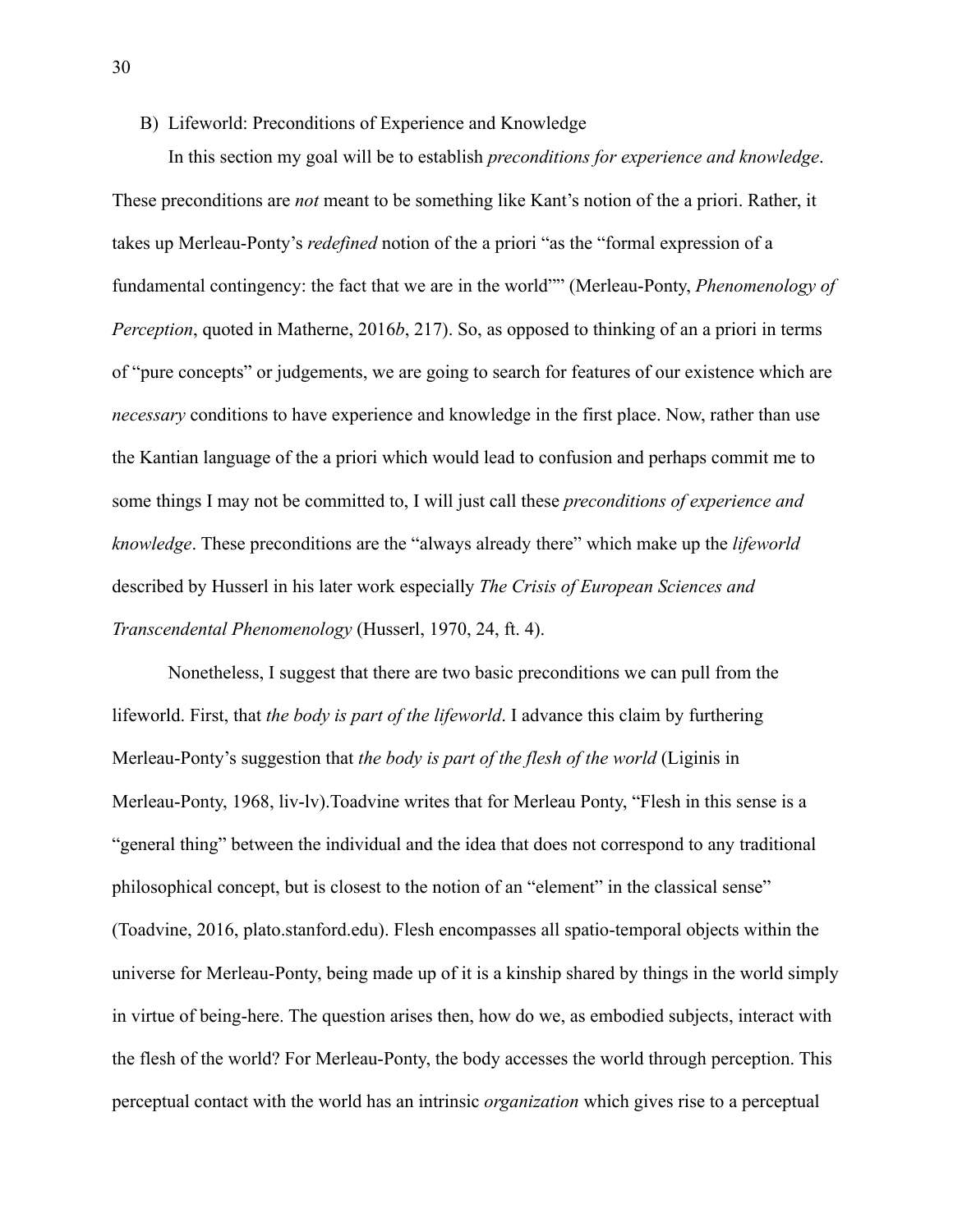field. The perceptual field is a culmination of the body's sensory capacities presented to the subject which allows them to navigate the world. This *first precondition effectively places the body in the lifeworld*. The second precondition is that we are *acculturated into a linguistic community*. This allows us to imbue things we come across in perception with meaning through the process of impregnation discussed in the section above. This second precondition gives us the capacity to *interpret and understand the lifeworld*.

#### 1) Flesh, Bodily *Organization* and the Perceptual Field

In the chapter entitled "The Intertwining -- The Chiasm" of *The Visible and the Invisible* Merleau-Ponty outlines what is called his "ontology of *flesh*" (Toadvine, 2016,

plato.stanford.edu). As mentioned above, flesh is something like an *element* in the classical sense for Merleau-Ponty. Naturally, the question we have to answer here is what does it mean to say "element in the classical sense"? To the Ancient Greek Philosophers an element was something which made up the world; they did not mean elements in the sense that we mean in modern chemistry. The classical four are earth, air, fire, and water. The Ancients set off in search of a singular *arche* out of which all of the world was made up of arguing in favor of whichever one they had decided. Nevertheless, what does Toadvine mean in suggesting that Merleau-Ponty's concept of *flesh* is relatable to the classical notion of "element"? I believe that what Toadvine means by this is simply that for Merleau-Ponty *flesh* is what the world is made out of. However, flesh is not something divided up any further, it is something which all things are made up out of. Merleau-Ponty writes, "*Flesh of the world*, described (apropos of time, space, movement) as segregation, dimensionality and encroachment" (Merleau-Ponty, 1968, 248). So *flesh* is the basic idea that all spatio-temporal objects are in the same world, and made up of the same fabric. The fact that we can interact with the world, and that it can have a meaning for us proves this for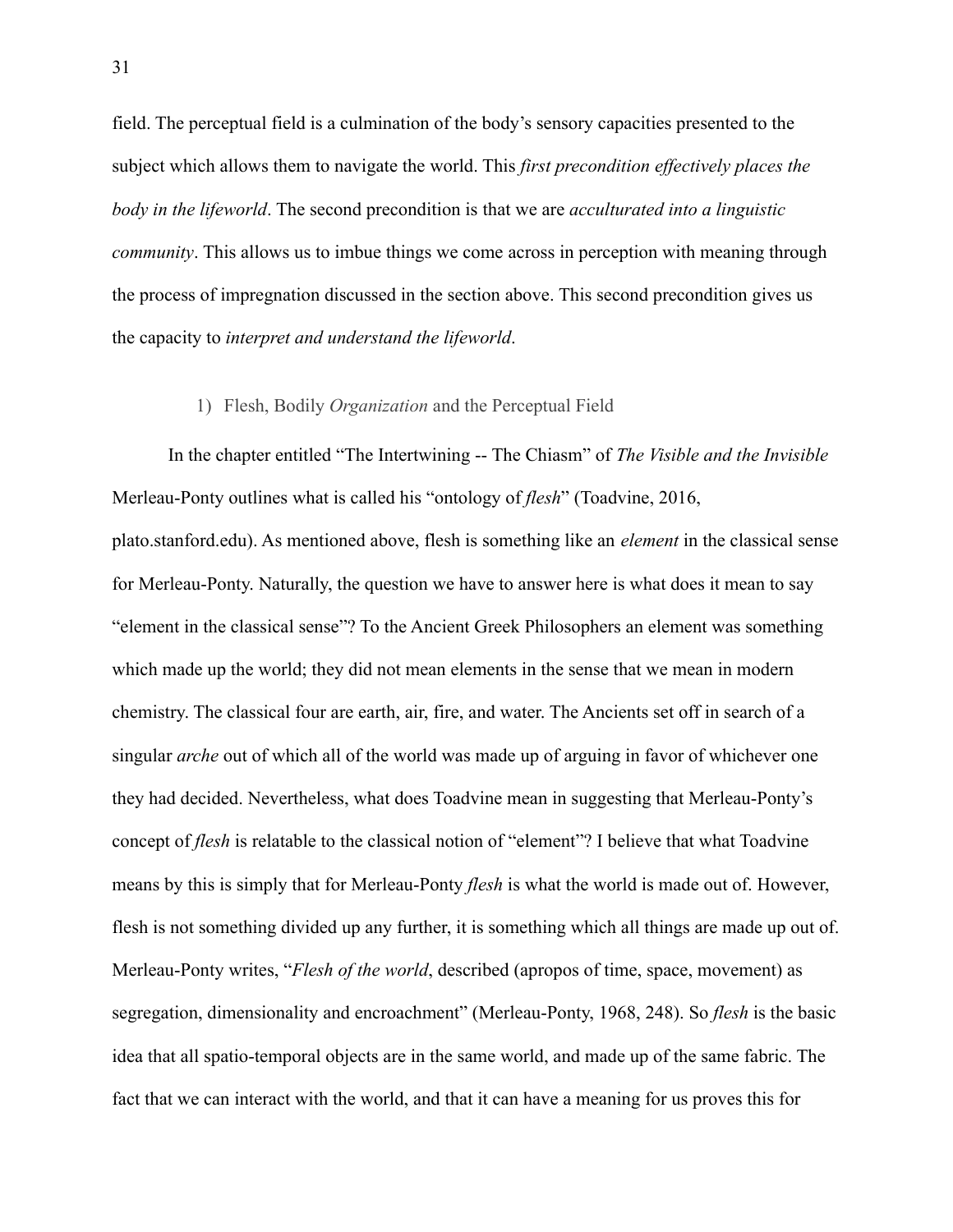Merleau-Ponty. It is a kinship shared by *all spatio-temporal objects*. In short, the entirety of the universe is made up of a singular fabric which ties it all together. This fabric is what Merleau-Ponty means by *flesh*. This, perhaps, makes Merleau-Ponty into a kind of a *monist*, but it is a monism which I am sympathetic toward and I think makes sense because *how could we look at the stars if we did not share something with them*? This is the problem Merleau-Ponty's concept of *flesh* is meant to solve.

Now what does it mean to say that the body is part of this flesh? Merleau-Ponty writes in the working notes of *The Visible and the Invisible*:

"That means that my body is made up of the same flesh as the world (it is as perceived), and moreover that this flesh of my body is shared by the world, the world *reflects* it, encroaches upon it and it encroaches on the world…" (Ibid).

What this means for Merleau-Ponty is that because we are embodied, we are *part of* Being. He writes in the *Phenomenology of Perception* that "the body is our anchorage in a world" (Merleau-Ponty, 2013, 167). So, I suggest that what it means to say that the body is part of the flesh of the world is to say that the body is a spatio-temporal point in the world from which we have experience. But what does Merleau-Ponty mean by saying that our bodies encroach on the world as the world encroaches on the body? What is meant by this is that because we are embodied subjects and part of the *flesh of the world* we have a relation with the world where we both perceive it (the world encroaching on us through perception) and are perceived (the fact that we are visible to others and part of the world, shows that we encroach on it). In other words, the relation between us and the world is the relation between the perceiver and the perceived. When I perceive something, I am simultaneously also perceived. In short then, to say that the body is part of the *flesh of the world* is to say firstly, that the body is made up of the same fabric which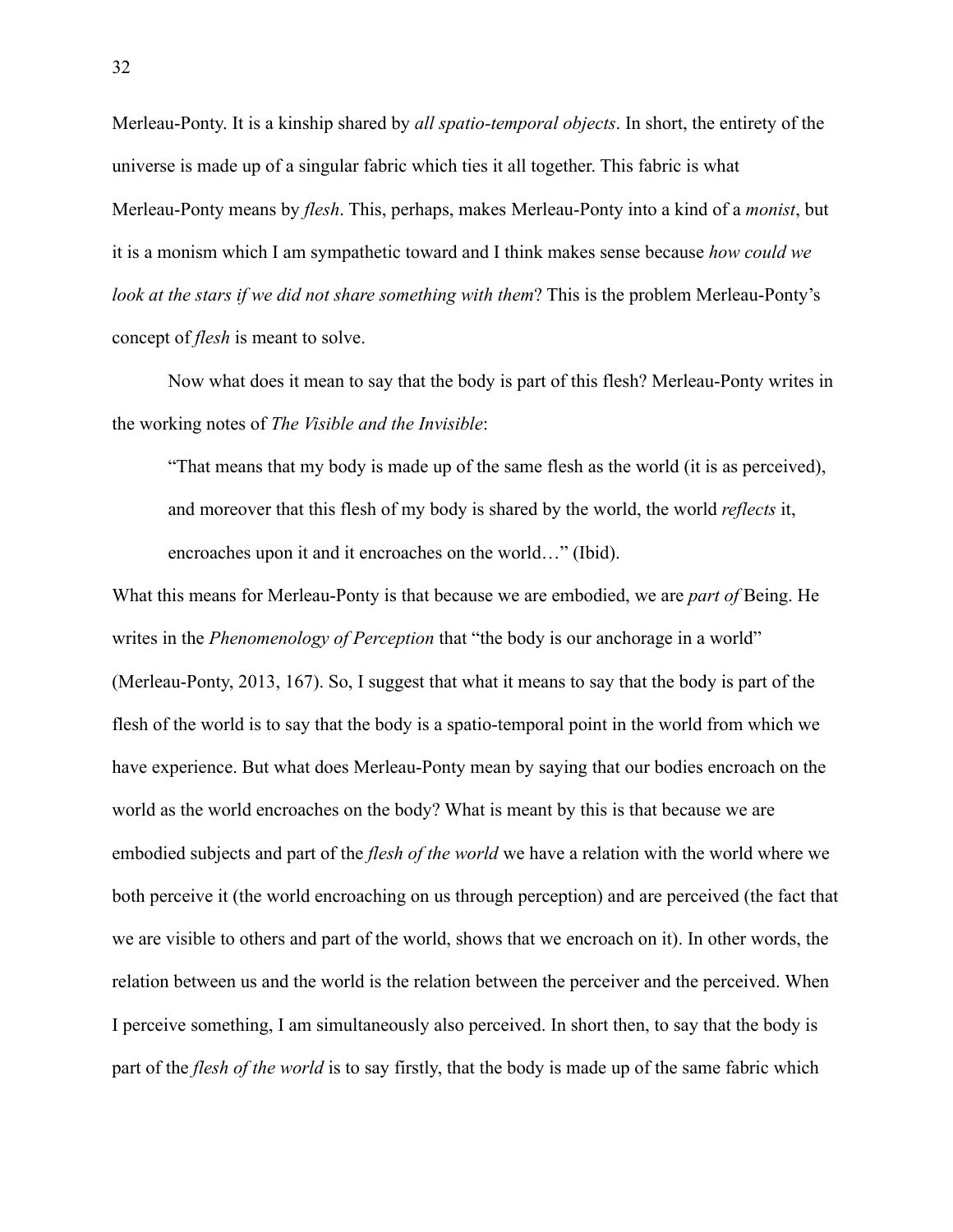the rest of the world is made up of, and secondly, that we exist in a constant relation with the world of perceiving it while simultaneously being perceived.

However, it is important to note that perception of the world is still mediated through the body for Merleau-Ponty. To understand this we have to look to the concept of *perceptual faith*. Toadvine writes that *perceptual faith* is:

"our shared pre-reflective conviction that perception presents us with the world as it actually is, even though this perception is mediated, for each of us, by our bodily senses. This apparent paradox creates no difficulties in our everyday lives, but it becomes incomprehensible when thematized by reflection" (Toadvine, 2016, plato.stanford.edu).

The point here is that we usually just assume that our perceptions just provide us access to the world as it is, despite its being mediated through the body. However, this does not create a problem for us in our everyday experience, and this certitude of the world, that our perceptions present us with the world essentially as it is, is Merleau-Ponty's "starting point for developing an alternative account of perception" (Ibid). According to Toadvine, *perceptual faith* leads Merleau-Ponty to criticize natural science and psychology on the one hand, for relying on *perceptual faith* without recognizing it, and on the other hand, philosophers of reflection like Kant and Descartes for "reducing the perceived world to an idea" (Ibid). Thus, I argue that Merleau-Ponty is essentially carving out a middle position between empiricism and rationalism for himself. The empiricist error is that they rely on perceptual faith without recognizing that our access to the world by perception is mediated through the body, but the rationalists *over-intellectualize* and reduce our perceptual experience to ideas.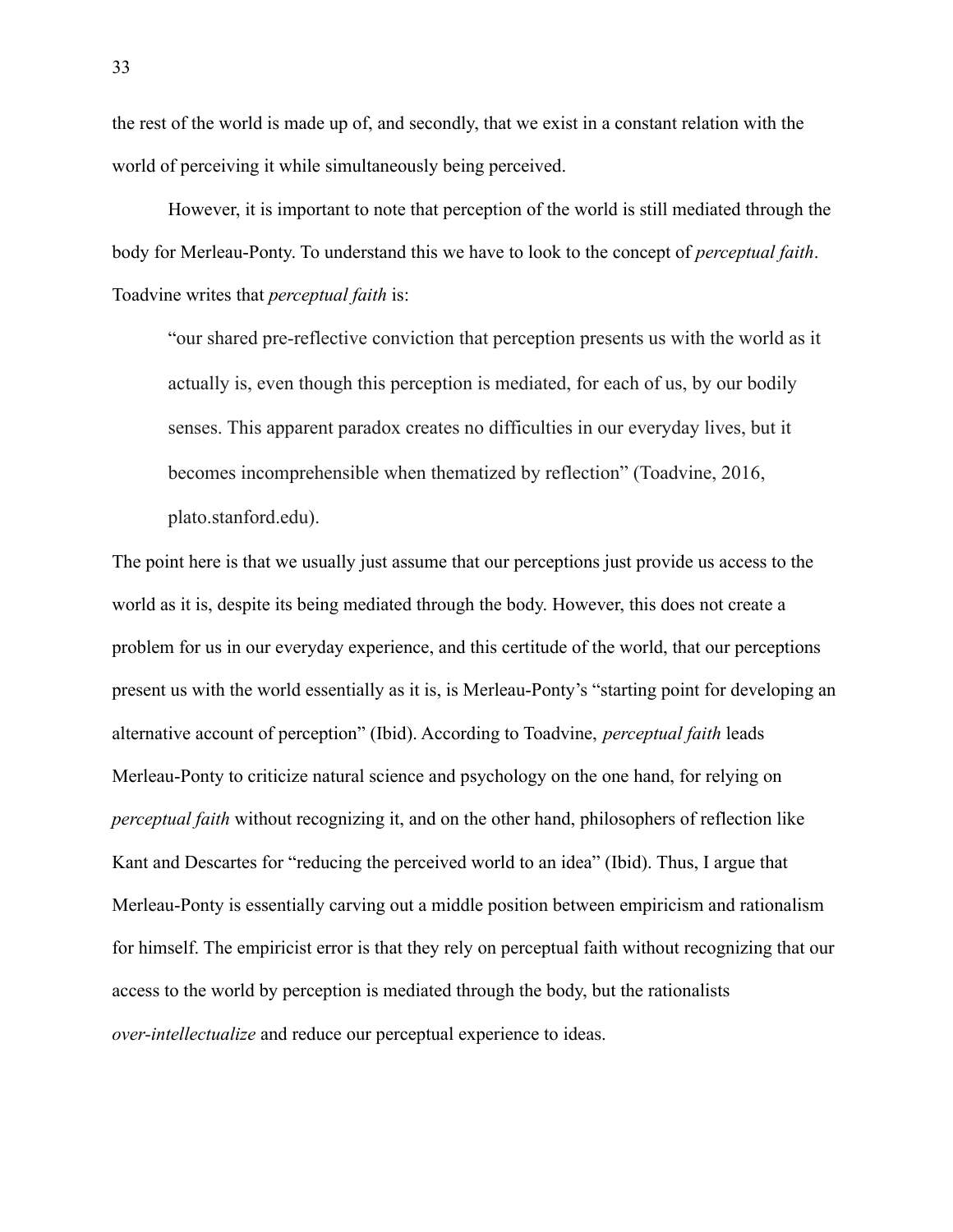Merleau-Ponty's alternative account of perception is that the body is a sensible mass (it is capable of sensing things but also capable of being sensed) which has an intrinsic organization of its own. What is meant by this is that the body's sensory capacities are organized by the body itself, or, simply, that the body's sensory capacities are contingent in that it is simply by chance that we perceive the world in the way we do. What I mean by this is that, for instance, when I see the color red, there may not be red actually present in the external world. In other words, our manner of seeing red is merely the way in which our optic nerves process light coming into the eye, and there is no way of escaping this *perspective*. However, this does not mean that the body is merely a conglomeration of organs for the subject because, as pointed out above, *the body is our anchorage into the world because it is also part of the world in virtue of its being part of the flesh* (Merleau-Ponty, 2013, 112-13). Nonetheless, the body has a contingent way of perceiving the world, for example, Merleau-Ponty points out that my body's organization is different from someone who is experiencing "phantom limb" simply because they are missing a limb and I am not (Ibid, 115). Or, for instance, the way in which a sighted person and a blind person perceive the world is different in virtue of our having different *bodily organizations*. <sup>19</sup> To use Merleau-Ponty's words, our body's organization is its mode of being-in-the-world. So, presumably, the blind person and sighted person have different modes of being-in-the-world.

This bodily organization is similar to the role that Sellars gives to the Given in "Inference and Meaning". He writes that "The role of the Given is rather to be compared to the role of the environment in the evolution of species" (Sellars, 1953*b*, 337). Thus, the body which allows us to access the world via perception, has an intrinsic organization owed to evolution. For example, we see the way we do because the human eye has developed in a particular way. This is what is

 $19$  I use the term "bodily organization" here rather than the term used throughout the literature "body schema" in order to avoid this concept being confused with the Kantian notion of schema discussed above (see pg. 28).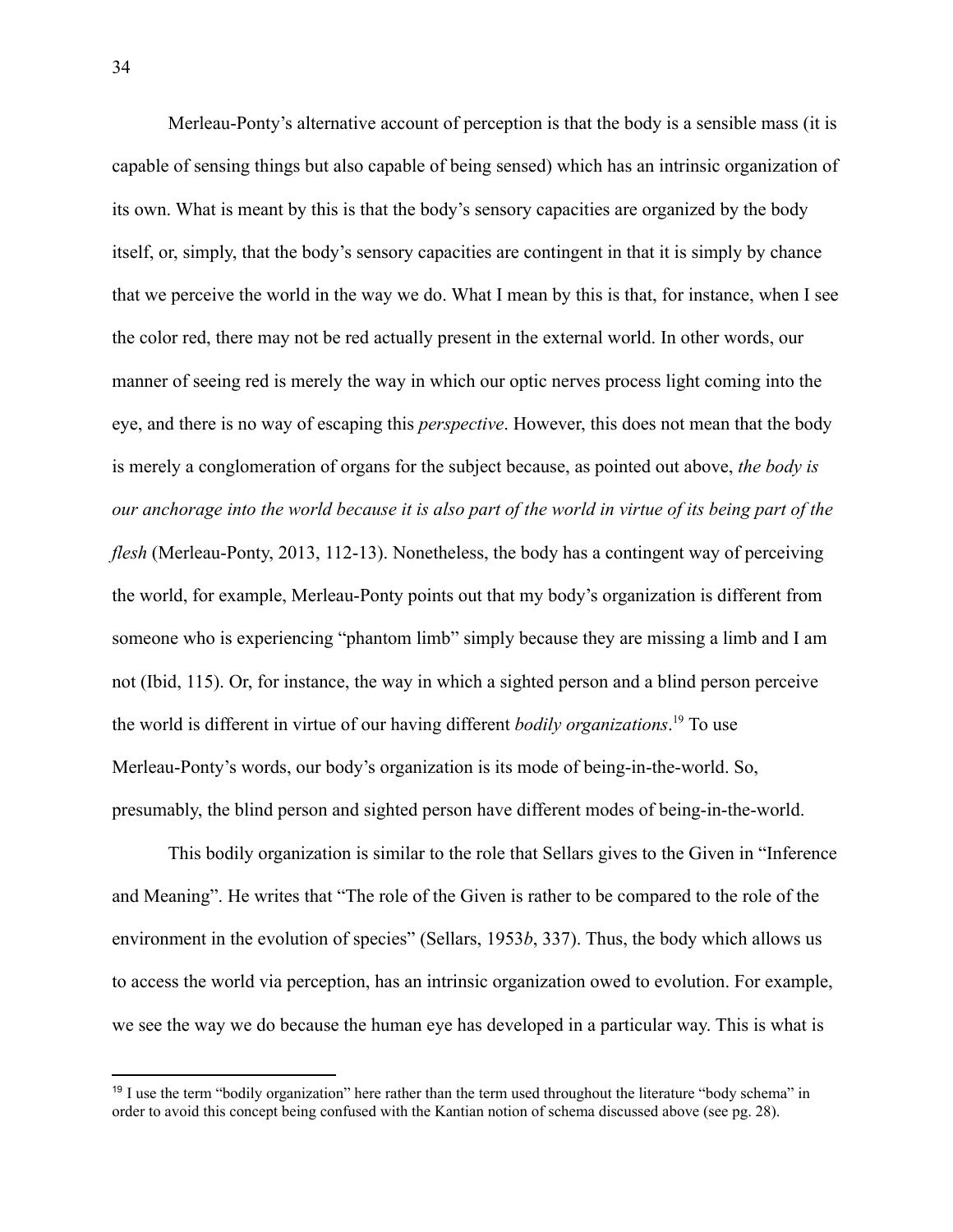Given over to the subject and what allows subjects to navigate the world. In short, *the body's organization, while not providing knowledge in itself, is a necessary condition to have experience and knowledge in the first place*.

But what does this organization provide the subject with? I argue that what the body's organization provides us with is a *perceptual field* which is a culmination of our body's sensory capabilities. Merleau-Ponty writes of the perceptual field:

"a total determination of the concrete perceptual field of a given living individual at a given moment appears not provisionally unattainable but definitely meaningless, *because it presents structures that do not even have a name in the* objective *universe of separated and separable "conditions"*" (Merleau-Ponty, 1968, 21).

What is apparent here is that the "concrete perceptual field" is meaningless in the sense that it does "not even have a name", but what is interesting about this is that the perceptual field, while entirely passive, still "presents structures". Therefore, I argue that the perceptual field, while meaningless because it lacks our conceptual capacities in itself, presents us with an organized "representation" of the external world for the organism to navigate and interact with and conceptualize. This perceptual field described by Merleau-Ponty represents a culmination of passivity absent its conceptualization because these structures remain *nameless*. This means that the perceptual field, the Given, remains without concepts, and therefore, it remains without epistemological significance with the exception of being able to be the subject of a conceptual claim. Thus, I suggest that this *perceptual field* is the "culmination of receptivity" which Sellars suggests explaining is one of the "greatest tasks of the philosophy of mind" in *Science and Metaphysics* (Sellars, 1992, 22).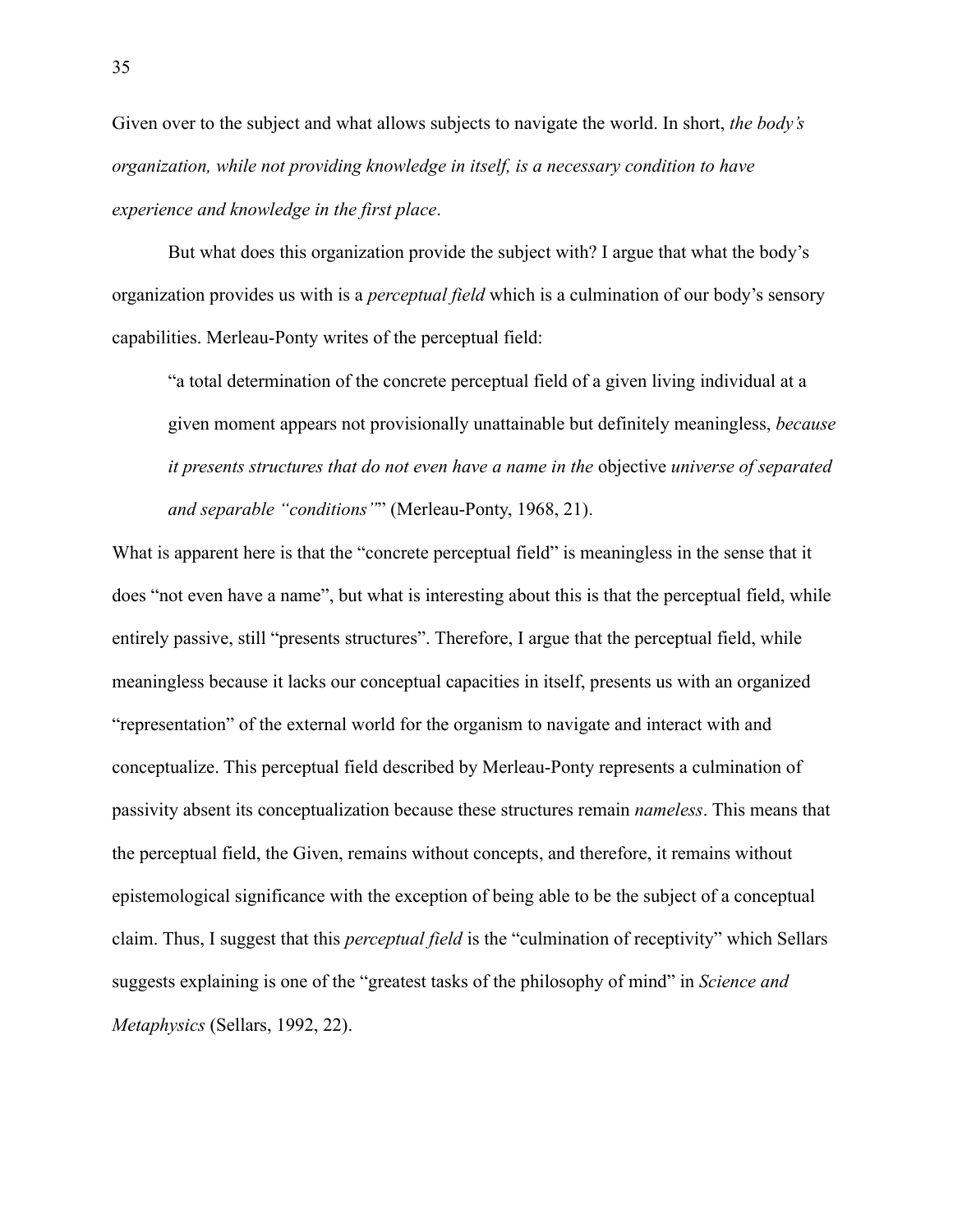Now, we must answer the question of what is in the perceptual field itself? There are many different routes we can take here. I can distinguish between sets of properties and say that one set is in the field and the other is not, but I am inclined to take a more radical path forward. What I am going to suggest is that the perceptual field is a culmination of the body's sensory capabilities which gives the organism a sensory grasp on its environment, and has a natural structure on its own. *This is to say that the imagination does not structure the visual content of our experience; rather, the eyes process light in such a way which passively gives us a representation of the external world in the brain*. Nevertheless, since the things in the field "do not even have a name" I am suggesting that the field does not contain concepts. Thus, I claim that the perceptual field contains everything except for the semantic contents of experience; it is the "phenomenological content" of experience which is Given. This Given, I argued, has a structure of its own, but nonetheless, this structure cannot be understood without the conceptual apparatus which affords us the capacity to form belief and have knowledge. $20$ 

Now a question we should ask of the perceptual field is does it have "accuracy conditions"? However, we must first ask what are "accuracy conditions"? Accuracy conditions are the means we have for measuring the accuracy or inaccuracy of our perceptual experiences. Siegel writes:

"Once one recognizes the datum that one can be misled by one's senses, it is a further claim that experiences themselves can be assessed for accuracy… Given an experience—either one we actually have, or a hypothetical one—we at least sometimes have intuitions about whether the experience is accurate ("veridical") or inaccurate ("falsidical"). To this extent, we seem to be able to assess experiences for accuracy" (Siegel, 2016, plato.stanford.edu).

<sup>20</sup> For more on this claim see Part III Sec. A Subsec. 1.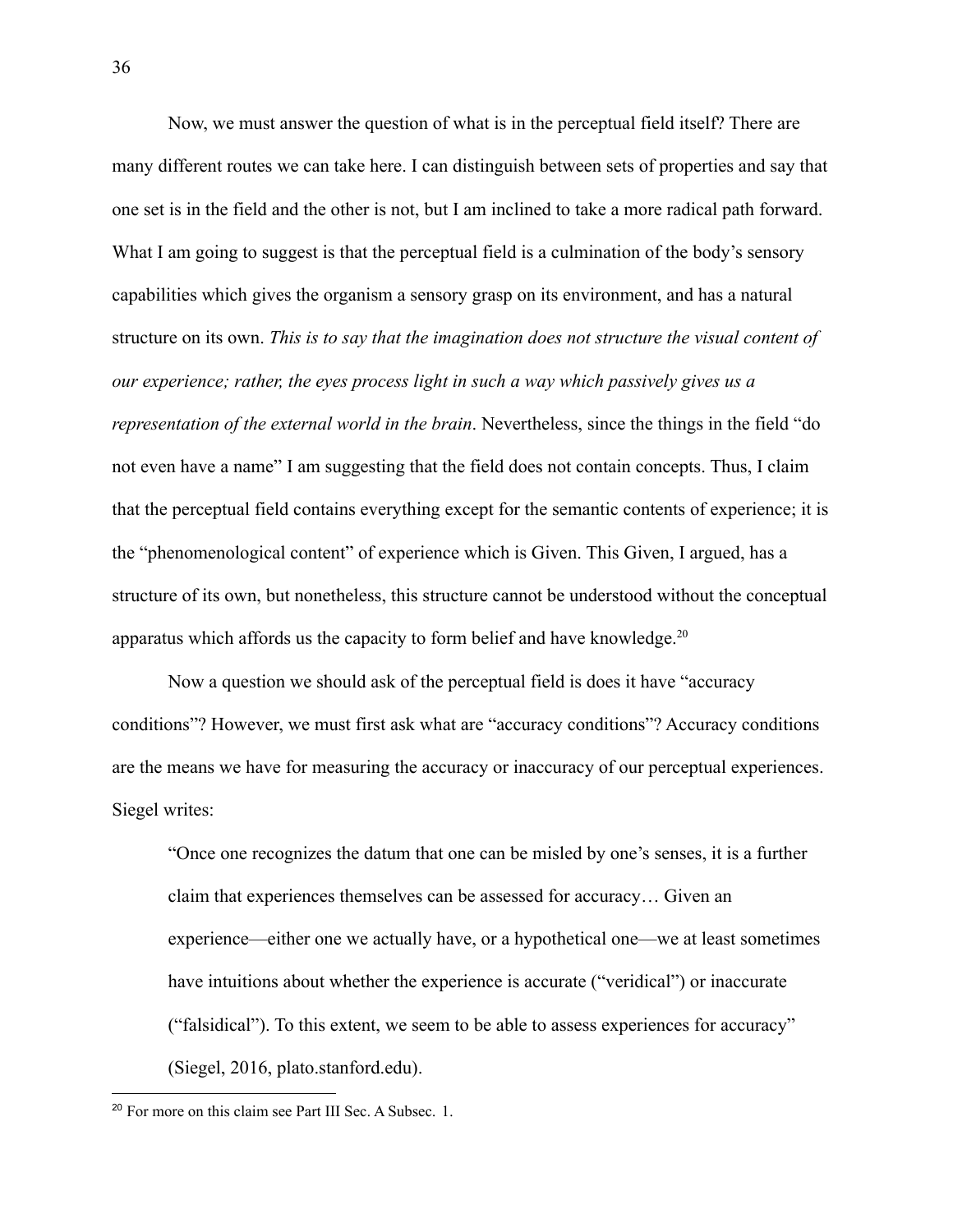So, accuracy conditions are the intuitions about whether or not a particular experience is accurate or inaccurate. Siegel gives a few examples:

"Suppose you see a fish while unwittingly looking in a mirror. It may look as if there is a red fish in front of you, when in fact the red fish you see is behind you and there is no fish at all in front of you. Similarly, in auditory or olfactory hallucinations, one may seem to hear voices when in fact no one is speaking, or to smell an odor when in fact nothing is emitting that smell. In phantom limb pain, one feels pain as located where one's limb used to be but is no longer. These are cases of being misled by one's senses, and it is natural to say that in these cases things are not as they appear to be" (Ibid).

Thus, the question of accuracy conditions arises out of the fact that we can be misled by our senses, and accuracy conditions are essentially measures of whether or not things actually are as they are presented to us in the *perceptual field*. Considering this definition, *I think it would be a mistake to say that the perceptual field does not have accuracy conditions*.

I think that we can find another example of the role which accuracy conditions play by looking at EPM. In EPM Sellars gives the example of a tie shop owner. The tie shop has new electric lighting, which John, the tie shop owner, has never used before to look at the color of his ties. In this lighting blue ties look green, but John does not know this yet. To compensate, presumably after ties being returned for being blue and not green, John learns to say that the ties "look green", but wants to take it outside to see if the tie *is* green or if it *is actually* blue (Sellars, 1997, 37-38). The conditions for viewing ties outside are what Sellars calls "standard conditions" vs. the conditions for viewing ties in the store which manipulate their color. These "standard conditions" are essentially ideal conditions for having accurate perceptions, and I believe they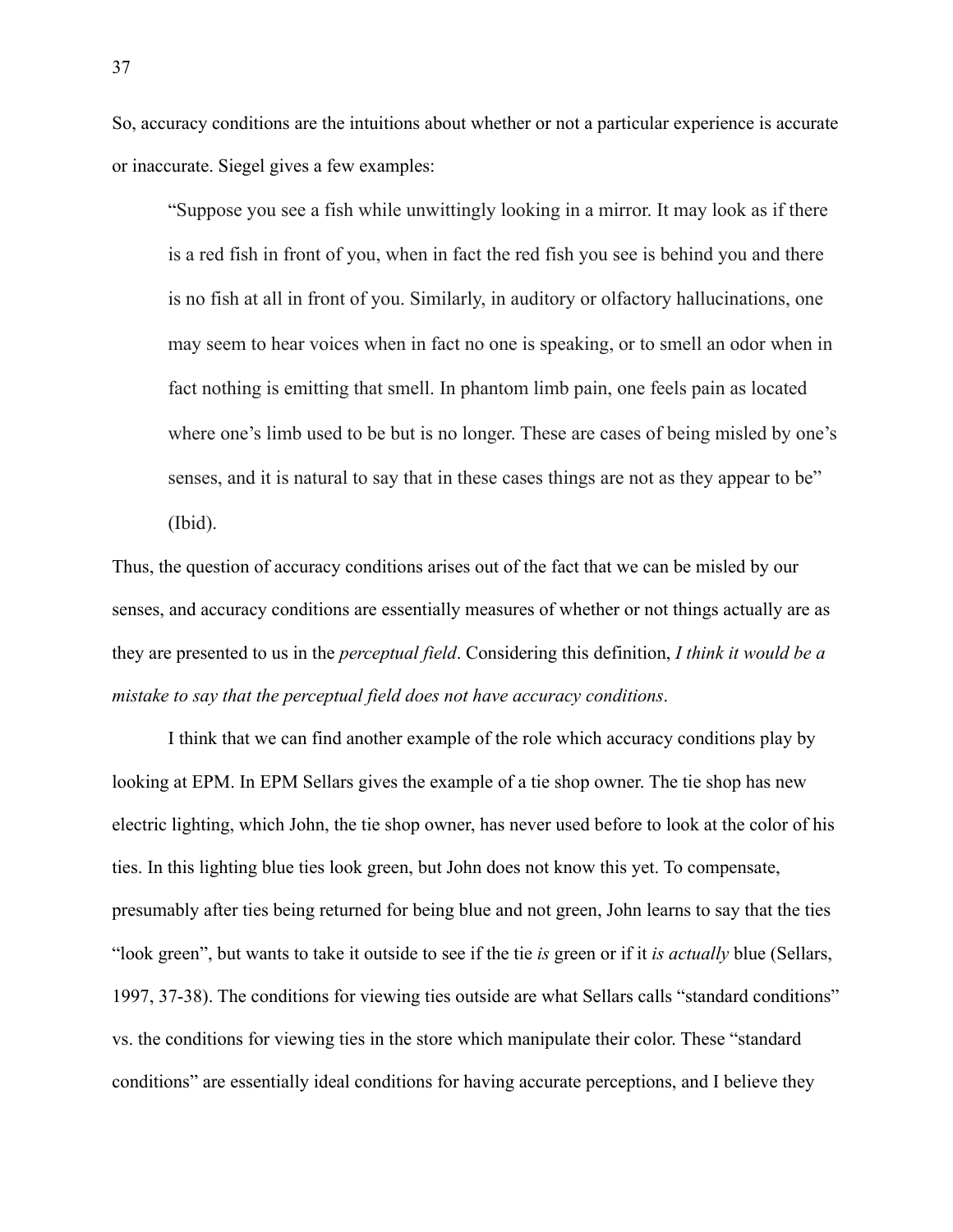resemble what contemporary literature would call "accuracy conditions". The question then is does Merleau-Ponty have something like accuracy conditions in his philosophy? I believe that he does. Romdenh-Romluc points out that in the *Phenomenology of Perception* Merleau-Ponty has an example of a red corduroy dress which looks brown in dim light, and when we come to find that the dress is actually red we come to a better understanding and gain a "maximal grip" on the dress (Romdenh-Romluc, 2007, 84). Thus, in Merleau-Ponty as well as in Sellars we can see that there are indeed ideal conditions to have accurate perceptions. So, it makes sense to say that the perceptual field does in fact have accuracy conditions. Therefore, one can, for instance, intuit that they may not be seeing the correct color of a dress because of inadequate lighting, and in this way one can determine if environmental conditions are ideal for having accurate perceptions or not.

Furthermore, I suggest accuracy conditions are what make up the phenomenological content that construct the perceptual field. Siegel writes:

"One influential version of the idea that the contents of perception are analogous to the contents of a newspaper story holds that the contents of an experience are given by the conditions under which it is accurate. What an experience conveys to the subject, according to this conception, is that those conditions are satisfied" (Siegel, 2016, plato.stanford.edu).

So, from Sellars's example of John and the tie shop, when John sees a *green* tie in odd lighting of the store which is *actually blue*, the conditions make experiences accurate or inaccurate determine what is presented to the subject in the form of phenomenological content. In other words, the lighting conditions which have altered the appearance of the tie determine what sort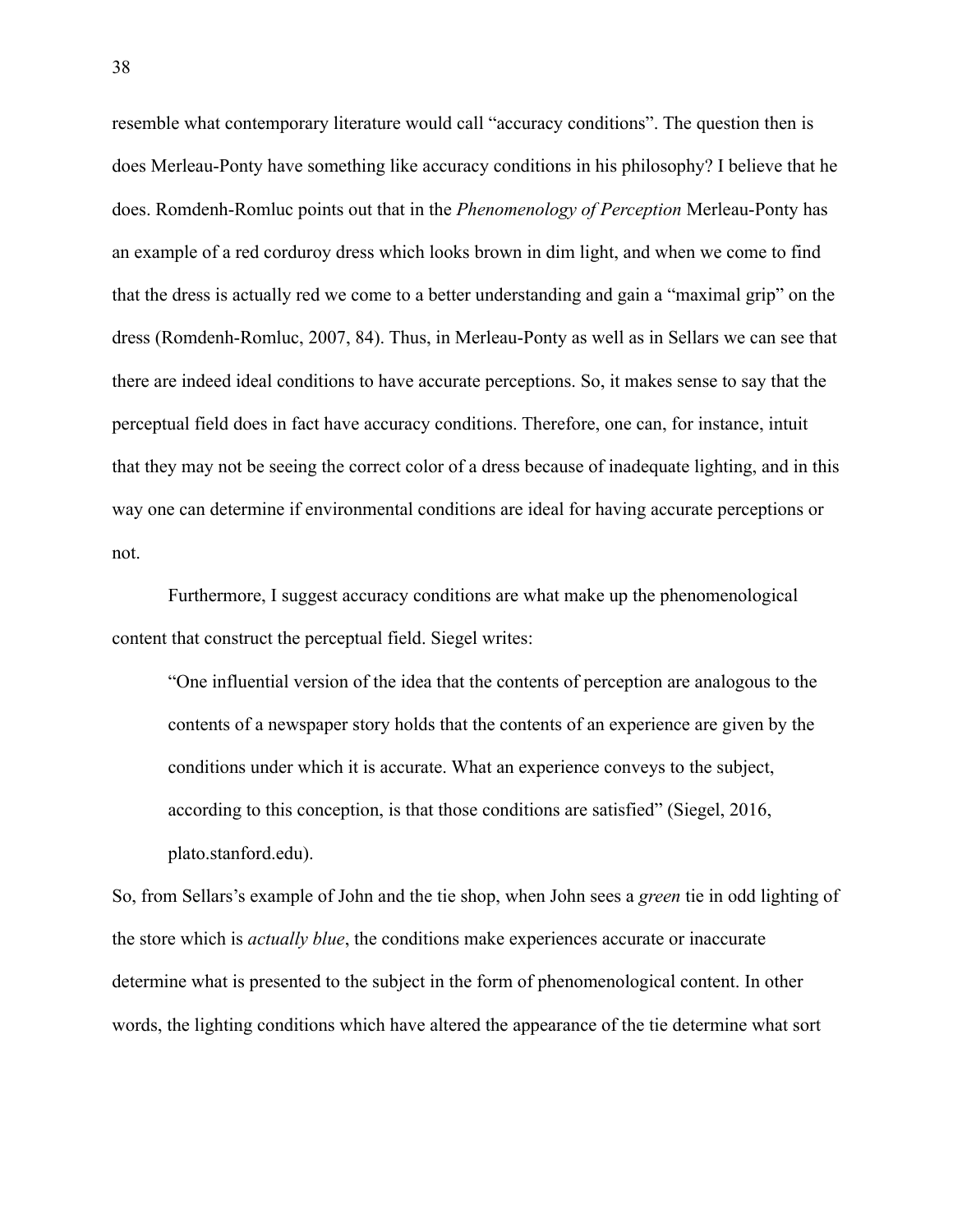of phenomenological content one is presented with. Thus, phenomenological content is determined by accuracy conditions.

In sum, what I have argued in this subsection is that, first, the body is integrated into the world as a spatio-temporal object itself that is capable of being perceived effectively placing the body in the lifeworld. Further, that the body has an intrinsic organization that gives rise to a *perceptual field* which *is passively constructed by the body, not by the imagination or conceptual deployment*. It was then determined that the perceptual field is made up of the phenomenological content of experience which is determined by its accuracy conditions.<sup>21</sup>

# 2) *Historically Effected Consciousness* & Observational Knowledge

What I want to do now is to outline the second precondition of experience and knowledge. This second precondition is that we are *acculturated into a linguistic community*, and this acculturation allows us to imbue our world with meaning. I argue that this role is a necessary condition for us to have observational knowledge. In order to understand this role, I turn to Gadamer's notion of *historically effected consciousness*. This concept, I believe, clearly articulates the role which culture, tradition, and, ultimately, language play in experience and observational knowledge. One may worry that this concept comes along with certain hermeneutical commitments which Merleau-Ponty and Sellars (the cornerstones of the *pregnancy framework*) may not necessarily be committed to, or, vice versa, that Gadamer's *historically effected consciousness* can be compatible with Merleau-Ponty or Sellars, but I will show otherwise. In order to outline this second precondition of experience and knowledge, I will first show the influence that Gadamer had on John McDowell. Next, I will explain the philosophical history of the idea (it is important to understand its reliance on Husserl's *lifeworld*)

<sup>21</sup> See pg. 21-22.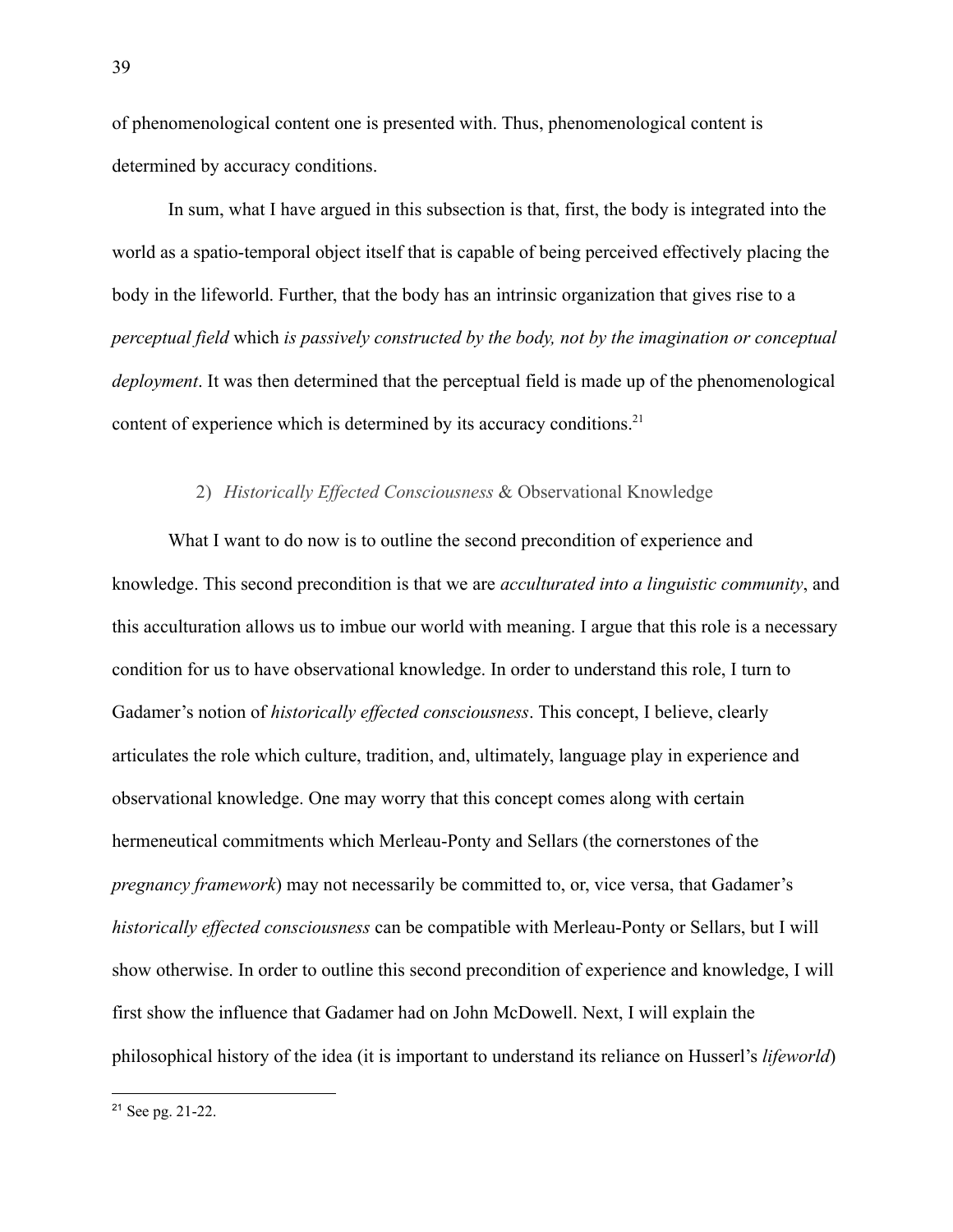and the notion of *historically effected consciousness* itself. I will then show that there is a similar idea in both Sellars and Merleau-Ponty's work. Lastly, and, most importantly, I will show that the *pregnancy framework* depends on linguistic interpretation handed down by tradition. Thus, linking the framework and the notion of *historically effected consciousness*.

First, I will briefly discuss McDowell's interpretation of Gadamer in order to understand why I think the concept of *historically effected consciousness* is of importance to this project. McDowell writes:

"Languages are among what Gadamer calls "the suprasubjective powers that dominate history"<sup>22</sup> They give a normative shape to our lifeworld, in a way that is not to be reduced to the activities of subjects, but saying that is not crediting personal performances to super-persons" (McDowell, 2002, 190).

Let me explain the context of this quote in order to tease out the significance of what McDowell and Gadamer are saying about language here. McDowell is defending the *I-We* structure of language and normativity, which he equates to Gadamer's notion of language's *I-Thou* structure, against a criticism launched against it by Brandom. Brandom's criticism of *I-We/Thou* structures is that when "the community" takes on this burden of setting norms for a particular culture it (the community) acts as a "superlative individual" (Ibid, 189). McDowell writes this problem off as "baseless". So when McDowell says that languages "give a normative shape to our lifeworld, in a way that is not reduced to the activities of subjects", he is suggesting that the *Thou* gives a normative shape to our lifeworld through language, but this does not mean that the community is some "super-person" as Brandom claims in his nonsensical criticism of the *I-We/Thou* structure of language. However, what is important for our purposes is first, McDowell's claim that for Gadamer, language gives a "normative shape to our lifeworld". So, since norms have been

<sup>22</sup> McDowell quoting Gadamer's *Truth and Method*.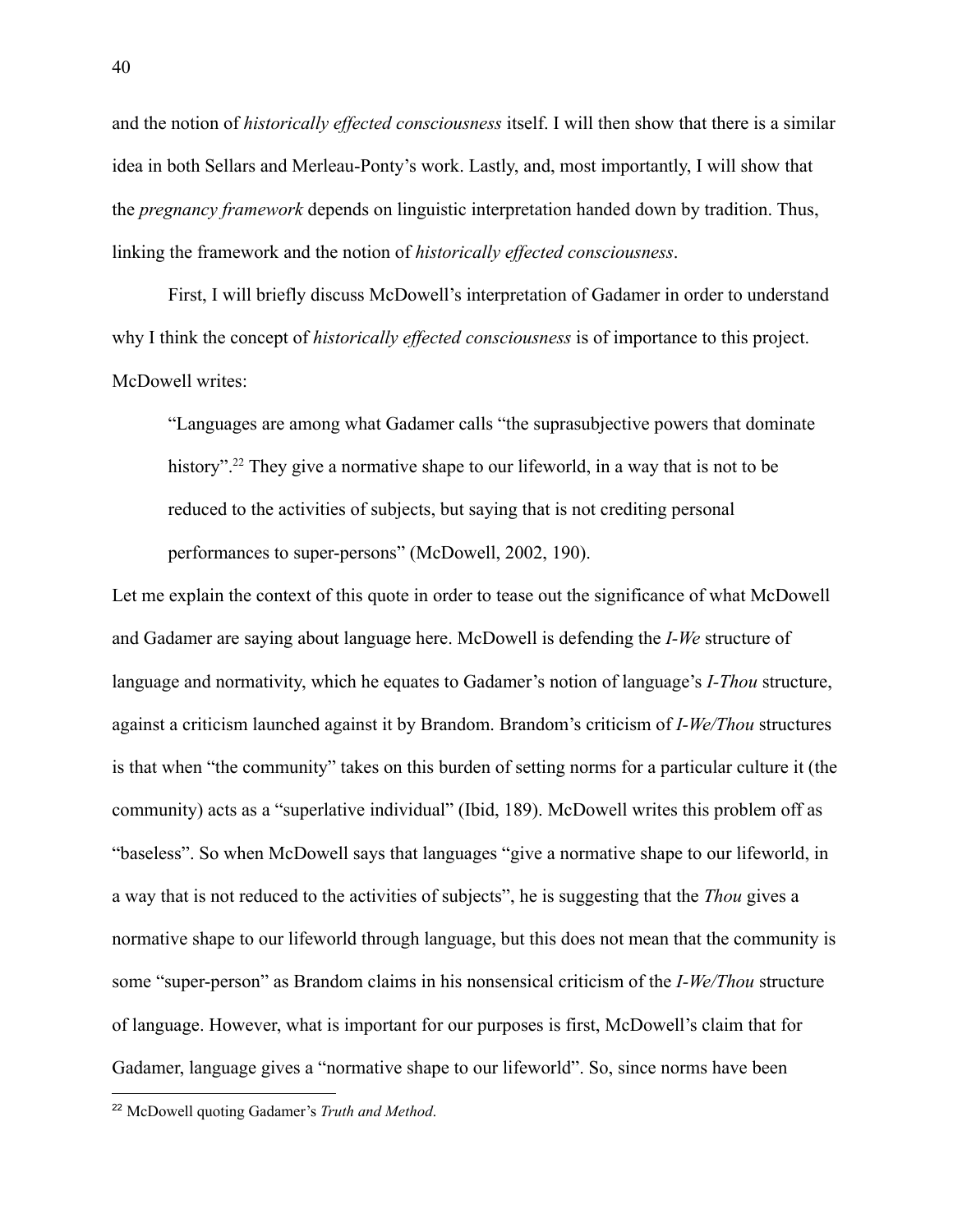defined above<sup>23</sup> as a system of rules which govern rationality and knowledge, the significance of McDowell's claim is that *norms are constructed by language*. In short, rationality and knowledge are governed by language.

Now, in order to understand *historically effected consciousness* I think it is necessary to first discuss Gadamer's interpretation, appropriation, criticism, and development of Husserl's concept of the lifeworld. Gadamer writes, "the lifeworld means something else, namely the whole in which we live as historical creatures… It is clear that the lifeworld is always at the same time a communal world that involves being with other people as well" (Gadamer, 2019, 248). So, Gadamer takes up two key points from Husserl, that the lifeworld is both *historical* and *intersubjective*. Let's discuss the first feature. The importance of looking at the lifeworld as historical is that consciousness is embedded in a historical context, but this historical context is a constantly shifting and unfolding *horizon*. Horizon, for Gadamer, is defined as a "range of vision that includes everything that can be seen from a particular vantage point. Applying this to the thinking mind, we speak of narrowness of horizon, of the possible expansion of horizon, of opening up new horizons, and so forth" (Gadamer, 2019, 313). Thus, what is meant by horizon when it is applied to the "thinking mind" is everything that can be *understood* from one's perspective. So part of what Gadamer is taking up from Husserl is that consciousness, in virtue of being embedded in history, is immersed in an ever-changing historical horizon. That is, what can be understood is constantly changing with history; our view of the world takes a *historical perspective*. For example, before Copernicus made the claim that the Earth was not the center of the universe, it was understood that the Earth was the center of the universe. What this shows is that as history unfolds, more and more can be understood, the horizon is constantly expanding. This process of the shifting of the historical horizon is described as a constant *fusion of horizons*.

<sup>23</sup> See pg. 11.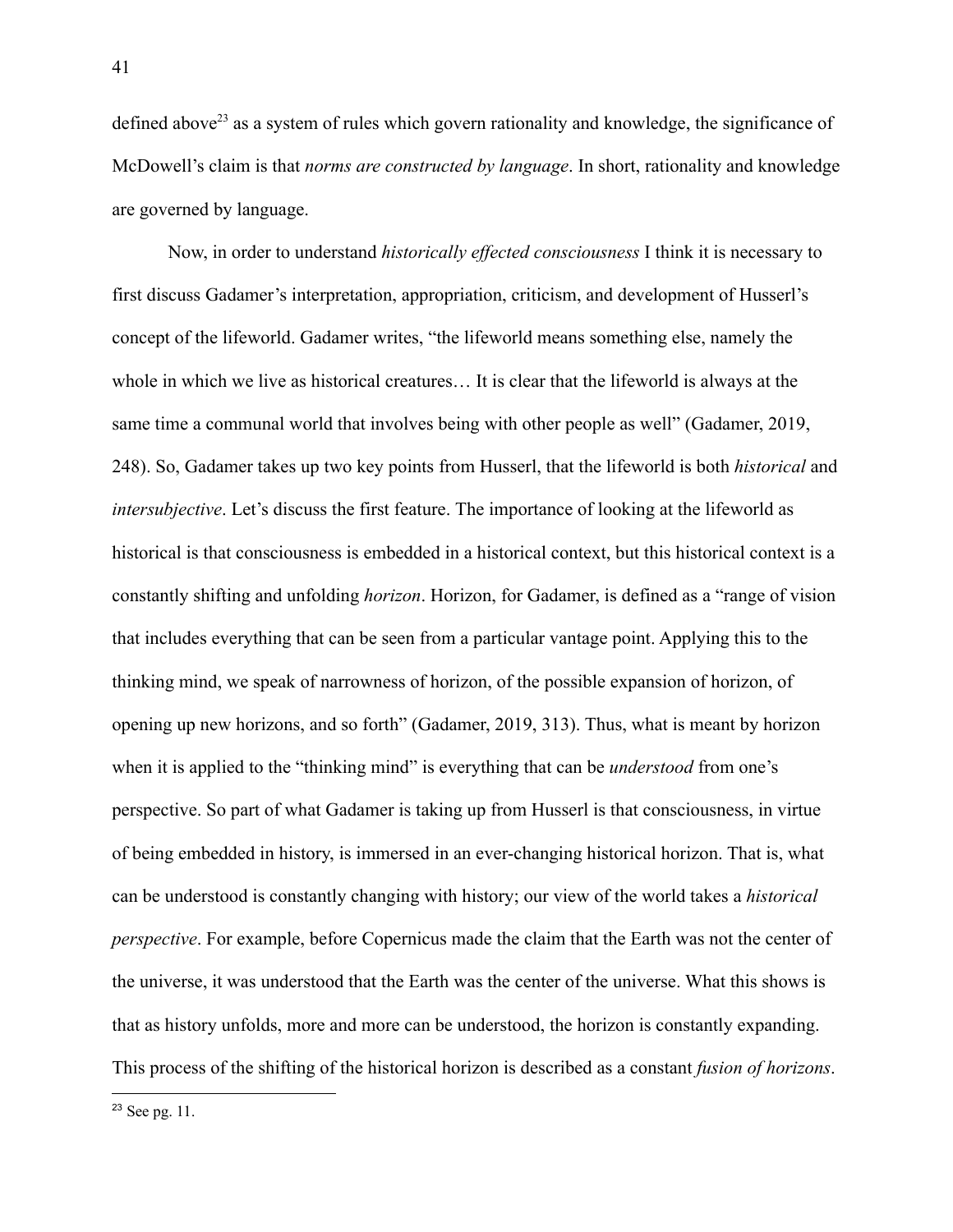What this means is that the horizon of the past has fused to the horizon of the present, and eventually the future. The second feature which Gadamer takes up from Husserl's lifeworld is that our existence is *intersubjective* (i.e. the fact that we live amongst other people). The significance of this is that others construct a culture which is passed down by tradition and along with this tradition comes a language, and language which, for Gadamer, allows us to *understand* (Ibid, 407). In other words, language is necessary for understanding (Ibid, 402-03).

There are several important points to consider about Gadamer's taking up of Husserl's conception of the lifeworld. First, there is the fact that consciousness is embedded in a *historical horizon* that is in constant flux, that is, a constant fusing of horizons. Second, there is the *intersubjective* nature of our existence. This provides us, ultimately, with a language which affords us the capacity to understand, and by default, have observational knowledge of the sort discussed in the previous section.

Now that we have explained what Gadamer has taken up from Husserl's concept of the lifeworld, that experience and knowledge are *historical* and *intersubjective*; we can effectively explain Gadamer's concept of *historically effected consciousness*. Gadamer writes:

"The linguisticality of the understanding is *the concretion of historically effected consciousness*… The essential relation between language and understanding is seen primarily in the fact that the essence of tradition is to exist in the medium of language, so that the preferred object of interpretation is a verbal one" (Ibid, 407).

It is important to note that for Gadamer, understanding always involves application, and what he means by application is an interpretive act within the medium of language (Ibid, 403-07). Thus, understanding, and by consequence observational knowledge, is always a linguistic interpretation. This relation, between language and understanding, is handed down then by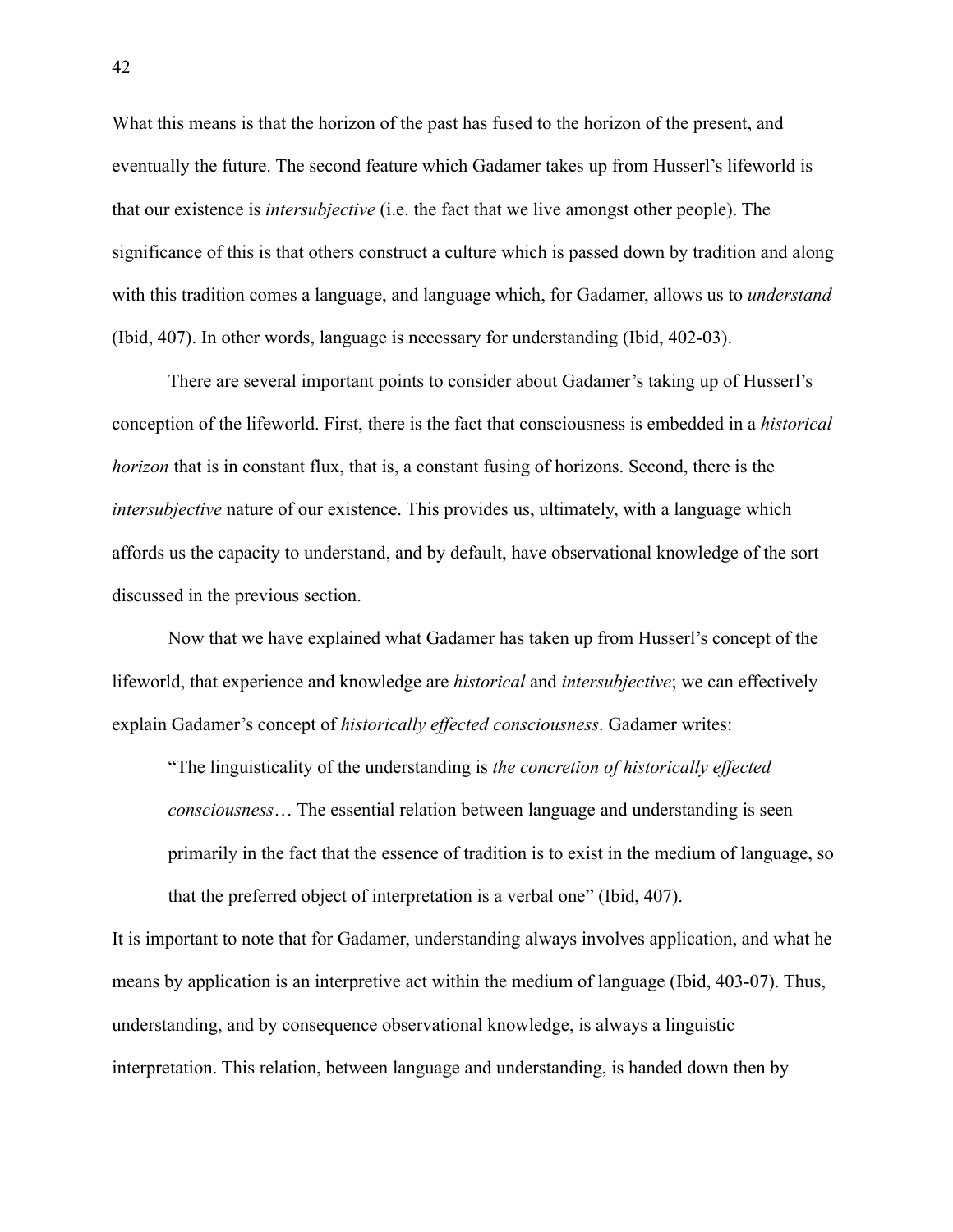tradition, from generation to generation. So, consciousness is "historically effected" for Gadamer because we inherit a linguistic tradition created by a"Thou" which determines the norms that construct the rules of the understanding. Further, because of the horizonal structure of history, which Gadamer takes up from Husserl, these norms are in constant flux. In short, to say that consciousness is "historically effected", and to take up the concept of *historically effected consciousness* as I am hoping to do, is to accept that consciousness is embedded in a constantly shifting historical horizon. Furthermore, to take this up is to accept that understanding and knowledge consist of interpretive acts within the medium of a language that are passed down via tradition.

What I want to do now is show that Merleau-Ponty takes up a similar position as Gadamer. However, since they are up to much different things; their respective projects look different. Nonetheless, I suggest that Merleau-Ponty's concept of pregnancy, and by default the *pregnancy framework*, shows that he places a similar significance on language to Gadamer. He writes in *The Primacy of Perception*:

"We call this level of experience "primordial" -- not to assert that everything else derives from it by transformations and evolution… but rather that it reveals to us the permanent data of the problem which culture attempts to resolve" (Merleau-Ponty, 1964*b*, 25). First, we have to answer the question, what is the "primordial" level of experience that Merleau-Ponty is talking about? What Merleau-Ponty is doing here is offering a criticism of his *Phenomenology of Perception* for not considering the role that culture, and as a result, language play in perception. So, by saying "primordial", he is saying that the perceptual level of experience is our primitive access to the world, and this has to do with our body organization which has been discussed above.<sup>24</sup> Now what does it mean to say that "not everything else

<sup>24</sup> See pg. 38-39.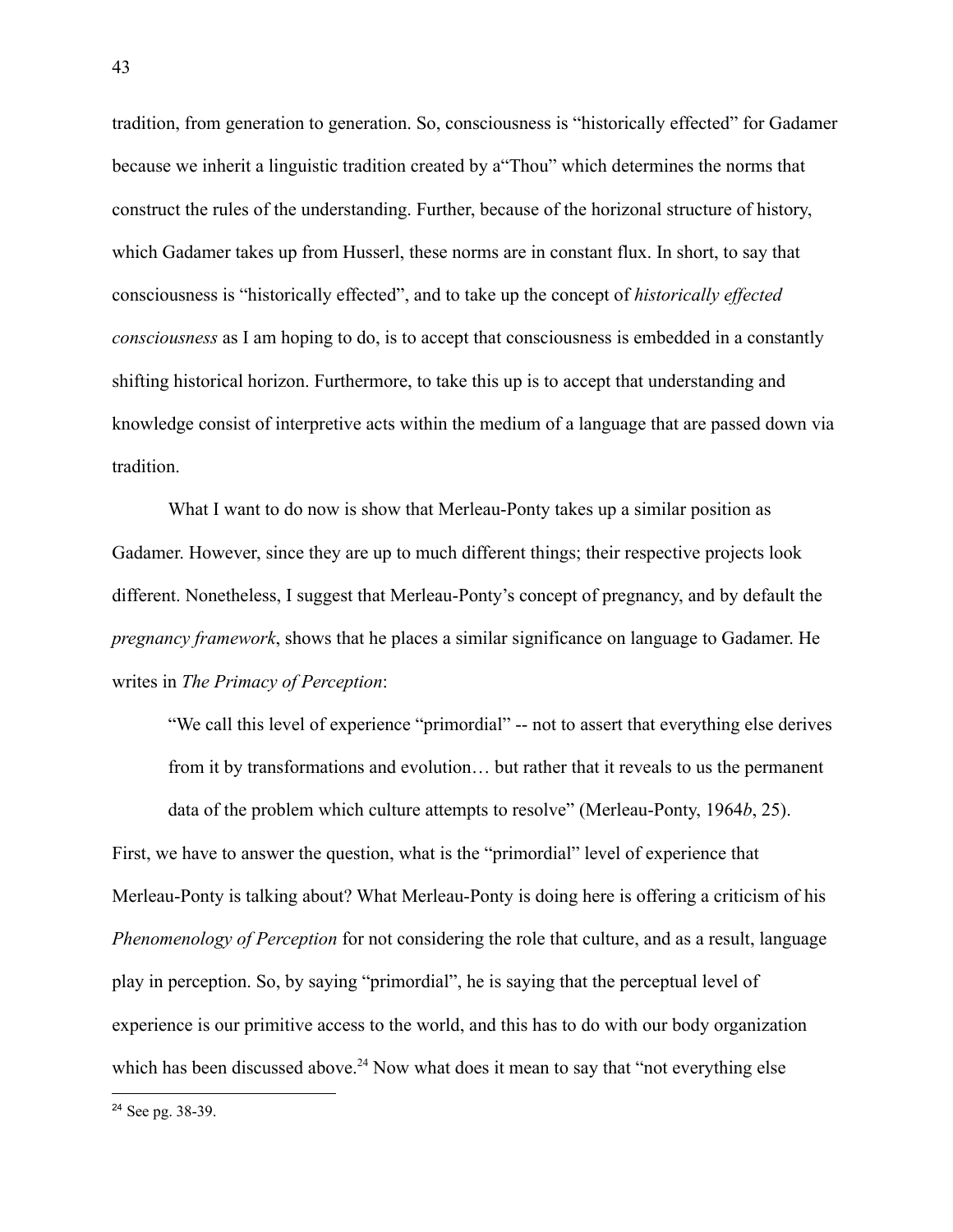derives from it"? When he says that this level of experience is "primordial" is not to say that "everything else derives from it" he is saying that not everything derives from our perceptual level of experience. Rather, he suggests that this level of experience provides us with a "data" that culture tries to solve. To say that the perceptual level of experience only provides us with a kind of data is clearly similar to Sellars's suggestion that the Given would be non-controversial if it was considered to be only a kind of data, and therefore, I believe that this could be taken in an anti-foundationalist way. This is because to say that things do not "derive" from this data, is to say that there is something else which Merleau-Ponty suggests is related to culture and language.

Now, what does it mean for this level of experience to present us with a "permanent problem"? To say that our perceptual level of experience presents us with a permanent problem is to say that we are always engaged with the world through perception. In other words, we access the world through a perception and this is a permanent fact of our existence. This presents us with a problem because this level of experience is *merely a form of data*. Knowledge of it is impossible without something else. Now, this leads us to another question, what does it mean to say that culture attempts to solve this problem? I suggest that what Merlau-Ponty means by saying that culture attempts to solve the problem is that culture imbues our perceptions with a meaning, but by what means does culture do this? Language, which as suggested above, constructs the understanding and is inherited from the "Thou", is what solves this problem. In other words, I argue that the problem of perception is solved, for Merleau-Ponty, by a system of cultural norms in linguistic form that are passed down by a tradition, and this is how *historically effected consciousness* plays a role in observational knowledge.

Some may question whether or not Gadamer would sympathize with this point, or whether or not Gadamer agrees that there is a nonlinguistic level of perception. I argue that both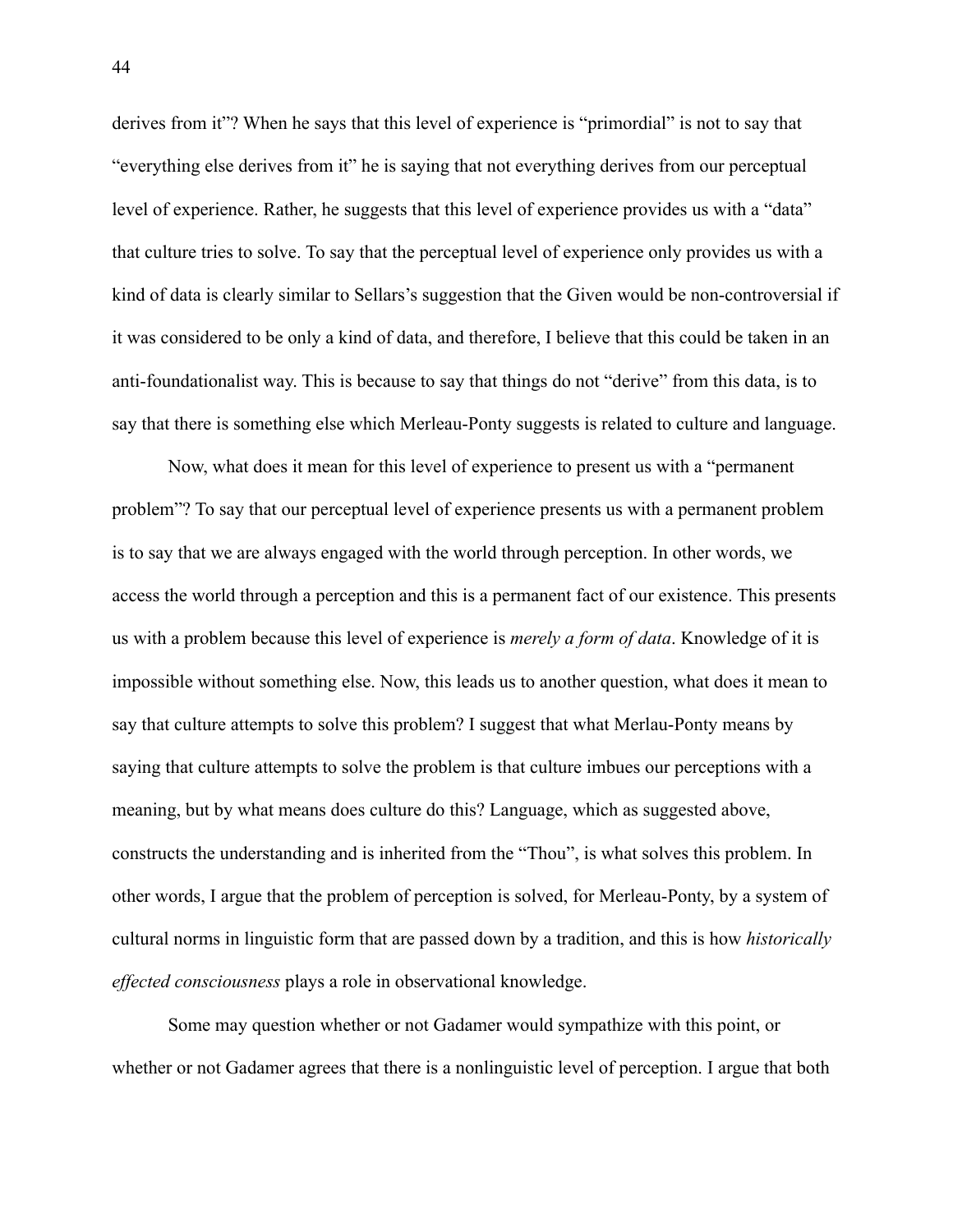of these statements are true of Gadamer. In order to see this we have to look at his response to Habermas in *Truth and Method*. Habermas questions if Gadamer had taken for granted the nonlinguistic, perceptual, level of our experience in saying that it is through language that we come to understand the world (Gadamer, 2019, 572). Gadamer's response is that, yes there is a nonlinguistic level to our experience and something that goes beyond language in gestures, facial expressions, etc., but ultimately, these nonlinguistic forms of communication always require a "translation" into thought. This translation requires an interpretive act within the medium of language; he writes, "The translation process fundamentally contains the whole secret of how human beings come to an understanding of the world and communicate with one another" (Ibid, 574). Thus, even if one communicates nonlinguistically through a gesture, and even if the two interlocutors do not even speak the same language, understanding what one is saying requires a linguistic interpretation of the gesture (i.e. translating the gesture into something linguistic which can be understood). What is important to take from this point then is that Gadamer is *not* rejecting that there is a nonlinguistic level of experience; rather, he is saying that this level of experience must be translated into a linguistic form in order to be understood. The perceptual level of experience then, for Gadamer, would be rendered merely to a kind of data which we "translate" into something understandable within the medium of language. This, I argue, aligns him with Sellars and Merleau-Ponty.

The point I wish to make here is that Merleau-Ponty's notion of pregnancy is compatible with Gadamer's theory of language and *historically effected consciousness*. Pregnancy shows the role which language, and therefore *historical consciousness*, plays in observational knowledge and perception. It shows how the perceptual level of our experience is "translated" into something we can understand. For the Given to be pregnant, is for the Given to be interpreted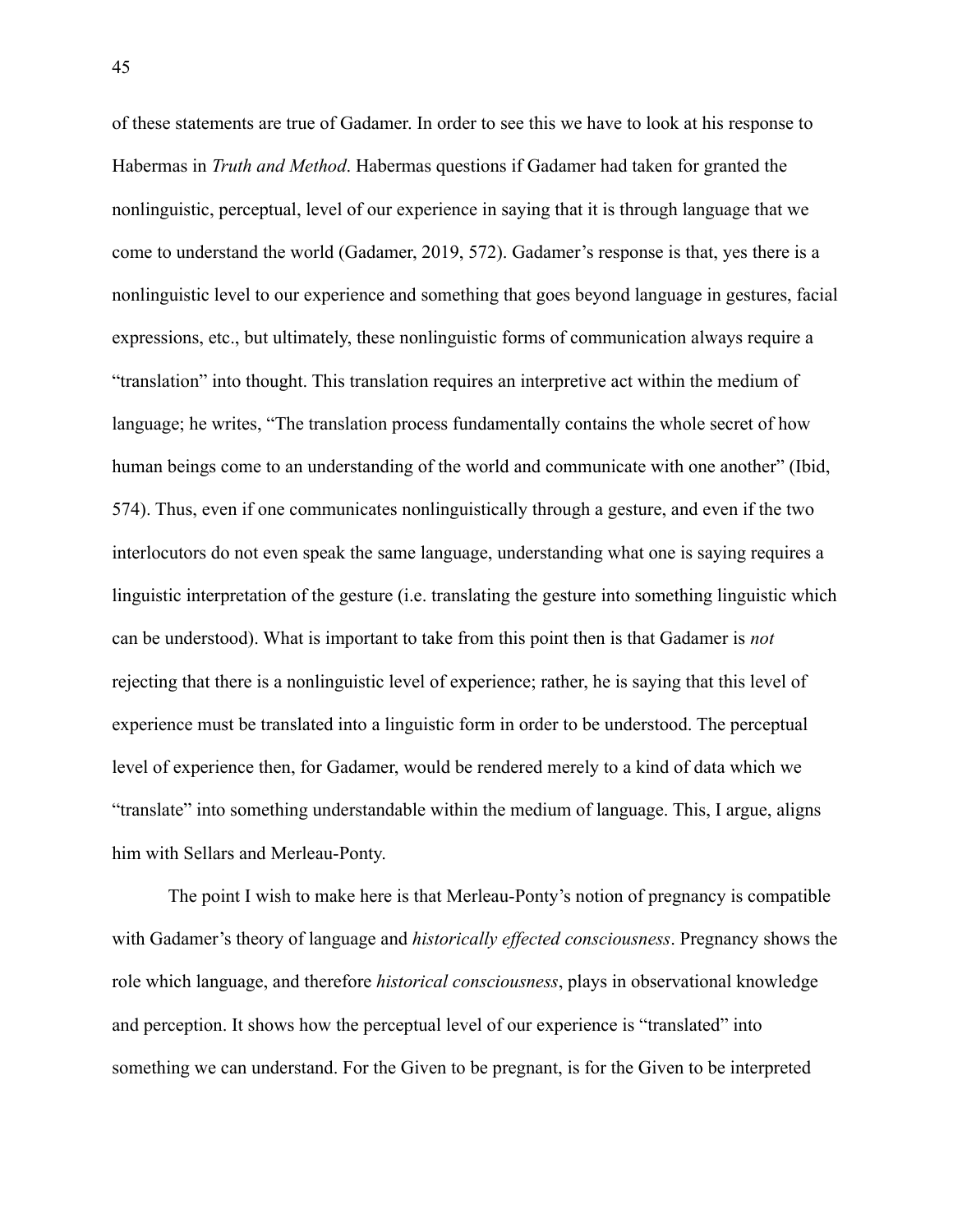within the medium of a language, and this gives us the capacity to understand the nonlinguistic, or perceptual, level of experience. Thus pregnancy, the fact that our perceptual level of experience is imbued with meaning since it is interpreted within a medium of language by a culture which is then handed down via tradition, shows that both Gadamer and Merleau-Ponty's respective ideas are compatible. Further, as was shown above,  $25$  Sellars's perceptual epistemology also relies on there being language handed down by tradition which constructs a system of "conceptual cues" which imbue our perceptual level of experience with meaning, and, as a consequence, their epistemological significance.

# 3) Conclusion

What we have done in this section is establish preconditions for both experience and knowledge. These preconditions are things which make up the lifeworld, or the "always already there", as described by Husserl. The first precondition is that we are embodied subjects which access the world through perception. Our body's organization provides us with natural access to the world which we are also a part of. The organization of one's body determines one's capacities for perception which culminates into a perceptual field. This perceptual field is a passive and perceptual grip that one has on the environment, but it only remains a kind of data, which, in Merleau-Ponty's words, presents us with a problem which culture attempts to solve. This leads us to the second precondition. The fact that we live in an intersubjective and historical world is consecrated by the fact that our understanding of the world is inescapably linguistic. Language and its norms are handed down by tradition, but they are also constant flux within a historical horizon. In sum, the first precondition places a subject in the world and provides them access to the world via perception, and the second precondition imbues the primordial level of experience

<sup>25</sup> See pg. 32.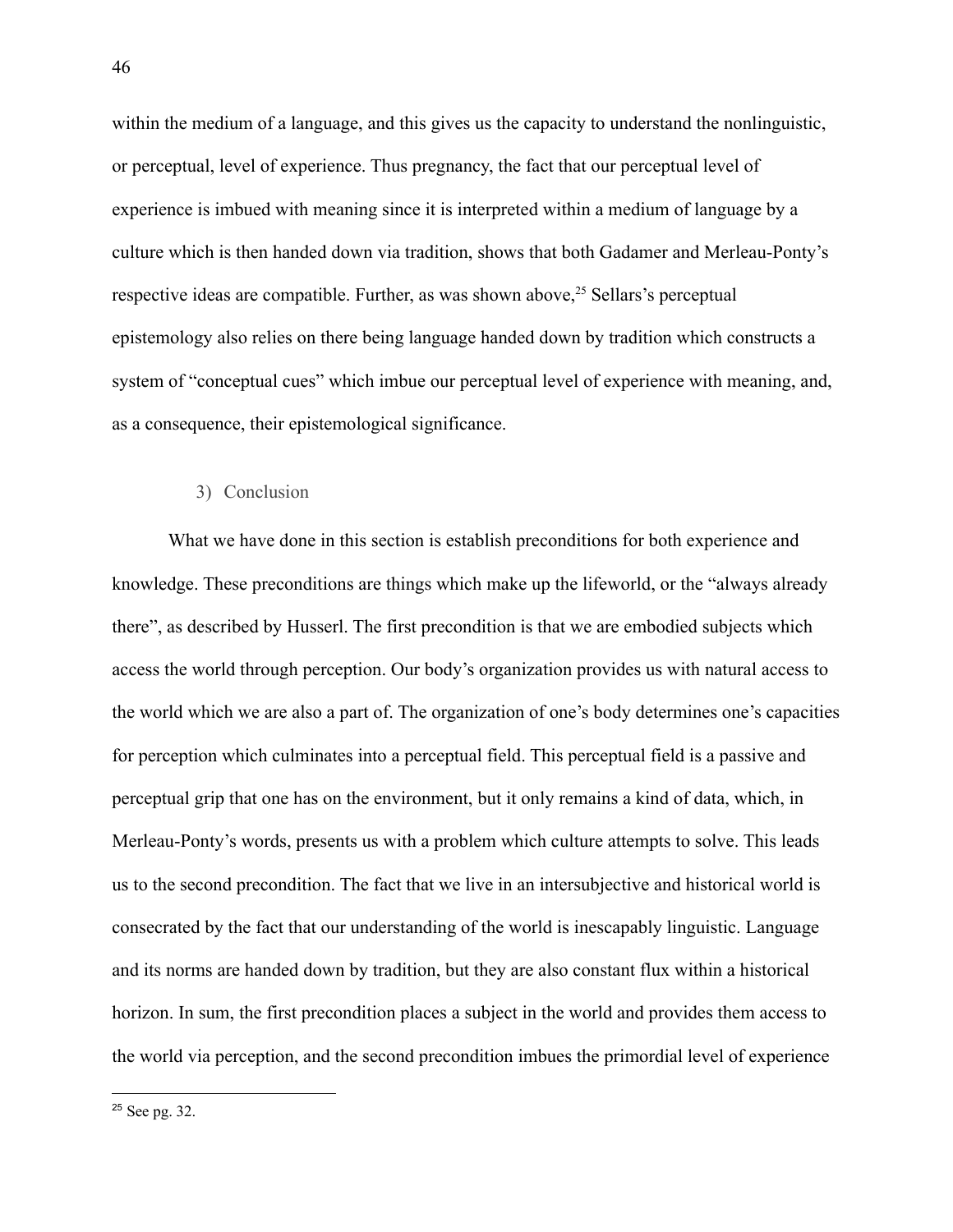with meaning, and in turn, its epistemic significance in virtue of its being interpreted within the medium of language, these interpretations construct cultural norms which are then passed down via tradition.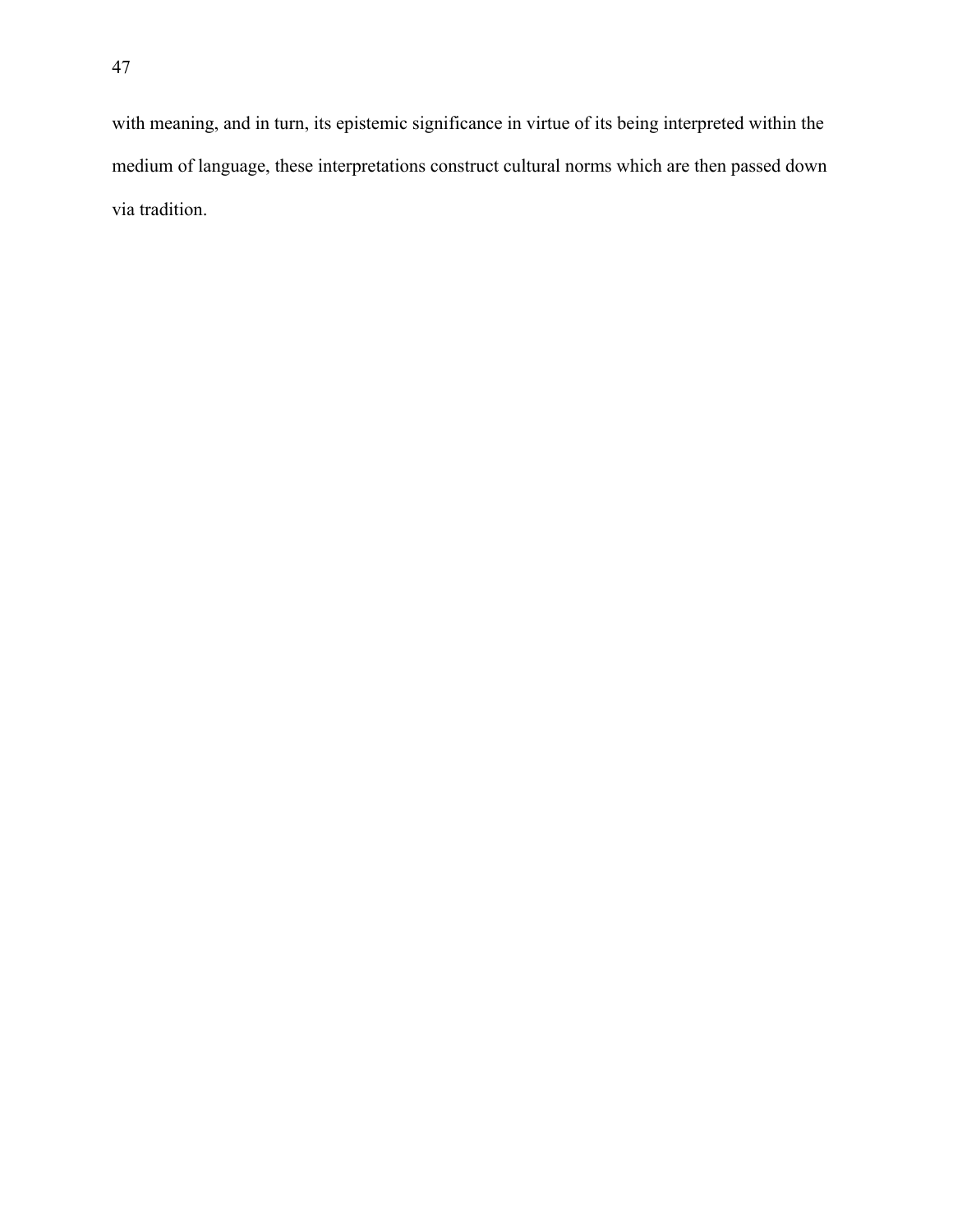# Part III: Applications

A) The Seen and the Known

In this section, I will make the claim that *we never really see what we know and that seeing is never believing*. This is because the semantic content of experience, the sort which structures knowledge and justification, is *abstracted* from the phenomenological content of our experience. What I mean by this is that one's beliefs, in their linguistic form, are distinct from the phenomenological content which is presented to us by the senses. I will do this by first asking the question, what does it mean for the Given (i.e. the phenomenological content of experience) to merely be a kind of data? I will argue that the phenomenological content of experience is a mental state which we are aware of that is related to the senses. In other words, the phenomenological content makes up the passive sensory bit of experience which we are aware of. However, this is not constructed by the imagination as neo-Kantians like Sellars claim; rather it has an intrinsic organization, but it is still not the type of content which is capable of providing justification for belief simply because it is *not linguistic*. So, the next thing I have to do is discuss the structure of justification. I have stated before that the conceptual apparatus is self-adjudicating when it comes to justification, and one may think that this commits me to a sort of *coherentism*. Sure, coherence is certainly necessary for justification, but I will argue that *the dialectic of foundationalism and coherentism is misleading*. I will follow deVries interpretation of Sellars here, and show that there is a tenable position which avoids the dialectic altogether. Lastly, I will make the claim that *we never really see what we know and seeing is never believing*. This is because belief, justification, and, ultimately, knowledge are a *purely* linguistic affair. Furthermore, despite being the subject of beliefs, the phenomenological content of experience is still only a form of data which our beliefs can be about. Thus, *the kind of content*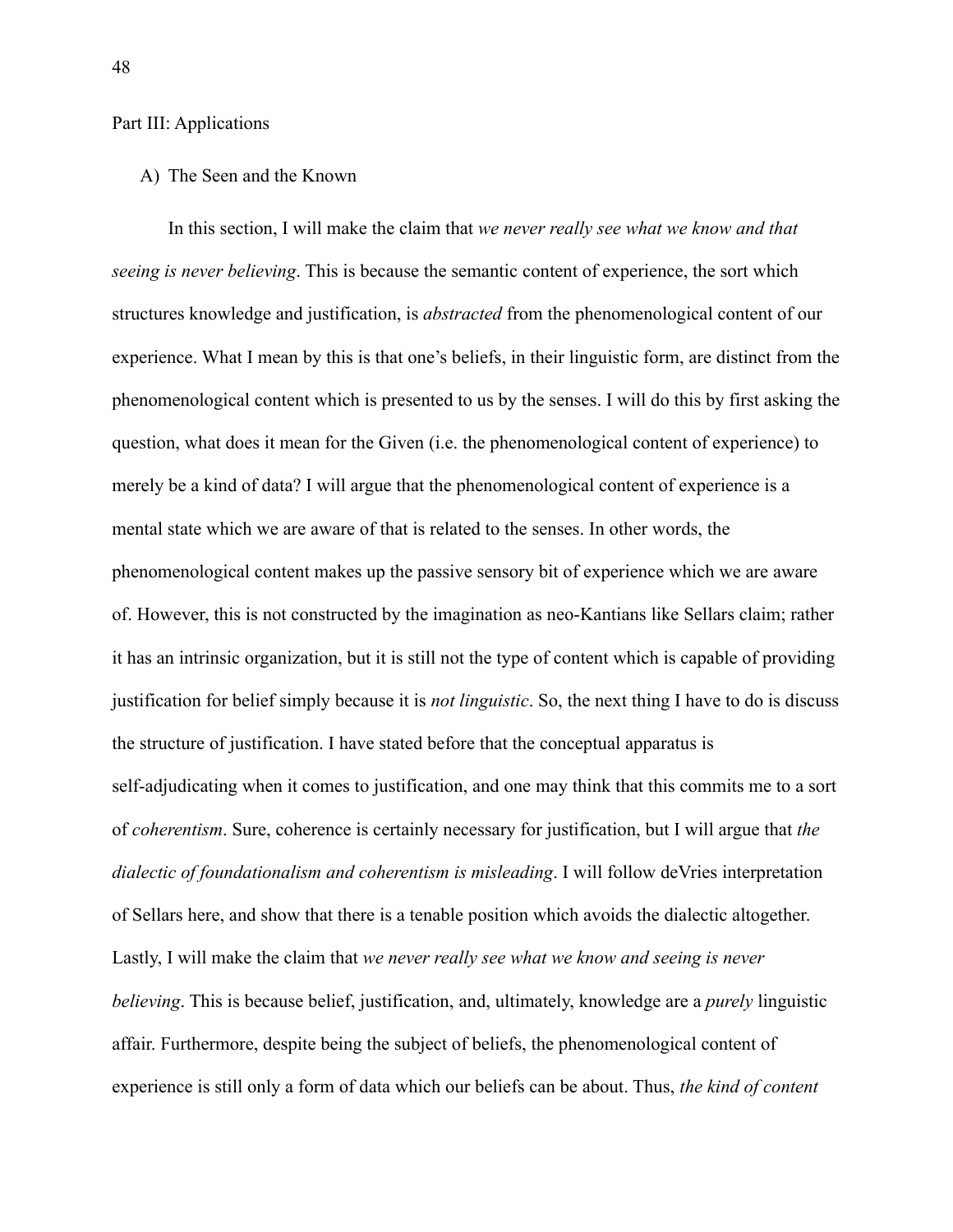*which we see is distinct from the kind which structures what we know*. This claim is inspired by Merleau-Ponty's path to avoiding the Myth of the Given, and his claim that there is an ontological chiasm between the sensible and the intelligible.<sup>26</sup>

## 1) Phenomenological Content: Data and Interpretation

To understand what it means to say that the phenomenological content only provides us with data which our beliefs can be about I must first explain, in more detail, what exactly the phenomenological content of experience is. As pointed out in the introduction, $27$  for something to be "content" it must be an element of experience which we are aware of. But what does it mean to be "aware"? I think a good way to answer this question is to turn to David Armstrong's famous example which we will call the "distracted driver scenario". He writes:

"After driving for long periods of time, particularly at night, it is possible to "come to" and realize that for some time past one has been driving without being aware of what one has been doing. The coming-to is an alarming experience. It is natural to describe what went on before one came to by saying that during that time one lacked consciousness. Yet it seems clear that, in the two senses of the word that we have so far isolated, consciousness was present. There was mental activity, and as part of that mental activity, there was perception. That is to say, there was minimal consciousness and perceptual consciousness. If there is an inclination to doubt this, then consider the extraordinary sophistication of the activities successfully undertaken during the period of "unconsciousness"." (Armstrong, 1980, 59).

Armstrong is arguing that when one is driving and is unaware of it that they are still conscious because how could they drive if they were not? I am arguing, by saying content is something

<sup>&</sup>lt;sup>26</sup> Both of these points were discussed above. See Part II Sec A SubSec. 1.

<sup>27</sup> See Part I Sec B.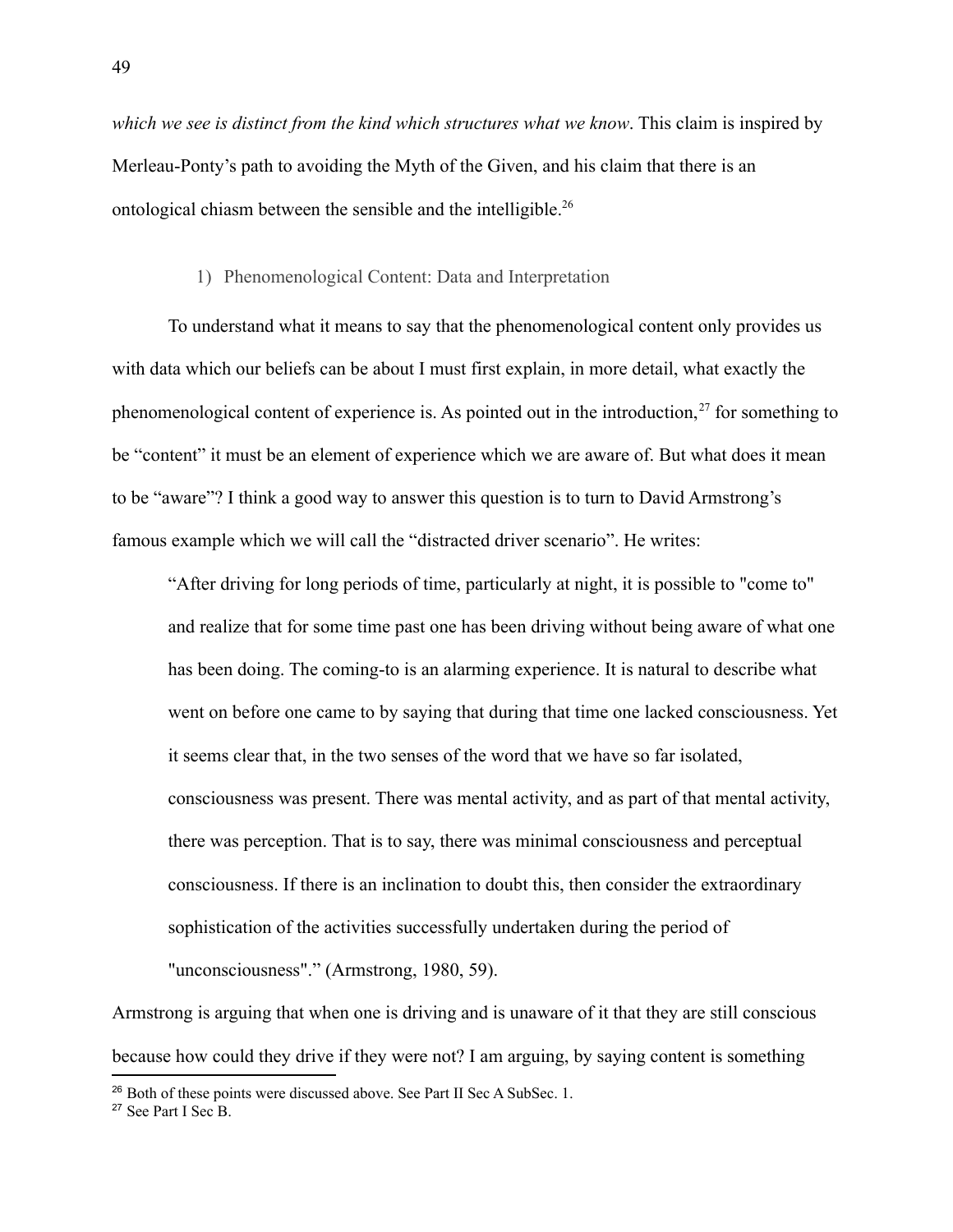which we are aware of, that the perceptual experiences that the driver has in their unaware driving state are *not* deserving of being called content. This is what makes this scenario so interesting because the driver does not have any *contentful* recollection of their driving along the road. The driver merely appears at the location where they "snap out of it", if you will, after a duration of time. Clearly attending to, and having contentful experiences of something else other than driving. In short, what it is for something to be a piece of content is for us to be *aware* of it. The phenomenological content of experience then, is that which we are aware of in virtue of the senses.

Now, there is the question of what gives rise to the phenomenological content? Kant and neo-Kantians like Sellars suggest that the "images" of our experience, which would be the phenomenological content, are constructed by the imagination. Matherne writes that for Kant, the images we actually see in perception are formed by the imagination (Matherne, 2015, 773).<sup>28</sup> In other words, the imagination structures sensible data into an image via our conceptual capacities. But since I have defined concepts as words, how could words possibly give rise to a perceptual field? This puts me at odds with Sellars but I argue that for Merleau-Ponty the sensible has a structure of its own, and I think this is a tenable position. The *perceptual field*, Merleau-Ponty suggests, "presents us with structures" (Merleau-Ponty, 1968, 21), but what do we mean when we say structures? He goes on to write that the perceived world is "a field of laws and intrinsic organization" and that "a perceived world would not appear to a man if these conditions were not given in his body; but it is not that they *explain* that world" (Ibid, 22). What this means is that the way we see things, or the images that we see in perception which for Kant and Sellars are produced by the imagination, are instead formed because of the *body's*

<sup>28</sup> Sellars makes this same claim (Sellars, 1978, 236-37).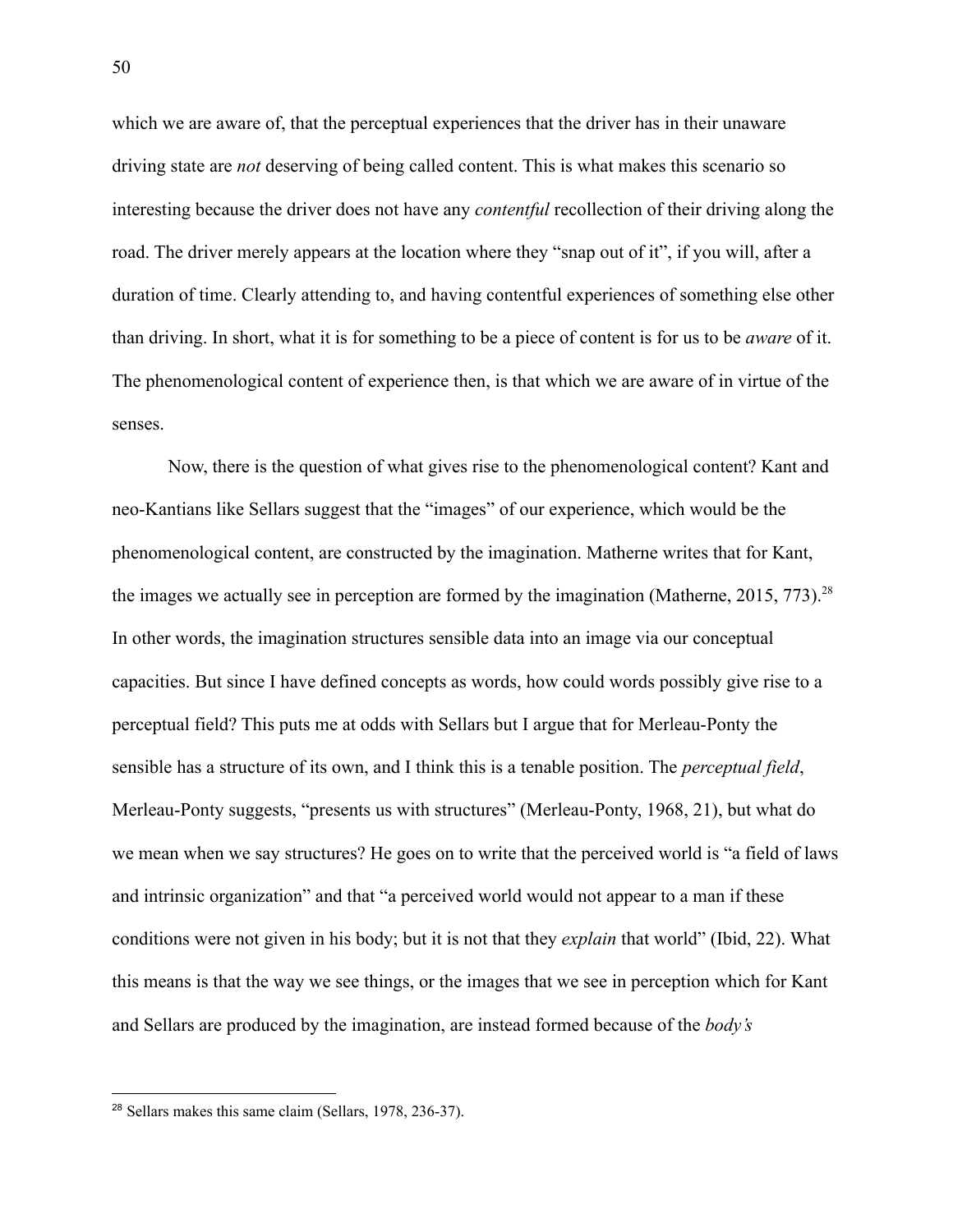*organization* discussed above.<sup>29</sup> Therefore, since we have access to the perceived world because of our body, and the subject's faculty of sensibility relies on the structure of their own body and its sensory capabilities; *it must be admitted that there is a structure to the sensible*.

This means that the phenomenological content of experience is structured in virtue of an individual's bodily organization as opposed to the Kantian suggestion that this kind of content is structured by concepts. I believe that this makes sense on a practical level as well. Think about it, people do not have much control over the way they perceive the world, our perceptual field is constructed *passively*. Therefore, I argue that it makes more sense to say that the body is responsible for the construction of the perceptual field. Sure, there is brain and neural activity that give rise to it, but the subject is in no way, shape, or form in control of this. Furthermore, is the brain not also part of the body? If we cannot control the perceptual field that our body presents us with, then clearly, the field is *passively presented*. Further, even if there is neural activity responsible for giving rise to the perceptual field, this does not mean that our concepts, as I have defined them, are responsible. Thus, the perceptual field and its content are constructed by the *body's organization*.

Now, what I have shown in this section thus far is that the phenomenological content of experience is a conscious mental state which is related to the senses, and further, that this sensible content is constructed not by concepts, as Kant and Sellars would claim, but by the body's organization itself. This would mean that the phenomenological content of experience is what we "see", but this is not a capacity capable of providing knowledge on its own. To commit to this would be to commit to a version of the Myth of the Given because we would be accepting that something passive and sensible could be an item of knowledge without conceptual deployment. I suggest here that the key to making this claim is asking what it means when

<sup>29</sup> See Part II Sec B SubSec. 1.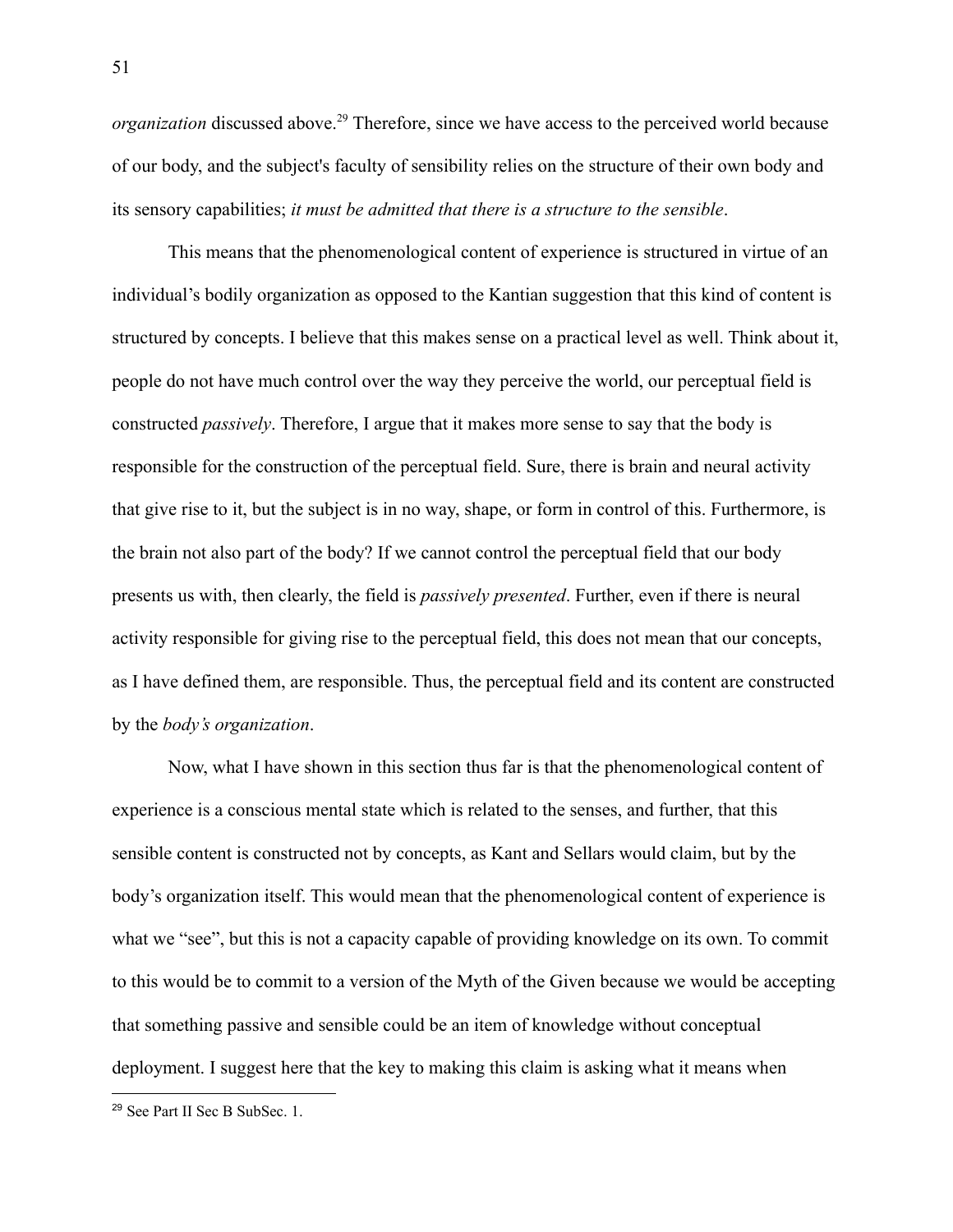Sellars says that to call the Given "merely a form of data" would be uncontroversial (Sellars, 1997, 13)? This is the form of the Given which Sellars takes up; the Given is merely a kind of data which our claims can be about.

I think that this point could be articulated well through an analogy. Think about a sociologist who is doing a survey study. There is hard data presented which they collected in the field, interpretations of that data which the sociologist presents, and maybe argues certain conclusions about the data. Imagine if one was only presented with a table full of data with no hypothesis, no explanation, and no interpretation. The reader would probably be pretty confused. I argue that this is what it means to say that the Given only presents us with a kind of data. On the one hand, it is useless without its interpretation, but on the other hand, the interpretation could not be done without the data. If we take Kant seriously when he says "To neither of these powers [sensibility or understanding] may a preference be given over the other. Without sensibility no object would be given to us, without understanding no object would be thought. *Thoughts without content are empty, intuitions without concepts are blind*" (Kant, *Critique of Pure Reason*, quoted in McDowell, 1994, 4-5 ft. 3), we should accept that we cannot have it full stop one way or the other. Phenomenological content, the Given, is *necessary* for observational knowledge, but it cannot provide it on its own. Likewise, the semantic content which structures belief, justification, and knowledge can form a belief, but what is there to form a belief about if there is no phenomenological content? Thus, *the two faculties necessitate one another*.

#### 2) Foundation or Coherence?

This brings me to the next point in making the claim that *we never see what we know and seeing is never believing*. If we are to make this claim, we should probably say something about the structure of justification. This is because, in order to avoid the Myth of the Given, I must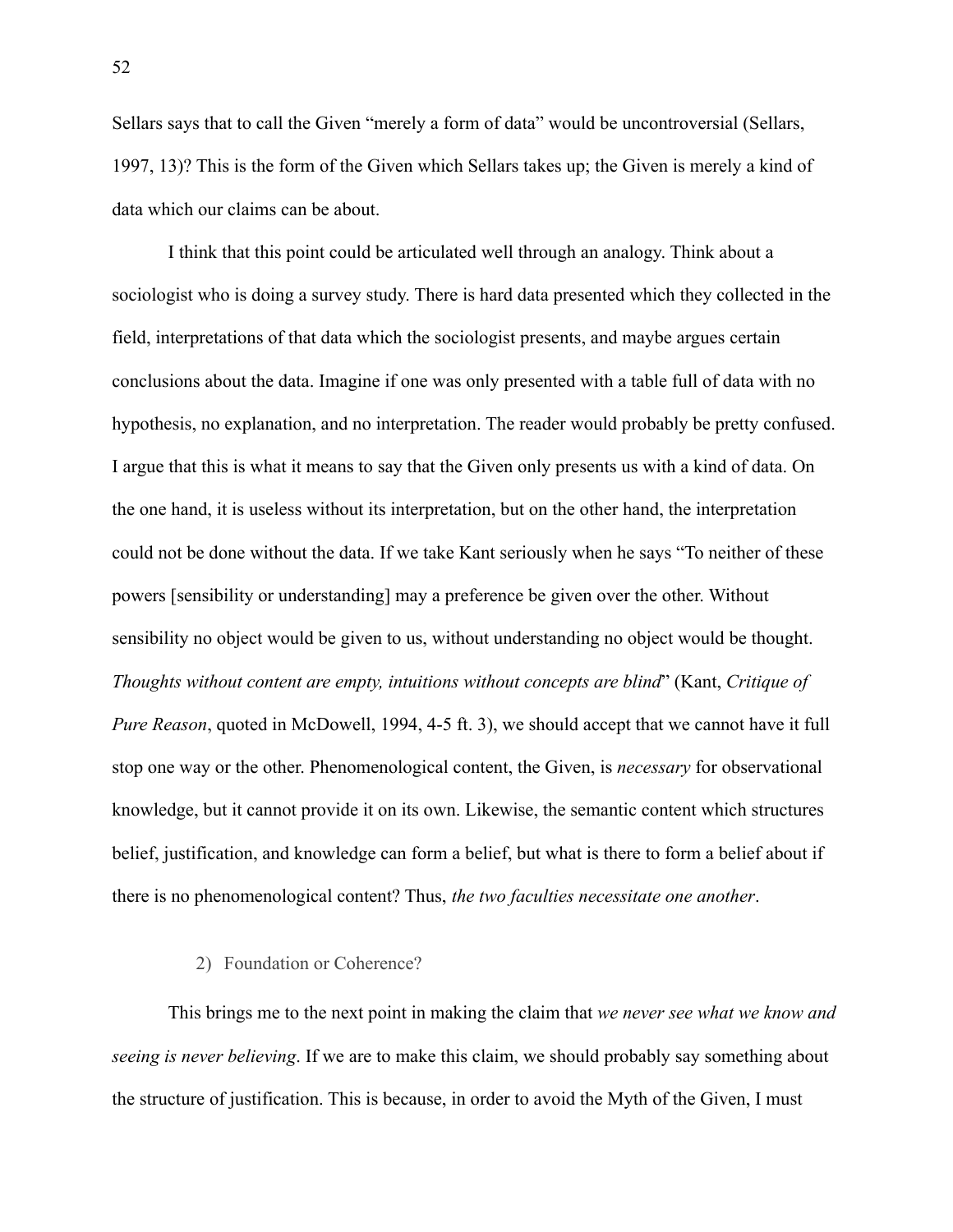deny the Given any justificatory power, but I must also allow sense experience to keep its integrity. In order to do that I will continue with the analogy from above. Sure the sociologist, when making their point, can look at the data, but the data is useless without making a claim. The validity of the sociologist's claim depends on whether or not a valid rebuttal can be formulated by either cross-examining the data or by doing a new study. Both the claim and the rebuttal are obviously linguistically formulated. Therefore, I argue that since justification and knowledge are linguistic the structure of justification depends upon the *coherence* of a belief in a myriad of other beliefs. Nonetheless, if we are to take Kant seriously in the quote above we cannot give preference to coherence over the passive sensibility which gives rise to a perceptual field that a foundationalist would argue is the foundation of knowledge.

However, if the perceptual field is a contingent part of our experience; that is, it happens simply in virtue of our being-here and in these particular human bodies, and justification and knowledge are spontaneous cognitive achievements that are linguistic in nature, we must say that coherence within a system of beliefs is necessary for justification. What would we be holding beliefs about in instances of observational knowledge if we did not have phenomenological content? Because of this dilemma, I argue that the dialectic of foundationalism and coherentism is misleading since either *route* gives preference to one faculty over the other is problematic. Some may call this a "foundherentist" account,<sup>30</sup> but I think it is better to just reject the dialectic if one sees the merits and pitfalls on both sides.

Here, I will show that Sellars provides a way out of this dialectic. Willem deVries points out that foundationalism has developed since EPM (deVries, 2000, xxxiii), and this is the type of foundationalism that Bonjour was proposing in "The Dialectic of Foundationalism and

<sup>&</sup>lt;sup>30</sup> A middle position between foundationalism and coherentism developed by Susaan Haack (Haack, 1993)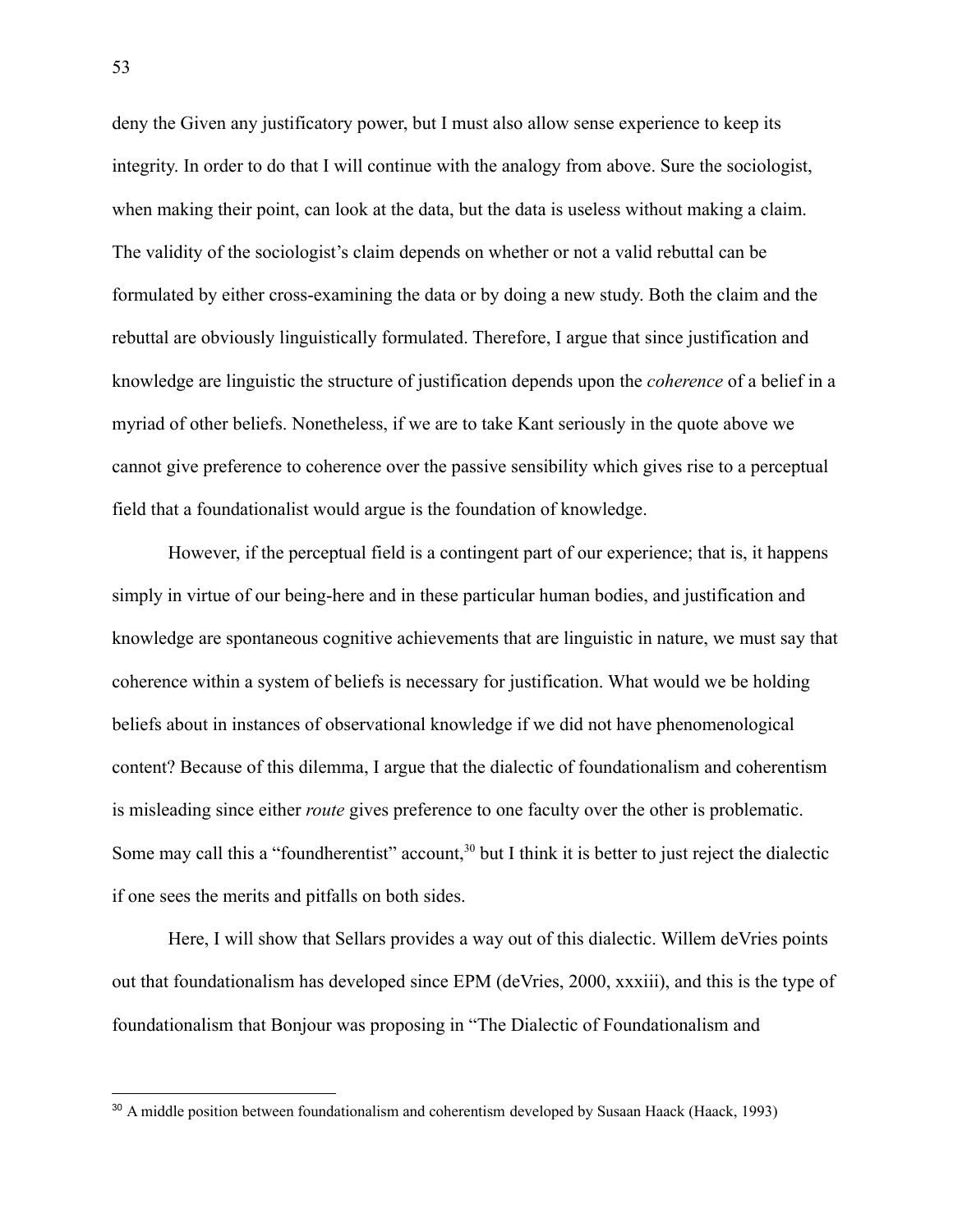Coherentism".<sup>31</sup> However, I do not think that this type of foundationalism takes seriously enough Sellars's criticism of the Given. The key is that there is a difference between *inferring* and *seeing* that something is the case (Sellars, 1997, 13), and in conjunction with his claim from "Inference and Meaning", that there is nothing to a conceptual apparatus that is not determined by its own rules, Sellars effectively closes the conceptual, and I argue the inferential, in on itself. In other words, there is a distinction between *seeing* that something is the case and *inferring* that it is the case, and if there is nothing to the conceptual that is not determined by its own rules, (if one accepts that inferences are conceptual) then inferences can only be corrected by other inferences. So even if, as Bonjour claims, one is in a good position to understand the phenomenological content of a particular experience (i.e. they are in "standard conditions") the belief one has is conceptual, and can therefore only be justified by competing against other beliefs in the "marketplace of experience" (Sellars, 1953*a*, 138). Furthermore, does being in a good position to understand the phenomenological content of one's experience not also require being able to form a belief in the first place? As pointed out earlier,<sup>32</sup> this also requires knowing a series of other facts. So, in order to understand that one is having a green experience one must also know what colors are and must also be able to distinguish between colors. Thus, in order to be in a good position to make a claim as Bonjour suggests involves having a grip on how to use concepts. Therefore, I argue that Bonjour's foundationalism does *not* show that "the Given is not a Myth"; rather, it commits to a version of the Myth because it does not take seriously the self-adjudicating nature of the conceptual in Sellars, nor does it take seriously the difference between *inferring* and *seeing*.

<sup>&</sup>lt;sup>31</sup> For a discussion of this piece see pg. 19-20.

<sup>32</sup> See pg. 17-19.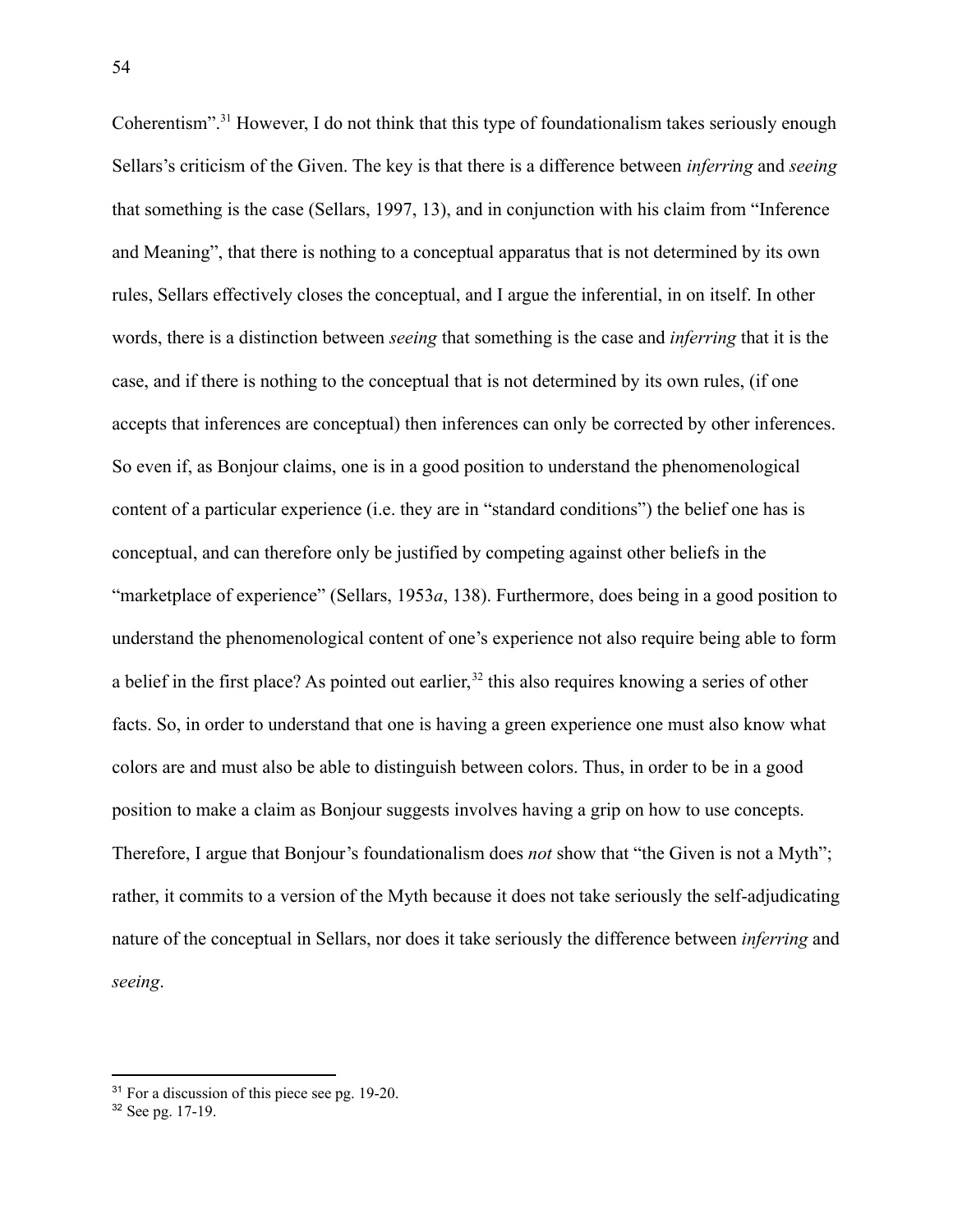The lynchpin to my claim is what Sellars says at the end of chapter eight of EPM, "Does Empirical Knowledge Have a Foundation?". He writes:

"For empirical knowledge, like its sophisticated extension, science, is rational, not because it has a *foundation* but because it is a self-correcting enterprise which can put *any* claim in jeopardy, though not *all* at once" (Sellars, 1997, 79).

What he is saying here is that, sure maybe there is a "foundation" to empirical knowledge, he is not rejecting that there is, but to say that all knowledge rests on a foundation is *misleading*. This is because if there is a foundation of "basic beliefs" which empirical knowledge is based on, these beliefs must then compete against other beliefs to be justified in the "marketplace of experience". Further, for Sellars, the notion of basic beliefs laying a foundation is problematic because these beliefs remain static. Therefore, what he is saying is that beliefs, even empirical beliefs, are constantly in competition with each other for adoption in a space of justification. These beliefs form a system and the most coherent belief is adopted as an item of knowledge. However, if this belief is proven to be wrong then another belief will replace it, and this is what Sellars means when he says that empirical knowledge is a "self-correcting enterprise". A system of beliefs which are conceptually formulated correct themselves. In other words, the Given has no role in the correction process, instead, beliefs compete against one another for adoption as items of knowledge.

Nevertheless, as suggested earlier, this position is not strictly anti-foundationalist; it just rejects the dialectic entirely. Sellars points out that "there is clearly *some* point to the picture of human knowledge resting on a level of propositions -- observation reports -- which do not rest on other propositions in the same way as other propositions rest on them" (Ibid, 78). What he is suggesting here is that sure, the Given can provide us with a level of propositions which are like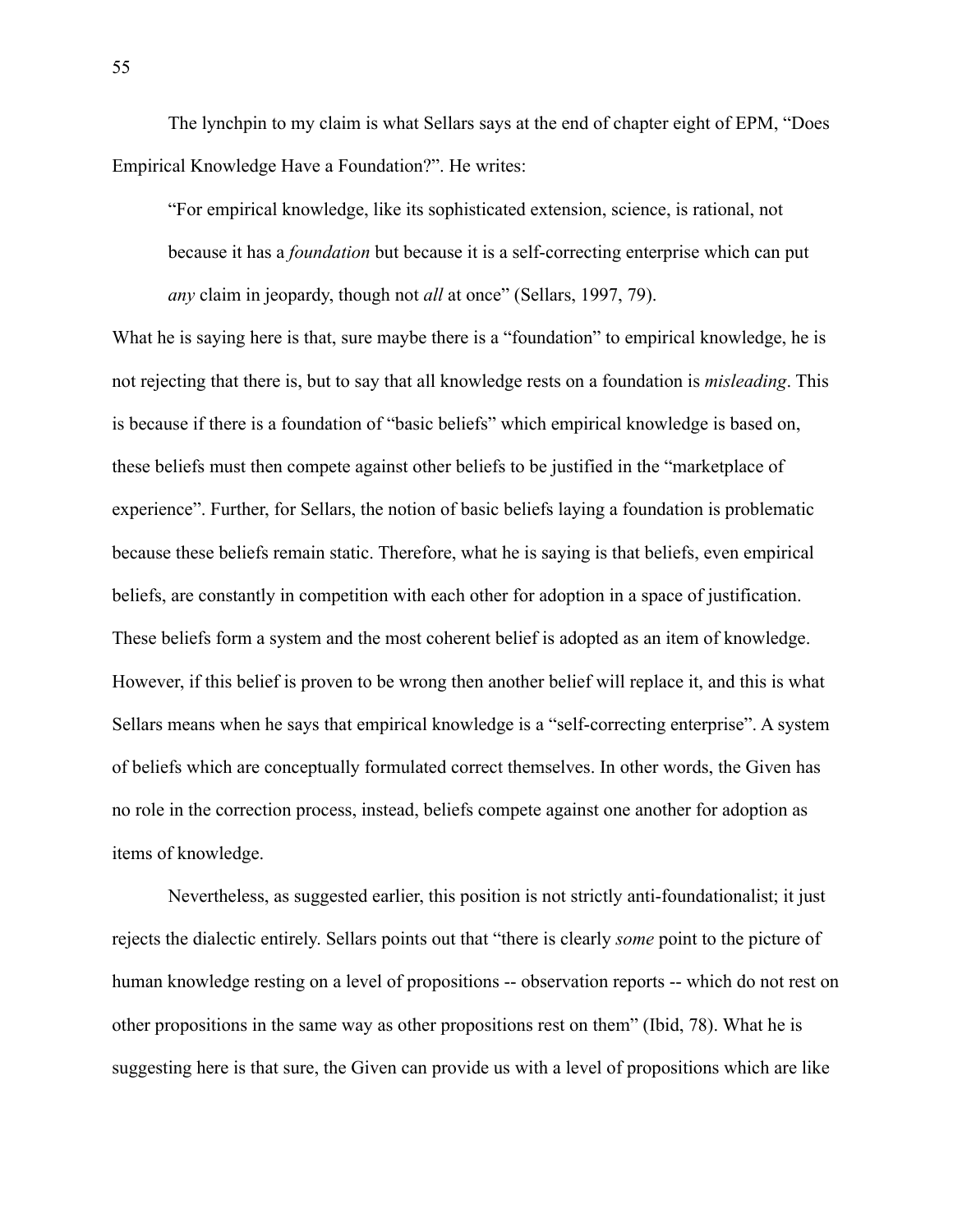basic beliefs, he calls these "observation reports". These are like the conceptual cues discussed earlier which explain the *pregnancy of the Given*. <sup>33</sup> However, these basic beliefs must then compete against other beliefs, and this is ultimately what yields their justification. Therefore, coherence is necessary for justification, but we should not reject the idea of a foundation since it provides us with basic beliefs. In short, if we cannot reject either a foundationalist or coherentist theory of knowledge, and we find that one is actually necessary for the other, we should just reject the dialectic as a *false dilemma*.

# 3) Seeing is *Never* Believing

What I have done thus far in this section is first show what it means for the phenomenological content of experience to be merely a form of data. Next, I argued that we should reject the dialectic of foundationalism and coherentism in order to show that the phenomenological content plays no justificatory role beyond providing cues which are connected to conceptually formulated beliefs. Now, I will argue that *if* what we know are concepts within the space of reasons *then we never really see what we know*, and that this is a result of an "abstraction" of the *semantic content* from the *phenomenological content* of experience (Crane, 2013, 238-39). I will claim that the semantic content is what is *known* while phenomenological content is what is *seen*. I will liken this distinction between *the seen and the known* to what Ted Toadvine called the "ultimate ontological chiasm" which, for Merleau-Ponty exists, between the "sensible and the intelligible". What I will show is that the sensible being the *visible* is what we see, while what we know, the intelligible, is a part of the invisible, and, as a result, there exists an ontological gap between these two elements of experience (Toadvine, 2016, plato.stanford.edu).

<sup>33</sup> See pg. 32.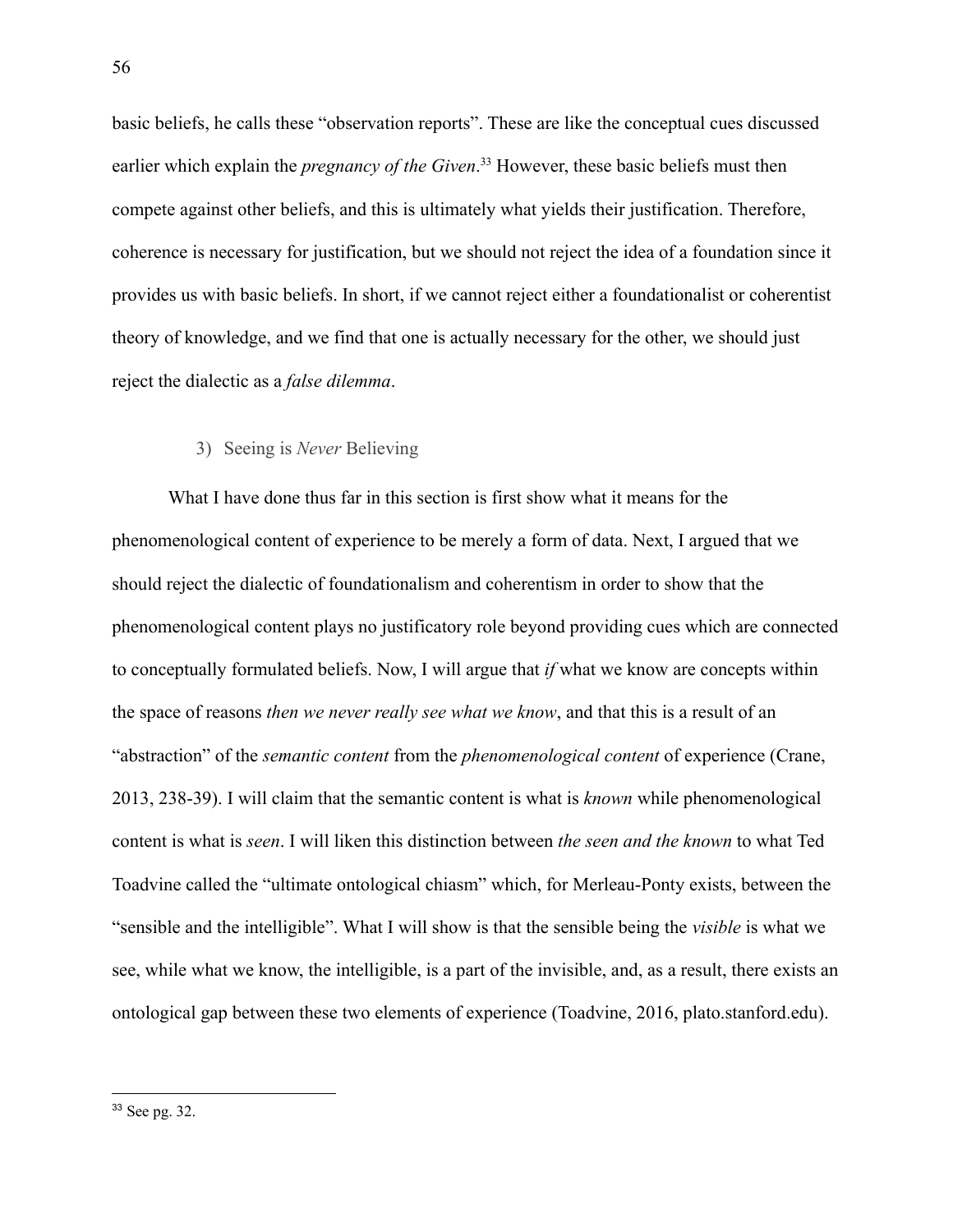Let me begin by looking at Tim Crane's "The Given" to outline the notion of "abstraction". Crane writes:

"When I judge because of what I can see, that the pig is under the oak, this is something which, in a certain way, *abstracts* from the *real* presence of the pig there. The content of the judgement can outlive the experience, it can be the content of others' judgements, things can follow from it (for example, that something is underneath the oak)" (Crane,  $2013, 238-39$ <sup>34</sup>

So, for Crane, when one makes a perceptual judgement, one is abstracting from the "real" presence of something actually being there in front of them. Thus, when I judge that the wall is in fact blue, the judgement that the wall is blue is abstracted from the actual "seeing" of the blue wall.

Crane goes on to then make the distinction between the two kinds of content in experience which he calls "phenomenological content" and "semantic content". The "phenomenological content", as we have discussed, represents the Given, and this is the content which is "conveyed to the subject" (Ibid, 45). The phenomenological content of experience is, I have argued, the kind of content within the "perceptual field". But what about the "semantic content" of experience? Crane writes:

"The propositional content of a perceptual experience is also something that deserves the name "content". But it must be distinguished from content in the phenomenological sense. The content in the phenomenological sense is something spatiotemporal, concrete and specific to the subject. The content in the propositional sense is not… Semantic contents can only be descriptions of this [phenomenological] content" (Ibid, 245).

<sup>34</sup> Emphasis my own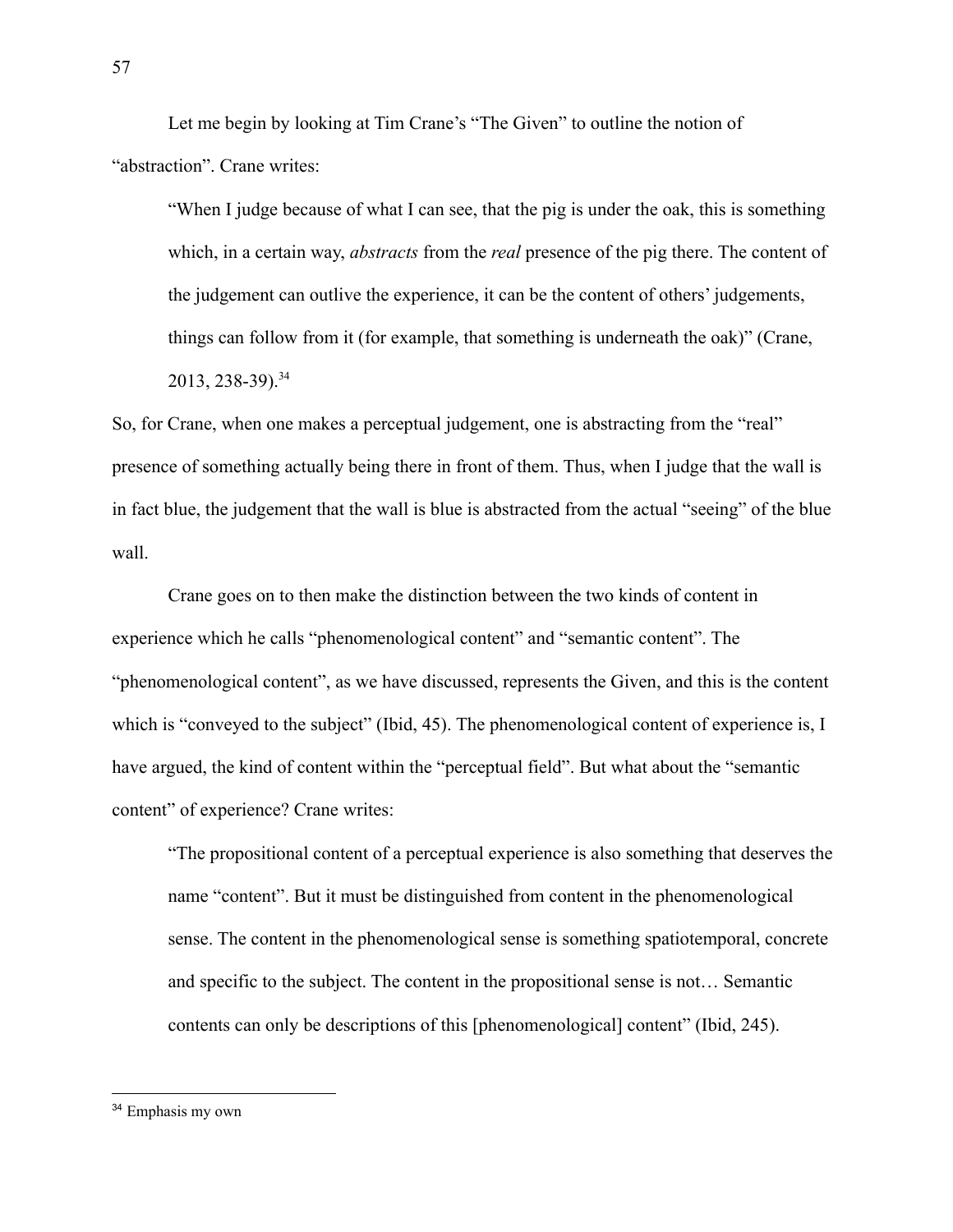What Crane is arguing is that there is a distinction between the content that is conveyed to the subject and the kind of content which we use to make judgements. Then, Crane suggests that when we make a judgement about something we "abstract from the "real" content" (Ibid). But what is interesting here is that Crane makes the point that the phenomenological content of experience is "spatio temporal" and "concrete" while the semantic content of experience is not. What does it mean if the semantic content is something that is not spatiotemporal, but rather, is abstracted from the phenomenological content of our experience? I argue it follows from this that we *never really see what we know since what we know is abstracted from what we see*.

But this claim would require that what we know is limited to the semantic content of our experience, and that is exactly the point I am trying to make here. As a result, I am taking up the Sellarsian definition of knowledge as outlined by McDowell: "Sellars says attributions of knowledge place episodes or states "in the logical space of reasons". He identifies the logical space of reasons as the space "of justifying and being able to justify what one says"" (McDowell, 2009, 256). I am going to argue here that the "semantic content" makes up the logical space of reasons, and therefore, is exclusively the kind of content which can supply knowledge. However, there seems to be an odd consequence to this claim because McDowell writes that sensible episodes (Crane's phenomenological content) themselves are placed within the space of reasons. One could ask though, if the semantic content is an abstraction from the phenomenological content, and the semantic content is what is in the space of reasons, how is it that the phenomenological content can be "placed" within the space of reasons? The answer is that McDowell is literally not "placing" the phenomenological content in the space of reasons per say, because, as he suggests, "sensibility does not belong to reason" (Ibid, 257). Thus, according to McDowell, our sensible episodes are not part of our capacity to reason and make claims about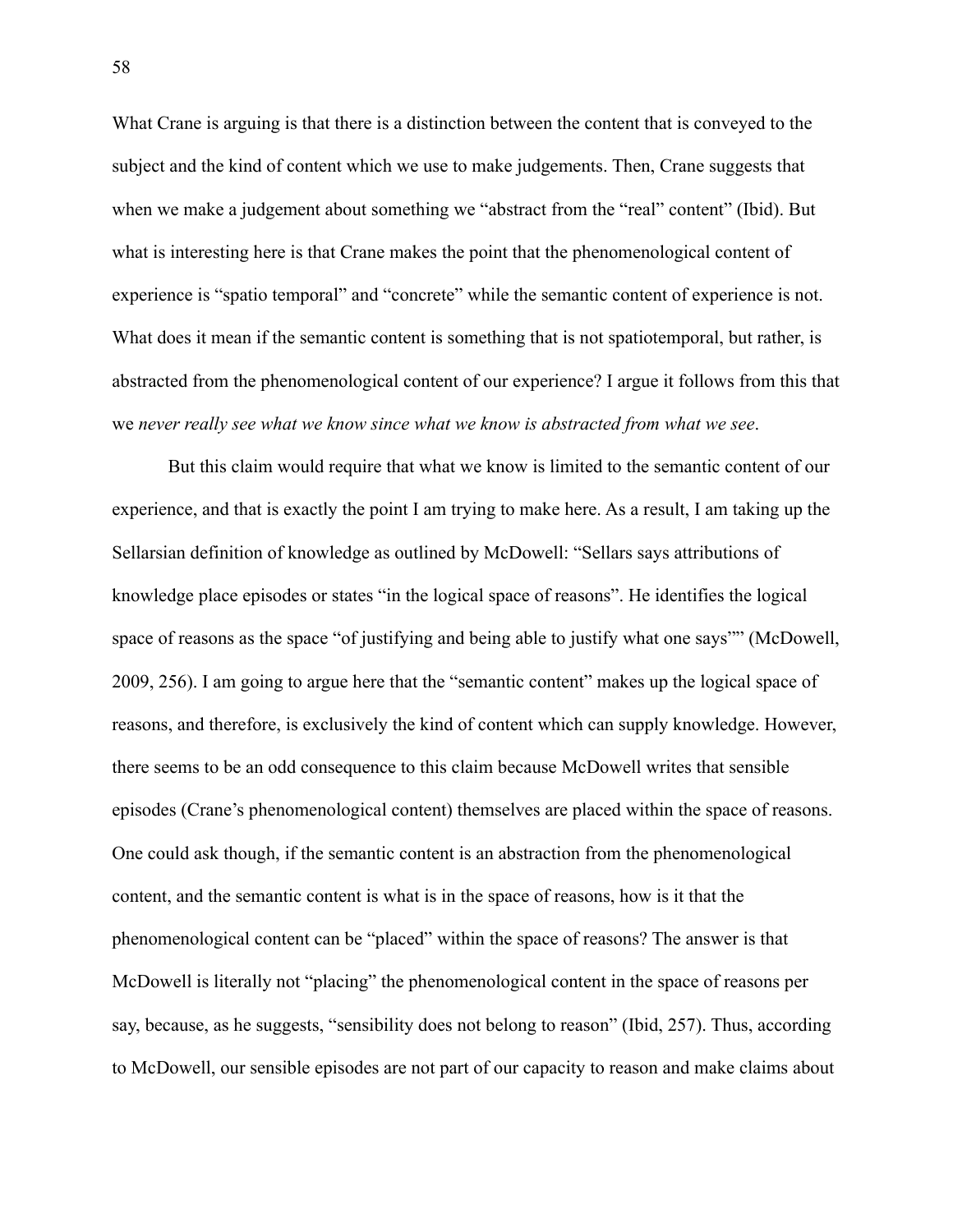things. Because of this I suggest that our capacity to reason is *not* active in our sensibile episodes themselves for McDowell.<sup>35</sup>

Nevertheless, while neither content is actually "in" one another, Crane points out that for McDowell "What it is for content to be conceptual, then, is not for it to be conceptual*ized* -- in the sense that one has to be actually exercising a conceptual capacity when in a state with such a content -- but for it to be conceptual*izable*" (Crane, 2013, 231). I take it here that what it is for things to be conceptualizable is that everything that is sensible has the *potential* to be conceptualized, and by this I mean put into words. That is, everything that is sensed has the possibility to become schematized and thereby *pregnant* with a culturally constructed meaning. This, I argue, is the abstraction that Crane was discussing. The sensible becoming pregnant with its corresponding semantic content, giving it its meaning, and, subsequently, its epistemological significance within a linguistic community. The meaning, while corresponding to sensible content, is nonetheless abstracted from its corresponding sensible content since it is an act of the imagination abstracting from the sensible.

But how do we explain this abstraction? Or put differently how do we justify the claim that semantic content is abstracted from the phenomenological content? The answer, I argue, revolves around how McDowell appropriates the Kantian notion of the understanding as "spontaneous". He writes, "Kant makes his remark about intuitions and concepts in the course of representing empirical knowledge as the result of a co-operation between receptivity and spontaneity, between sensibility and understanding" (McDowell, 1994, 4). I argue, the result of making the claim that the understanding is spontaneous is that it is a *unique achievement of the human mind*. The sensible, while we should be careful to not over-intellectualize the picture, is

<sup>&</sup>lt;sup>35</sup> It is important to note here that experience has both semantic and phenomenological content, and that the two kinds of content happen at the same time, but are never active within one another.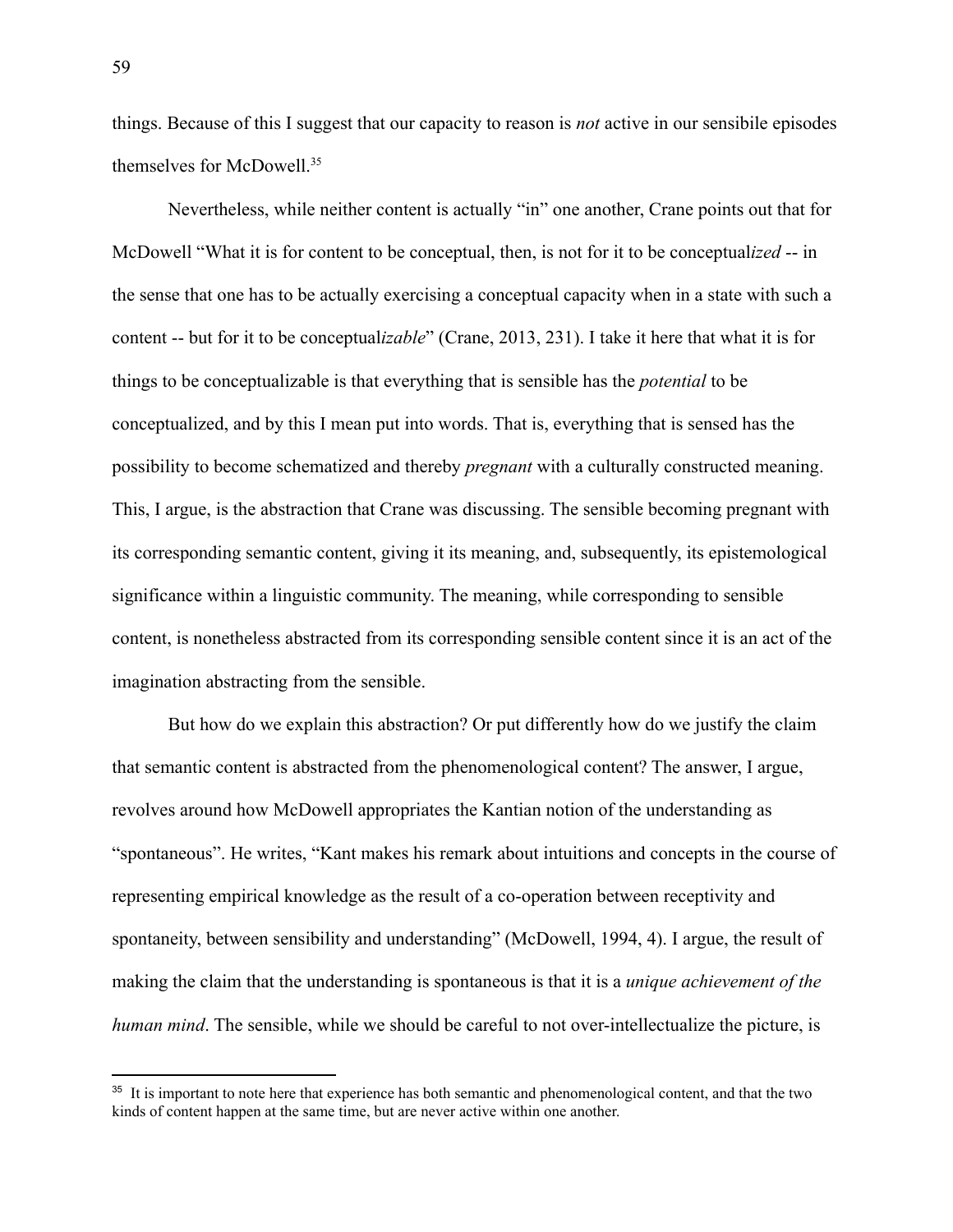merely a passive faculty which we must draw on our conceptual capacities to "make sense of''. This follows from the claim that the imagination is an "act of the understanding upon the sensible"<sup>36</sup> So, to answer the question, if we accept the claim that the understanding is spontaneous and a result of the imagination, one can see how the semantic content of experience is abstracted from the *receptive* phenomenological content of experience. Therefore, I argue that *since* the semantic content of experience (which gives us the capacity for knowledge) is abstracted from the phenomenological content (which is related to sensibility) *we never really see what we know, and seeing is never believing*.

Now what I want to show is that for Merleau-Ponty this same problem presents us with the "ultimate ontological chiasm" between the sensible and the intelligible. However, before I show that the *chasm* between sensibility and intelligibility comes with the result that we never really see what we know; I feel I must first show that Merleau-Ponty has a similar qualification for knowledge to Sellars and McDowell. Merleau-Ponty suggests in the *Phenomenology of Perception* that the synthesis of our senses is *not* the "work of the epistemological subject" (Merleau-Ponty, 2013, 270). From this one can see that the culmination of our senses which results in the perceptual field<sup>37</sup> is not something which could alone be an item of knowledge for Merleau-Ponty. Rather, the perceptual field remains "private" to the subject.<sup>38</sup> Now, I wish to suggest that it follows from this that Merleau-Ponty would not consider things private to the subject as items of knowledge, and thus, the perceptual field is not an item of knowledge in itself. He writes in an originally unpublished paper, "It seems to me that *knowledge and the communication with others which it presupposes* not only are original formations with respect to

<sup>36</sup> See Part II Sec. A Subsec. 2.

<sup>&</sup>lt;sup>37</sup> Discussed in Part II Sec. B Subsec. 1.

<sup>&</sup>lt;sup>38</sup> One should note here that this is also how Crane describes the phenomenological content of experience, "The content in the phenomenological sense is something … specific to the subject" (Crane, 2013, 245).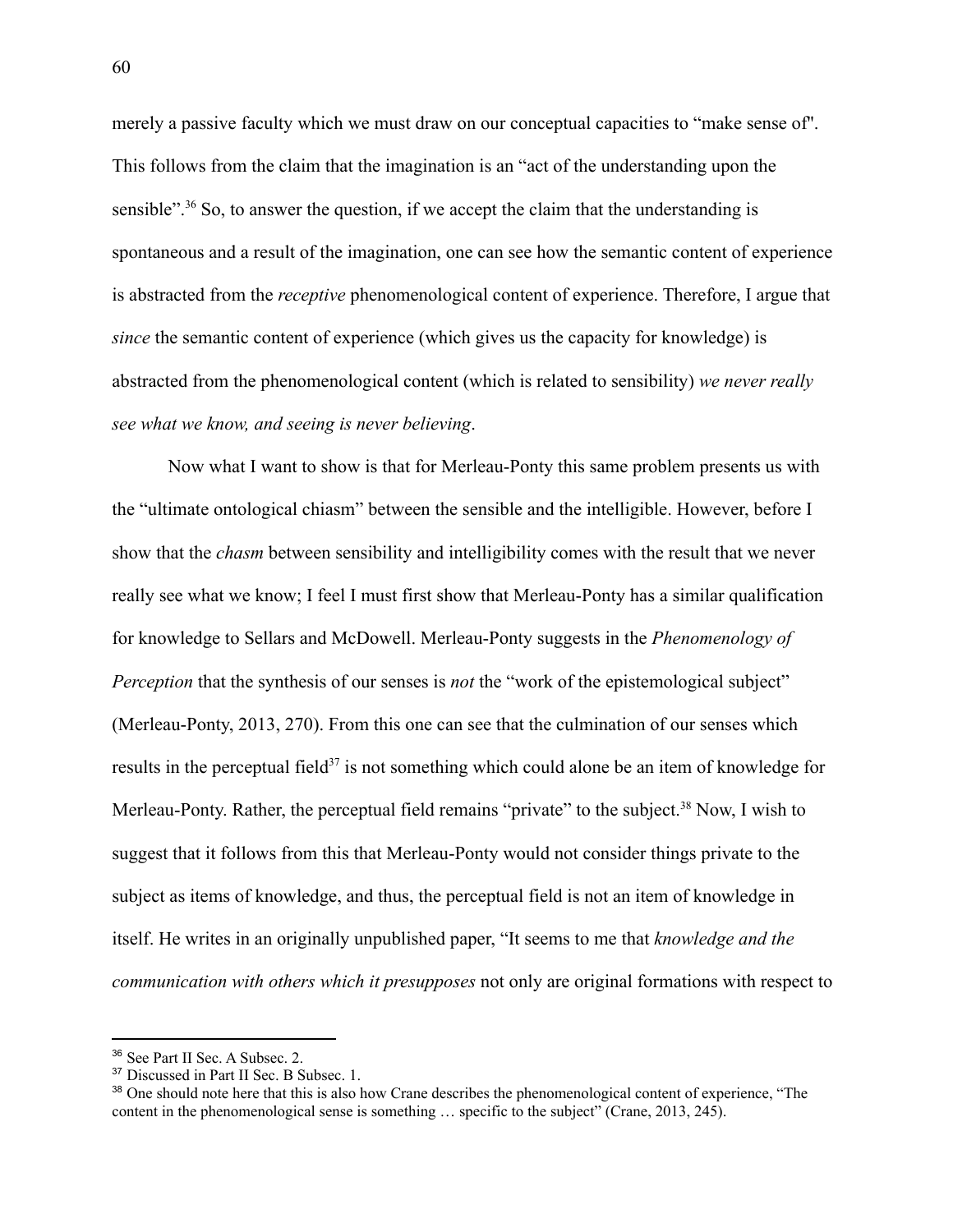perceptual life but also preserve and continue our perceptual life even while transforming it" (Merleau-Ponty, 1964*a*, 7).<sup>39</sup> The important bit here is that for Merleau-Ponty, knowledge is "presupposed" by an ability to communicate with others. I argue that this implies that Merleau-Ponty places a requirement on the knower that their beliefs be in a conceptual or linguistic form, since we communicate with others through the medium of language. Therefore, I suggest that Merleau-Ponty's qualifications on knowledge are similar to those of Sellars and McDowell, because being able to justify what one says also implies an ability to communicate with others, which for Merleau-Ponty presupposes knowledge.

Now, the claim that I am making, *that we never really see what we know, and seeing is never believing*, is related to the notion of *chiasm* in *The Visible and the Invisible*. Chiasm is described by Merleau-Ponty as:

"relation[s] with being is simultaneously a taking and a being held, the hold is held, it is inscribed and inscribed in the same being that it takes hold of. Starting from there, elaborate an idea of philosophy… . It is the simultaneous experience of the holding and the held in all orders." (Merleau-Ponty, 1968, 266).<sup>40</sup>

So, Merleau-Ponty's notion of chiasm is essentially that for every relation, there is an opposite that exists within it. The example here is that *when one touches there is also one who is touched*. However, Toadvine points out that for Merleau-Ponty "the ultimate ontological chiasm, [is] that between the sensible and the intelligible" (Toadvine, 2016, plato.stanford.edu).<sup>41</sup> The ontological gap that exists between the sensible and the intelligible shows that there is an *abstraction* away

<sup>39</sup> Emphasis my own.

<sup>40</sup> This is also quoted in Toadvine (2016).

<sup>&</sup>lt;sup>41</sup> What Merleau-Ponty goes on to say that philosophy presents us with an epistemological chiasm in the sense that there is no *pure philosophy*. So, what does Merleau-Ponty mean by "pure philosophy"? He goes on to describe a series of opposites, transcendental and empirical, ontic and ontological. I think his most clear example is his political example, communism vs. fascism. What he means by this is simply that for every philosophical idea, an opposite appears. For example, idealism and materialism, or dualism vs. physicalism.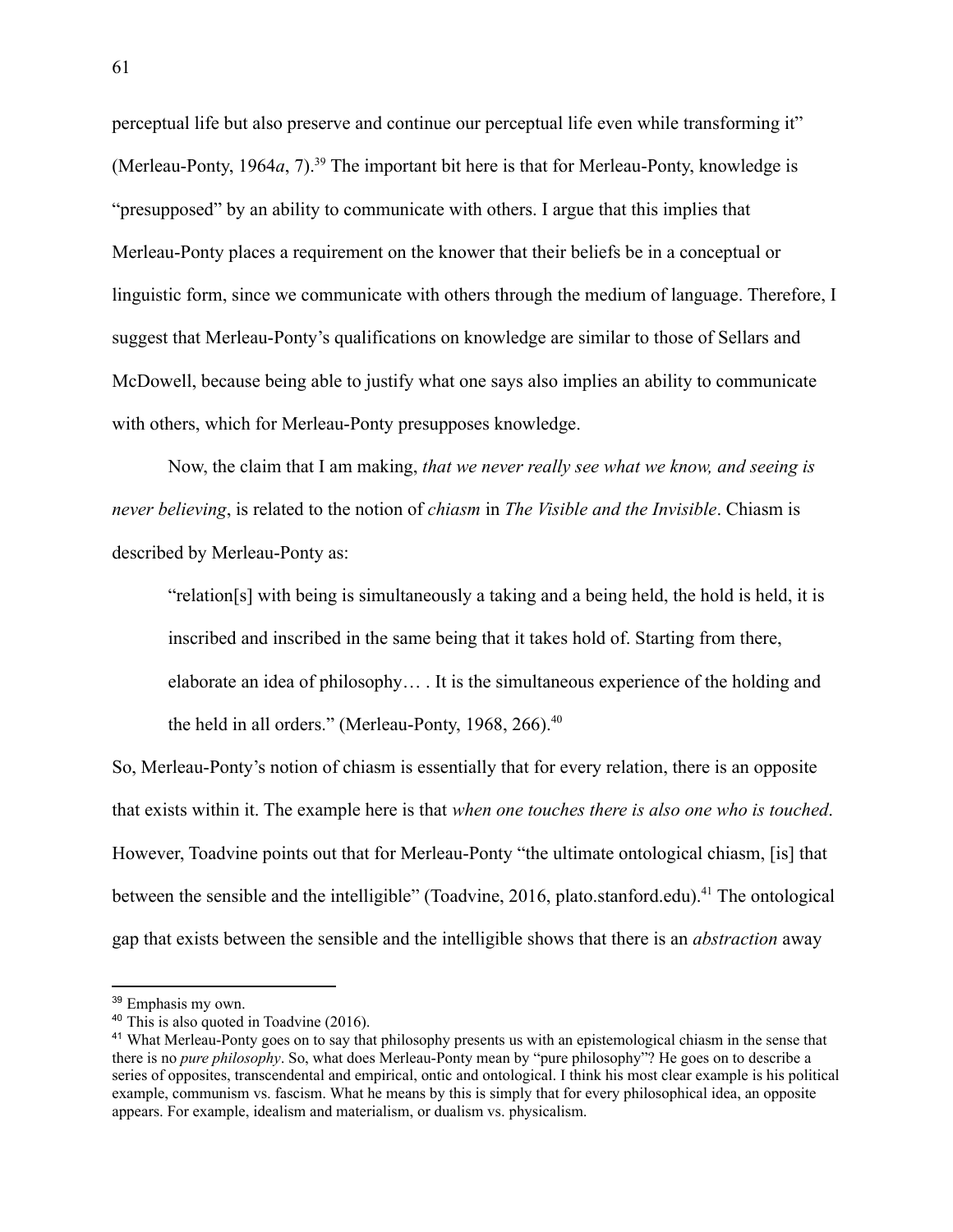from our sense capabilities by our capacities to understand; *the understanding abstracts from the sensible*. In other words, the *chasm* between the sensible and the intelligible shows that for Merleau-Ponty there is a gap between what we *see* and what we *know*.

Now, does this result in the claim "*if what we know are concepts, then we never really see what we know*"? As pointed out above, the space of reasons is constructed of deployed semantic content, and at the same time if the semantic contents are abstracted from the phenomenological contents; *it follows that what we know is abstracted from what we see*. This result is clear when Merleau-Ponty writes that, "a total determination of the concrete perceptual field of a given living individual at a given moment appears not provisionally unattainable but definitively meaningless, *because it presents structures that do not even have a name in the objective universe of separated and separable "conditions"*" (Merleau-Ponty, 1968, 21). The point here, I believe, is that the structures presented to us by the perceptual field do not have an objective meaning in themselves. But what gives the perceptual field its meaning? And further, how does this meaning remain abstracted from the field? He goes on to write:

"The "other [people]", a social and historical constellation, can intervene as stimuli only if we recognize the efficacy of ensembles that have *no physical existence and that operate on man not according to their immediately sensible properties but by reason of their social configuration, within a social space and time, according to a social code, and finally as symbols rather than causes*" (Ibid, 23-24).<sup>42</sup>

What Merleau-Ponty is claiming here is that the socially shared language, which by our analysis, constructs the space of reasons, can "intervene as stimuli" only if we accept that something without a spatio temporal existence acts on us not because of its sensory properties, but because it is a "socially configured" system of symbols. Thus, what gives the perceptual field meaning

<sup>42</sup> Emphasis my own.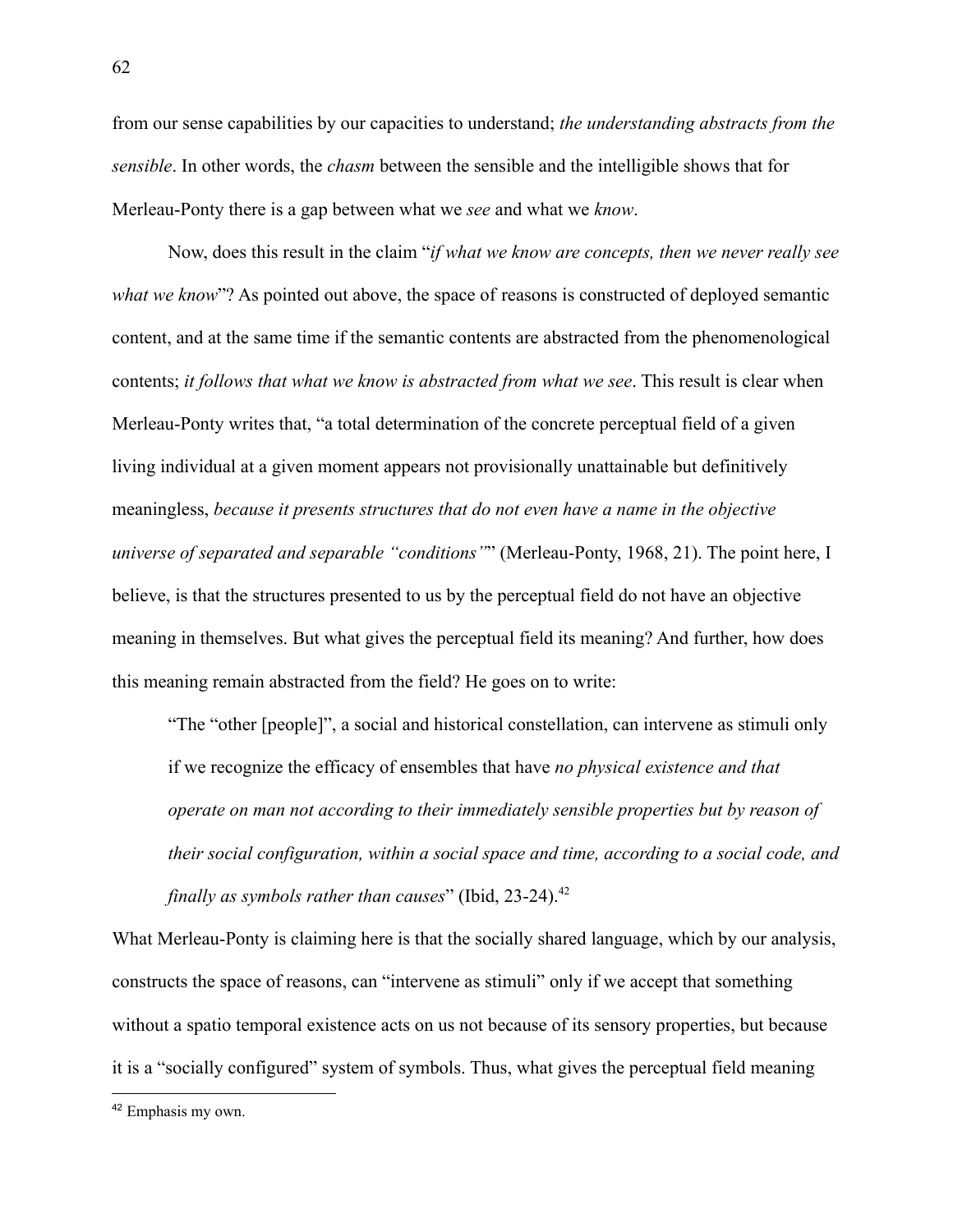for Merleau-Ponty is our socially configured language. From here, I argue that in the same way that Crane argues the semantic content of our experience is abstracted from the phenomenological content, *for Merleau-Ponty, our socially configured language is not spatiotemporal and is "abstracted" from our perceptual field*.

Lastly, I argued above that the realm of the *visible* is what Crane would call the phenomenological content of experience, which is "spatiotemporal, concrete, and specific to the subject"; while what is *invisible* is partially made up of semantic contents which I have claimed make up the space of reasons.<sup>43</sup> The result of this would be that what we see, what is *visible*, is *not* what is *known* because what we *know* is made up of *invisible* semantic contents. In other words, since what we know are propositions in the space of reasons, then we never really see what we know because the semantic contents of experience are "invisible". But we are left with a paradoxical consequence. While we do not "see what we know" because what we know are the semantic contents of our experience, we know things about what we see, and the things we see are, in Merleau-Ponty's words, "pregnant" with their "invisible" content. Meaning that the invisible is, in a certain sense, bound up in the visible. However, in spite of being able to bridge this gap through the notion of pregnancy, *the gap between the seen and the known is never nullified*.

So what I have argued is that the claim *we never really see what we know and that seeing is never believing* follows from Tim Crane's suggestion that the semantic contents are abstracted from the phenomenological contents of experience. The semantic contents have an exclusive hold on knowledge while the phenomenological contents are made up of sense experience. This, I have suggested, requires me to take up the Sellarsian definition of knowledge, that one places a belief in the space of reasons and justify what one says. The result of this is that the semantic

<sup>43</sup> For further discussion of this see pg. 22-24.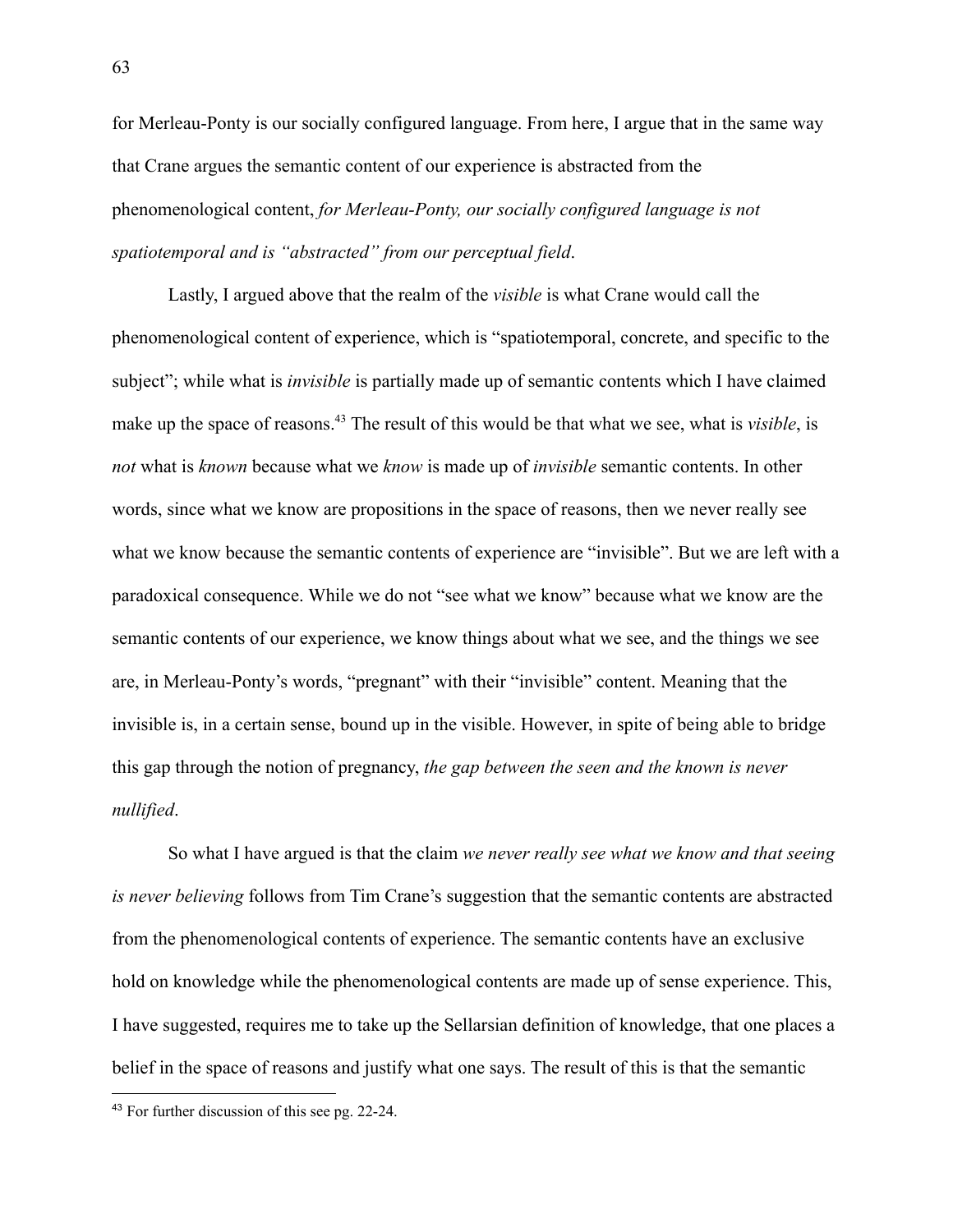contents of experience make up the space of reasons, while phenomenological contents construct the sensible. In order to make my point I turned to the *chiasm* between the sensible and the intelligible outlined by Merleau-Ponty in *The Visible and the Invisible*. This idea suggests that there is simultaneously a relationship between the sensible and the intelligible, and a gap between them. It follows from this, I have argued, that while the sensible is "pregnant" with the intelligible they are constructed out of two fundamentally different kinds of content. Therefore, a gap remains between them, allowing us to maintain that we never really see what we know.

#### 4) Conclusion

In conclusion, what I have shown in this section is that *we never really see what we know and that seeing is never really believing*. In other words, *there is a distinction between what we see in experience and what we know about it*. In order to make this claim I first outlined what it meant for the Given, the phenomenological content of experience, to be merely a form of data. I drew this point out by analogy, the Given is like the data presented by a sociologist in a study - *necessary*, but also meaningless without an explanation and interpretation. Secondly, if I was to make this claim, I felt it was necessary to address the structure of justification because if I am to reject that seeing can be a type of knowledge, I must also reject that sensation could provide justificatory power. Therefore, I had to show that coherence within a system of beliefs was necessary for justification. However, this is not strictly anti-foundationalist. Phenomenological content clearly provides us with basic beliefs because it is conceptually cued, or pregnant with "observation reports". Now if both foundations and coherence necessitate one another for observational, or empirical, knowledge, I argued that it was just better to reject the dialectic of foundationalism and coherentism entirely. This led me to make the claim that *what we see is distinct from what we know*. This claim is inspired by what Merleau-Ponty and Toadvine call an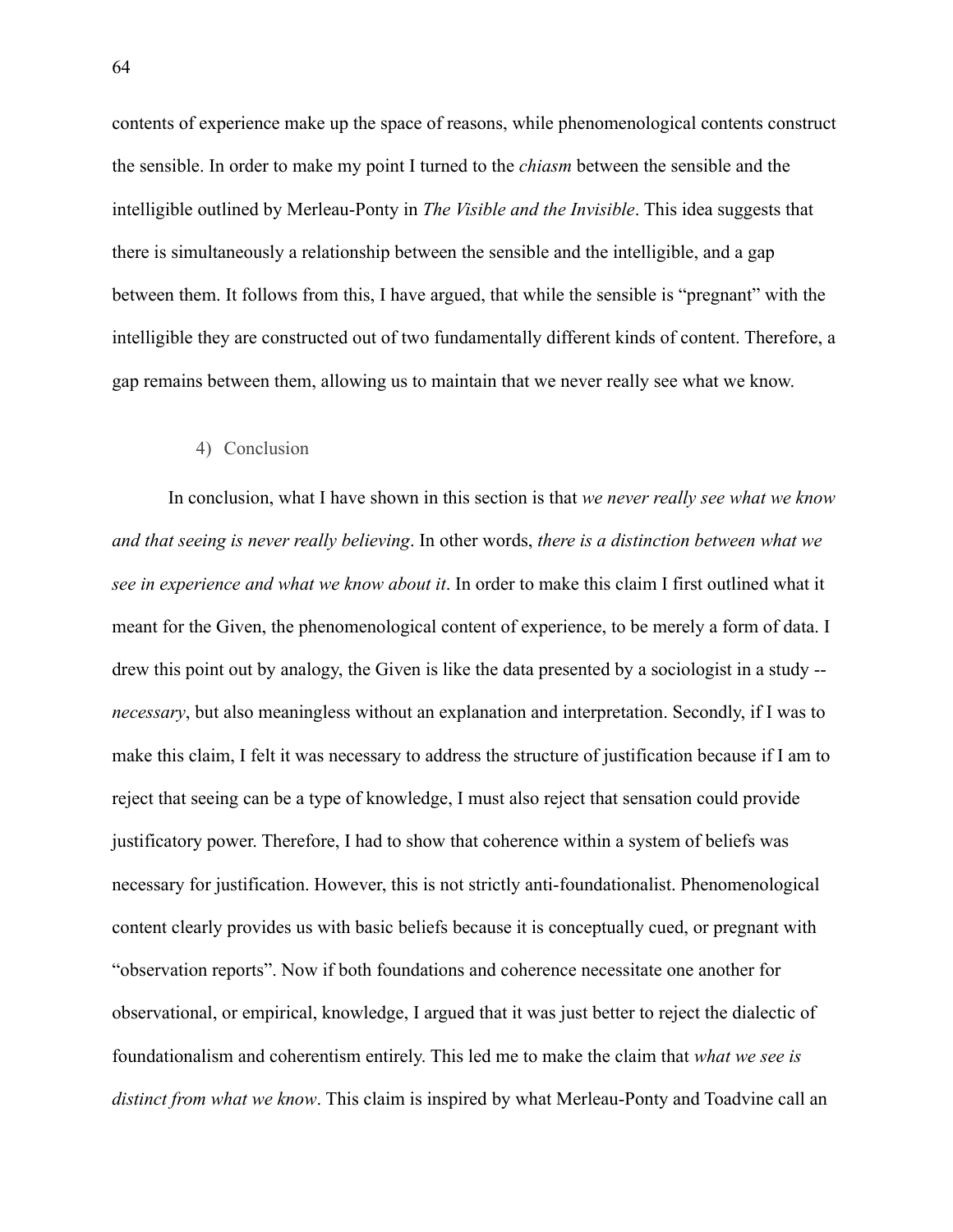"ontological gap" between the sensible and the intelligible. That is, what is sensed is distinct from what we know since the semantic content of experience is distinct from the phenomenological content. As a result, despite the colloquial phrase that "seeing is believing", *seeing is never believing since belief is linguistically structured and abstracted from its phenomenological content*.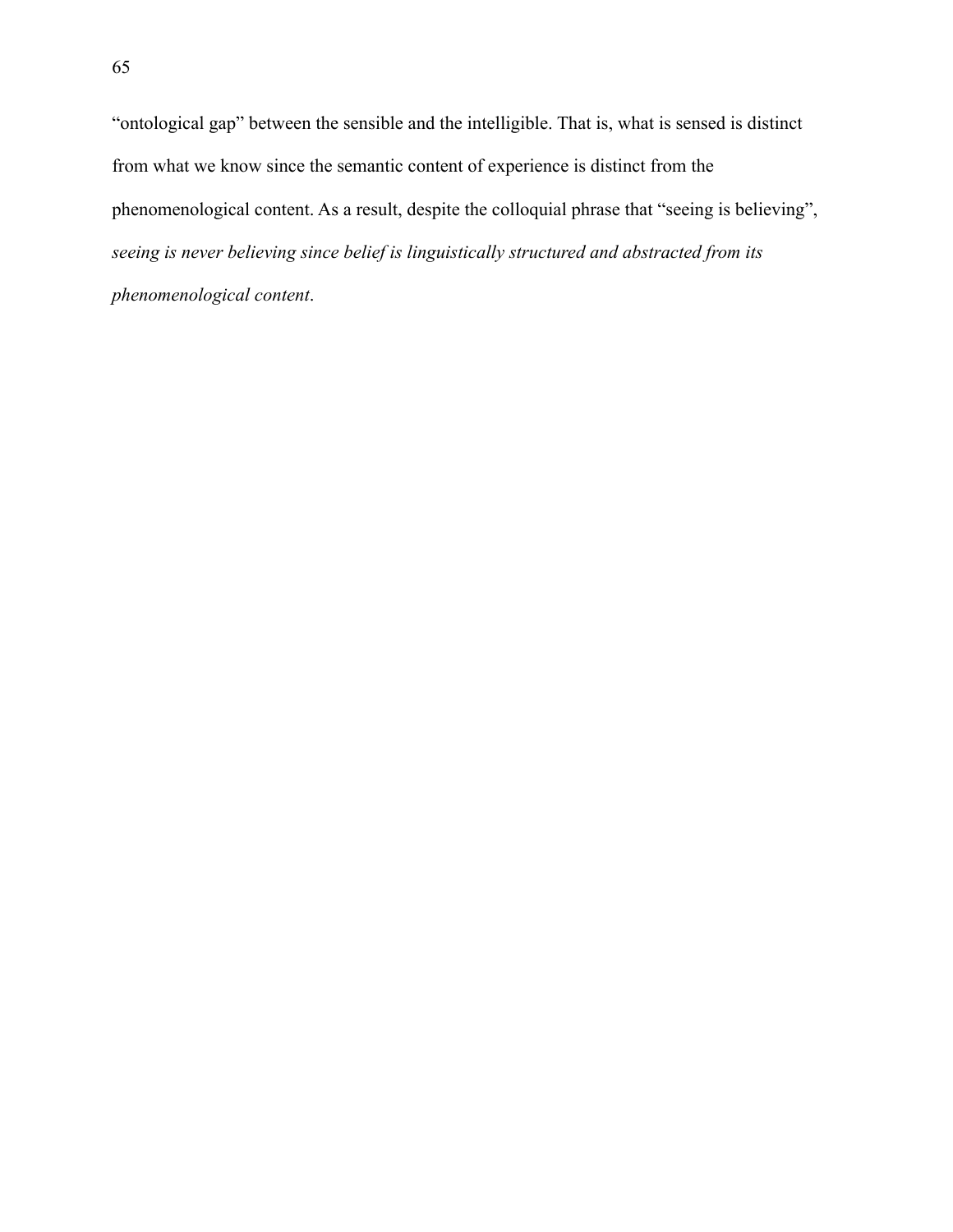### B) *Mutilating* From Above

Sellars's critique of the Given in *Empiricism and the Philosophy of Mind* is a double-edged sword. He goes after those who claim that there is something "epistemically Given" but he also argues that some of those who attack the Given are merely attacking *sense data* (Sellars, 1997, 14). To critique sense data itself is to *over-intellectualize* the nature of perception. Or, as Merleau-Ponty suggests in his critique of "intellectualism" that it *mutilates perception from above* (Merleau-Ponty, 2013, 62). What I will do in this section is argue against Susanna Siegel's claim that she has "expanded the house of reason" because in the process of doing so she "mutilates" perception from above.<sup>44</sup> The first step she takes in doing this is choosing to flip the route of traditional perceptual epistemology, from perception to psychological states. Instead, Siegel's route goes *from psychological states to perception* (Siegel, 2017, 19). Understanding the route from psychological states to perception is certainly important, but I think *there is another route which goes from our bodily perception to our psychological states which Siegel seems to take for granted*. As a result of taking up this route Siegel takes up what she calls the "inferential modulation thesis", which suggests that perceptual experiences are the conclusions of inferences, and this modulates the epistemic character of the experience (ibid, 21). To illustrate this she outlines what she calls *hijacked experience*, which shows that pre-existing psychological dispositions can "inferentially modulate" our perceptual experiences. I take up a middle position here. Sure, pre-existing psychological states can have an influence in our *interpretation* of perceptual experiences, but there is a level of receptivity that is Given by the senses. Thus, it is all well and good to claim that psychological inferences play a role in the understanding of our perceptual experiences, but the route is really a two-way street.

<sup>44</sup> Errol Lord (2020) makes a similar claim, that Siegel's "inferential thesis" over-intellectualize the nature of perception. However, Lord and I have differing reasons for making this claim. Nonetheless, Lord's claim has inspired my own criticism of Siegel as over-intellectualizing the nature of perception.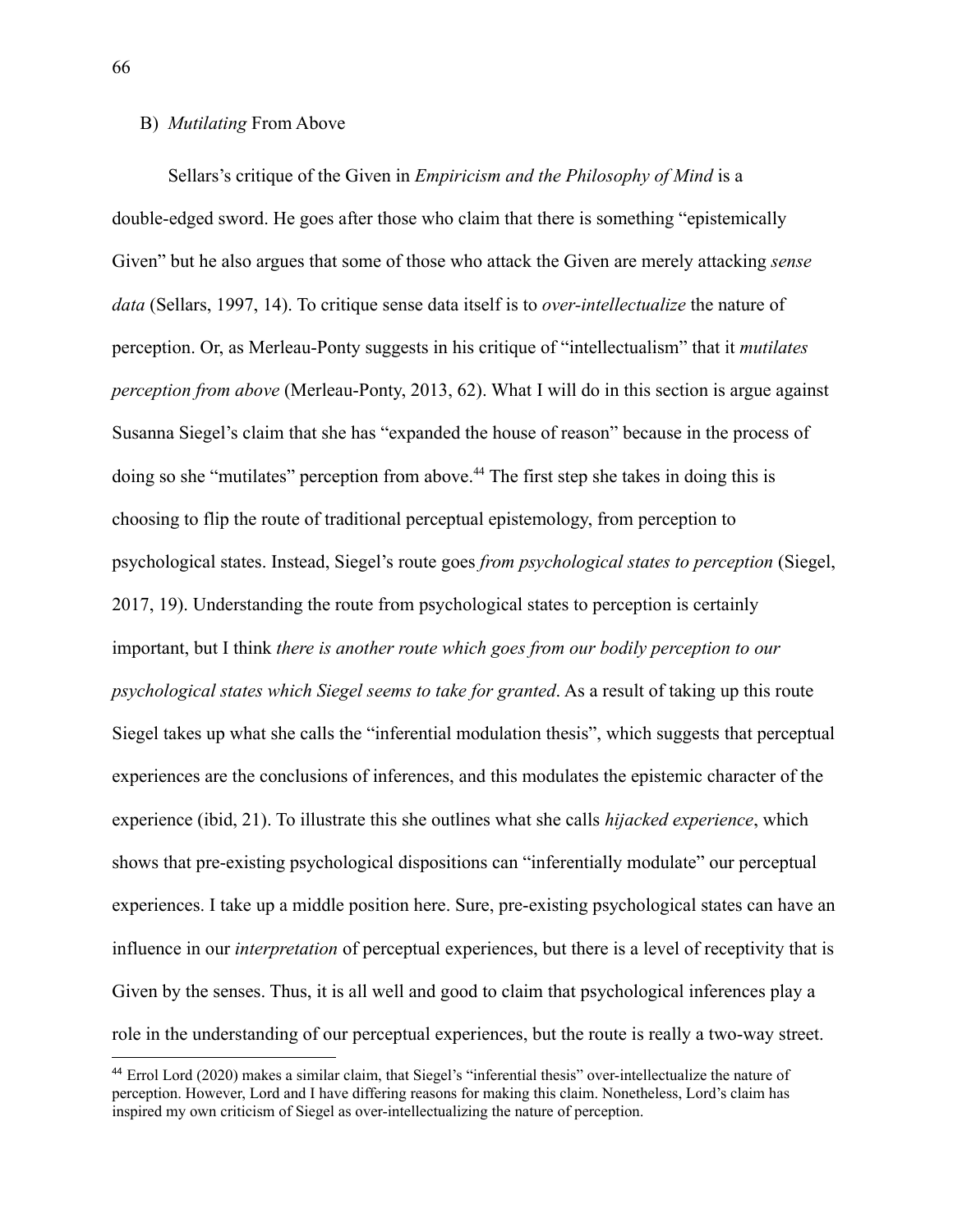In other words, sometimes inferences are a result of perceptual experiences. Lastly, since Siegel over-intellectualizes the picture, I propose that the *pregnancy framework* is a better way to understand the epistemic nature of perception as opposed to what Siegel calls *epistemic charge*. This is because, as I will show, the *pregnancy framework* can account for Siegel's route as well as the traditional route of doing perceptual epistemology.

## 1) Siegel's Route

The first point I want to make here is that Siegel's route of perceptual epistemology, from psychological states to perception, is a first step in over-intellectualizing the nature of perception. Siegel writes:

"Most discussions of perceptual epistemology focus on the route *from* perceptual experience to belief. The Rationality of Perception focuses on the route *to* perceptual experience from other psychological states of the perceiver. It extends the domain of rationality to transitions and states that were previously assumed to be entirely a-rational. It expands the house of reason" (Siegel, 2017, 19).

Siegel challenges Donald Davison's notion of the "house of reason". She claims to be showing that perceptual states typically thought of as a-rational can have a rational standing on their own. The question is has she given perception itself a rational standing, or, to keep with the house metaphor, *has she only built an extension from the house of reason onto the natural grounds of perception*? In other words, has she proven that perception itself is rational, or has she thrust rational capacities onto something a-rational and passively received. I argue that her route, and what follows from it commit her to the latter.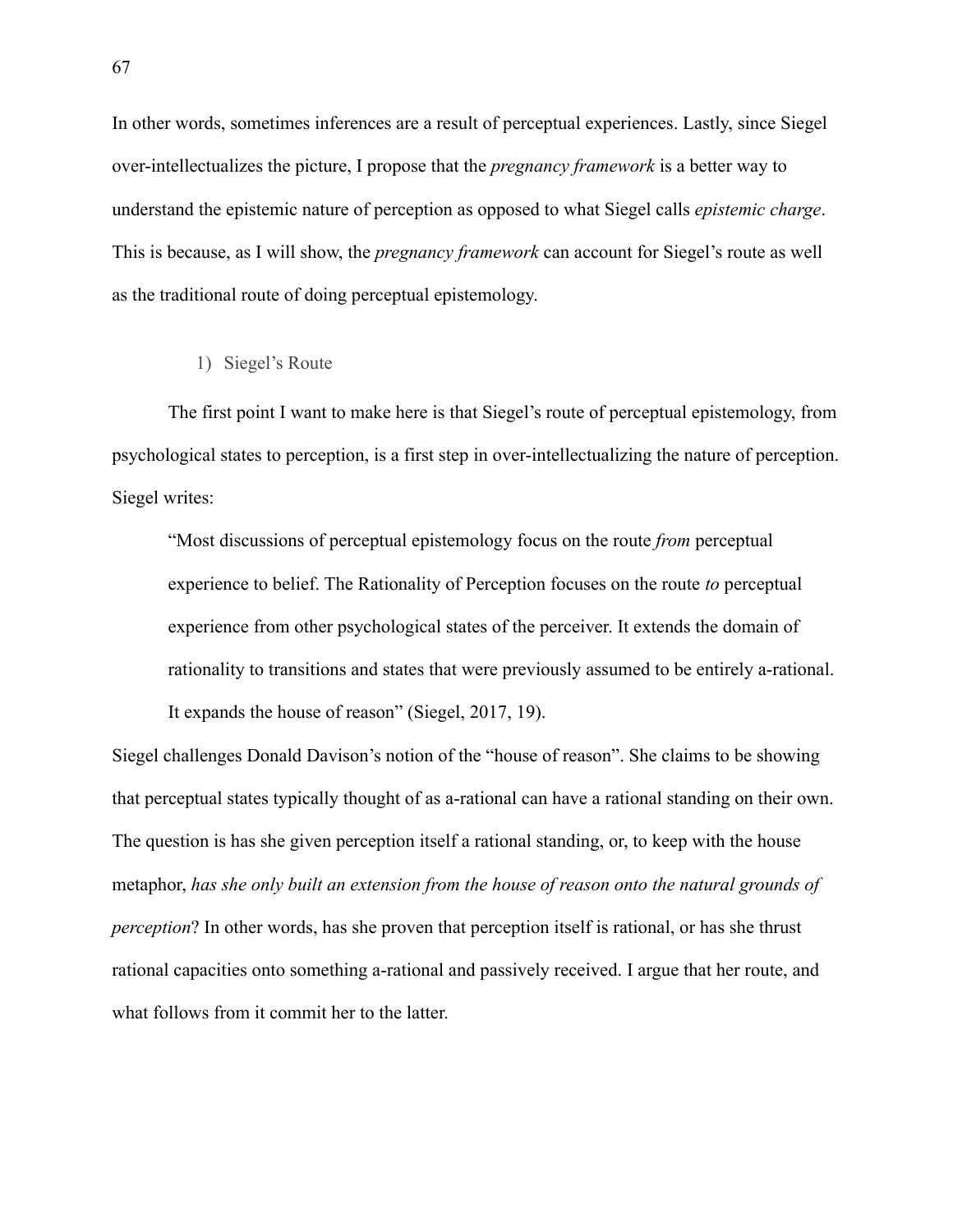In so doing I suggest that Siegel commits to an "intellectualist" error outlined by Merleau-Ponty.<sup>45</sup> The intellectualist error is to say that judgement is everywhere, even in passive sense experience. Siegel writes that her route is "at odds with a sharp division in the mind between perception and reasoning, and with the idea that the route to perception is "passive" as compared with the mental activity found in reasoning" (Ibid). It seems here that Siegel is either rejecting the idea that perception has a passive characteristic, or is at least rejecting the traditional route of explaining perceptual epistemology as going from "passive" perception to rational mental states. However, both of these explanations are mistakes. On the one hand, if Siegel is rejecting that perception has a passive character she is simply denying that the body produces a perceptual field which is *passively received* sense data. Yet, as I have argued in a previous section,<sup>46</sup> the body is organized in a particular way which gives rise to the perceptual field, and this is passively acquired. *The perceptual field is constructed by one's passive bodily sense capabilities*. Rather, what is rational in these scenarios are the linguistic interpretations of this passively acquired data. Now, on the other hand, if Siegel is attacking the "traditional route of perceptual epistemology" and replacing it with a route which goes from psychological states to perception then she is committing an error in Kantian terms for giving preference to the understanding over the sensible. Ultimately either direction one takes this it places judgement within the realm of sensation, and thereby, commits to the intellectualist error, *mutilating perception from above*.

Siegel also seems to be suggesting that her proposed route of doing perceptual epistemology collapses the gap between passive perception and rational activity. What this suggests is that for Siegel perception is an entirely rational activity. However, I wish to maintain

<sup>45</sup> See pg. 6, ft. 3.

<sup>46</sup> See pgs. 53-54.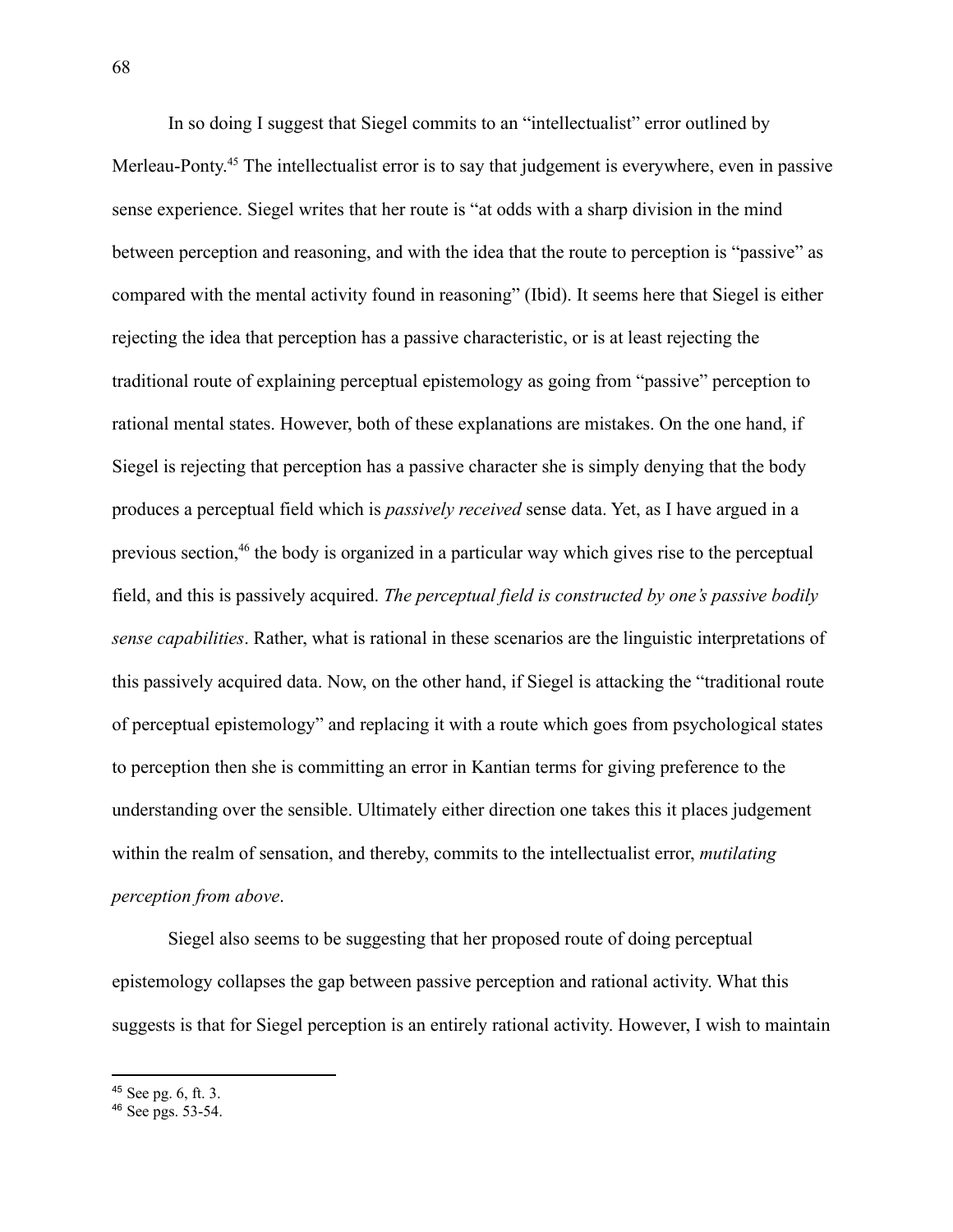that there is a passive element to our perception; it involves both passive and active faculties. *Perception involves receptive sensibility and spontaneous conceptualization working in tandem*. Thus, perceptual epistemology should involve a route which goes from passive sensation to psychological states, and, at the same time, Siegel's proposed route, from psychological states to perception. To take Siegel's route exclusively is to over-intellectualize perception, but to take the other route exclusively is to commit to a foundationalist picture. *Thus, neither of these routes alone will do*.

> 2) Epistemic Charge vs. Pregnancy: Problems with the "Inferential Modulation Thesis"

Siegel introduces the notion of *epistemic charge* to explain how perceptual experiences get their rational character. However, this concept rests on what she calls the *inferential modulation thesis*. The inferential modulation thesis is why Siegel's picture is over-intellectualized, but what exactly is the inferential modulation thesis? Siegel states that the inferential modulation thesis is the idea that "experiences can be formed by inferences that can modulate their epistemic charge" (Siegel, 2017, 21). Key to this claim is Siegel's suggestion that:

"If a perceptual experience could be the conclusion of an inference, the inference would modulate its epistemic status -- just as an inference modulates the epistemic status of a belief that is a conclusion of the inference" (Ibid).

So for Siegel, perceptual experiences do not arise from bodily passivity. Rather, they are a conclusion of an inference, and this inference modulates the epistemic status of the experience. The epistemic status given to this perceptual experience in virtue of its being inferentially modulated gives the experience its *epistemic charge*. In other words, perceptual experiences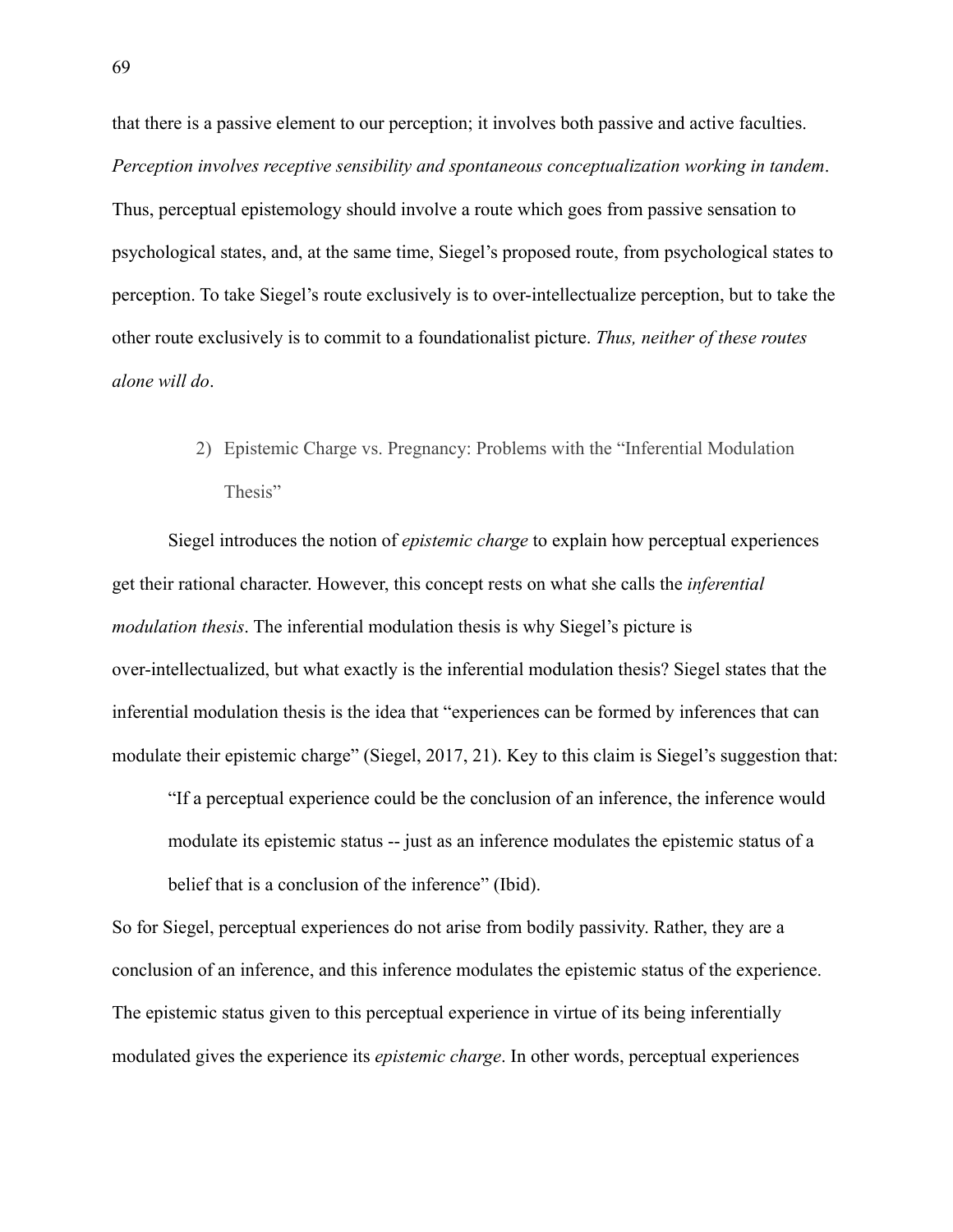yield an epistemic status because they are inferential conclusions, and in turn, are *epistemically charged*.

The question I have though is can a perceptual experience be the conclusion of an inference? I think to make this claim is to over-intellectualize the nature of perception and to expand the house of reason onto the natural grounds of perception, $47$  or, to use Merleau-Ponty's words, *mutilate perception from above*. However, to answer the question we have to ask a key question, what exactly is meant by *inference*? Inferences are conclusions based on evidence (data) and reasoning. If inferences are conclusions based on a mix of reason and data, then the observation reports discussed by Sellars in EPM<sup>48</sup> would surely be inferential. These observation reports are conceptually guided schemas which are constructed by the imagination, but ultimately these reports depend upon cues we get from the phenomenological content which is Given. In these cases, would an inference not be the result of a world cue in the perceptual field? This shows that we can also understand perceptual epistemology as going from perception to psychological inferences. Thus, if inferences can be the result of a passively received perceptual data in combination with imaginative conceptualization, we could say that the perceptual field and its accuracy conditions modulate inferences.<sup>49</sup> Thus, it must also be recognized that we must also understand perceptual epistemology as going from perception to psychological states.

However, I do not wish to reject Siegel's route entirely. What I am rejecting is the idea that inference *always* modulates experience and *epistemically charges* our perceptions. Rather, the exchange between passive perception and spontaneous conceptualization should be seen as

<sup>48</sup> See Part III Sec. A Subsec. 2 for a discussion of this. <sup>47</sup> What I mean by this is that there is something natural going on in perception related to the "evolution of the species" (Sellars 1953*b*, 337) that is not necessarily a type of reasoning. Therefore, it is a-rational, and what Siegel is doing with the inferential modulation thesis is taking our natural engagement with the world for granted.

<sup>&</sup>lt;sup>49</sup> This is not to take up a foundationalist picture. These observation reports are only rational and justified if they are coherent within a system of beliefs. Or in Sellars's words, observation reports are rational because they are within a system of beliefs which is a "self-correcting enterprise".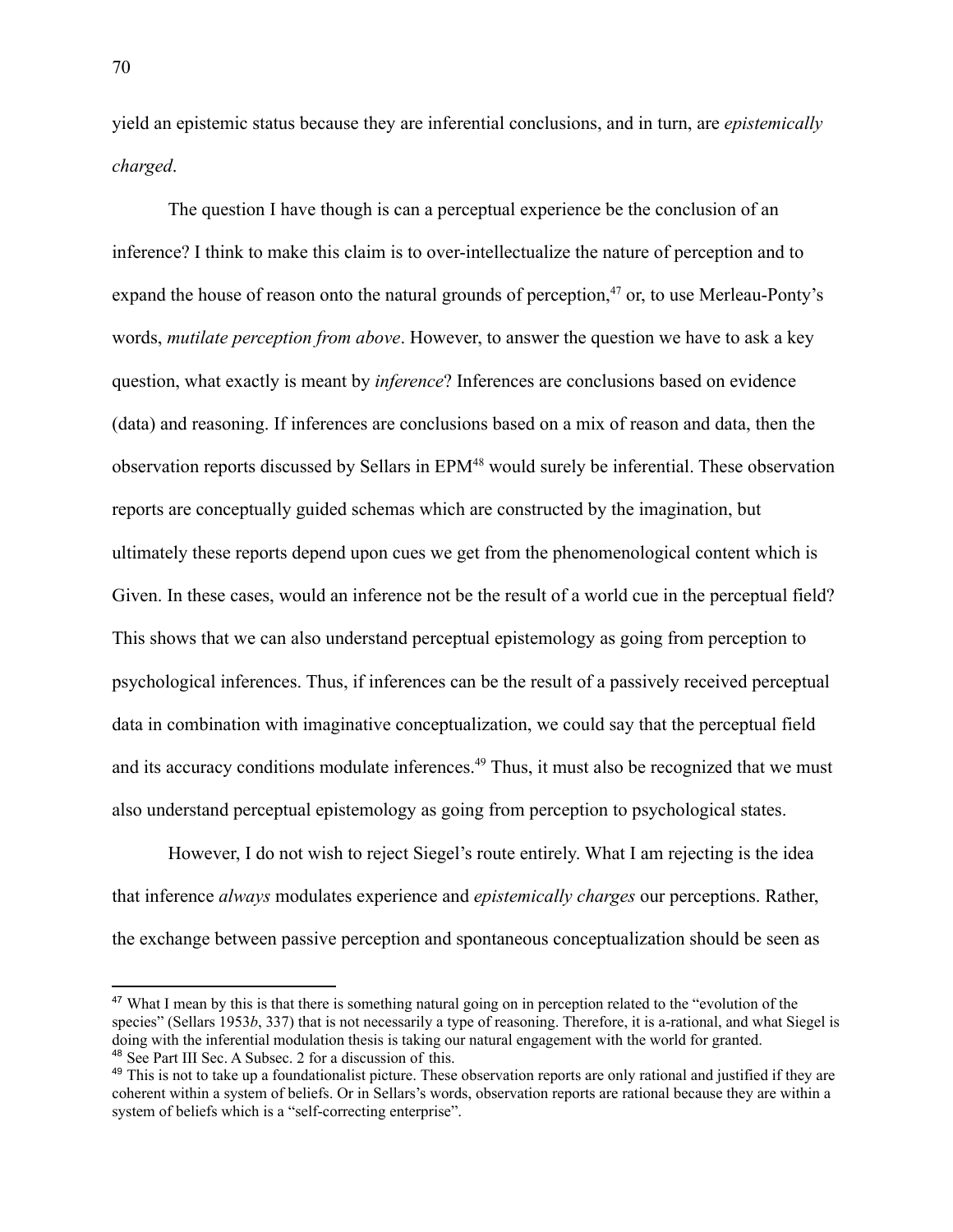bi-directional. This is to say that perceptual epistemology should be understood as having the route I have just defended as well as Siegel's proposed route. In other words, I am not rejecting Siegel's route, or her example of it, *hijacked experience*. Hijacked experience, as described by Siegel, is:

"When perceptual judgements or perceptual experiences arise from processes that give prior outlooks too much weight and fail to give proper weight to perceptual inputs (if there are any such inputs), we can say that the outlook *hijacks* the perceptual state"

(Siegel, 2017, 5).

What Siegel is suggesting here is that pre-existing outlooks can "hijack" a perception, making it irrational. So, for example, let's say that one night driving home along a rural road you hit a deer. This was a terrible experience and you are anxious about it happening again. Later, you are driving along the rural road on your way home and your headlights illuminate a branch on the side of the road. At a quick glance, you believe that the branch is a deer's antlers because you have been primed by your prior outlook. That is, the outlook that when driving along this road you may hit a deer. What happens in this case is that the outlook influences the observation reports we get from the perceptual field. Thus we can understand perceptual epistemology as going from psychological states to perception as well. *It is possible for experience to be hijacked by pre-existing psychological states*.

It is important to note that when Merleau-Ponty discusses hallucination in the *Phenomenology of Perception* he proposes a very similar account to Siegel. Romdenh-Romluc points out that for Merleau-Ponty, hallucinations are a result of the "power of summoning is exercised in the absence of the appropriate world cues" (Romdenh-Romluc, 2007, 81). The question here is what is the "power of summoning"? Romdenh-Romluc suggests that the power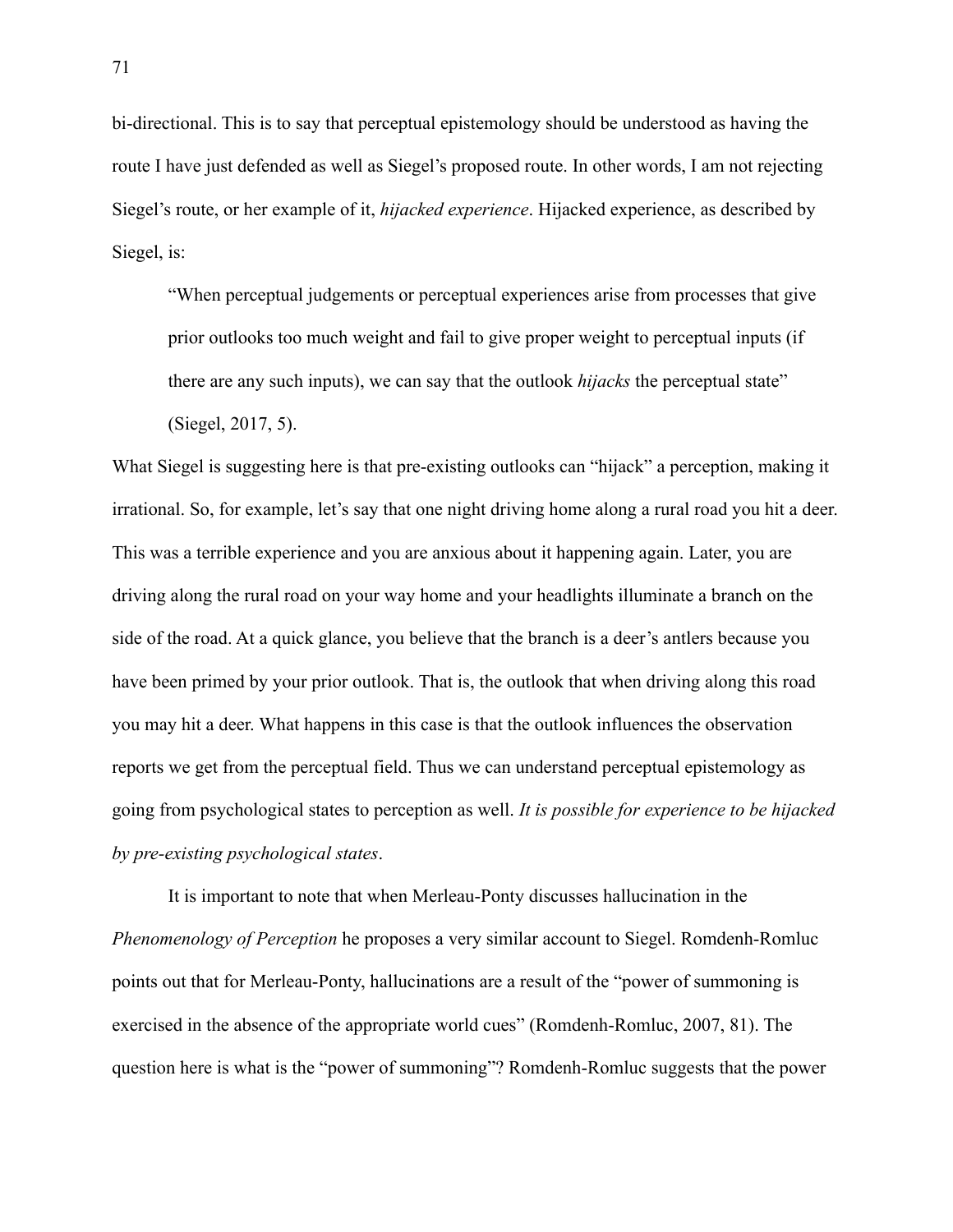of summoning is the idea that things in the world summon us to do certain things; for example, one sees a pile of dirty dishes as needing to be washed (Ibid, 78-81).<sup>50</sup> What happens in cases of hallucination though is that we "summon" an action dependent on a world cue despite its not actually being there. So, to the deer example, in this instance we "summon" the reaction to a deer running across the road despite its not being there because of our anxiety about hitting a deer while driving along this particular road at night. Thus, an action is summoned despite there not being an appropriate world cues in the experience. In this way pre-existing psychological states can lead us to act irrationally, if you will, and this shows that pregnancy can account for hijacked experience.

The question is can we explain the phenomena of hijacked experience using the concept of pregnancy instead of epistemic charge? I suggest that we can. Recall the process of how the perceptual field becomes pregnant,<sup>51</sup> the imagination forms object schemas with the use of concepts. Let me illustrate this point by using the deer example. When you hit the deer and it destroyed the front end of your car making you become anxious about driving along that road at night, the experience of you driving along that road at night was impregnated with the property that deer are living along that road and one may run out in front of you. In this case you are primed, because of your pre-existing psychological outlook towards driving along that road at night, to anticipate deer running out in front of your car. *This priming is a case of the subject's experience of driving along that road being "pregnant" with the possibility of hitting a deer just as the child's experience of seeing an apple, after experiencing a rotten one, is pregnant with the possibility of the apple to be rotten*. 52

<sup>&</sup>lt;sup>50</sup> The power of summoning is similar to the concept of affordances outlined by J.J. Gibson in psychological literature (1979).

<sup>51</sup> See pg. 30-31.

<sup>52</sup> See pg. 31.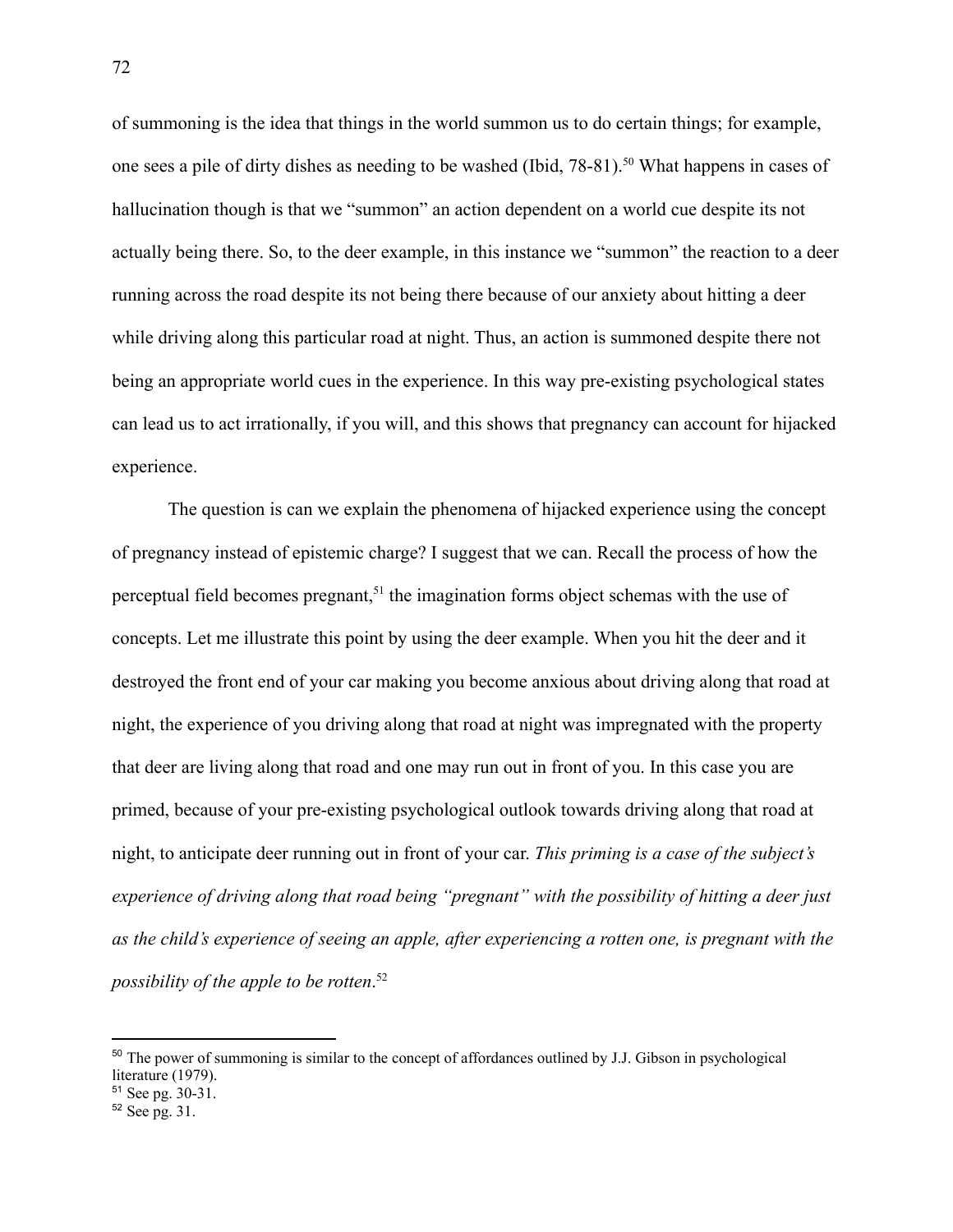Now, what I want to explain here is why the concept of pregnancy is a better explanation of the epistemic role of perception than Siegel's notion of epistemic charge. The problem with the concept of epistemic charge is that it relies on the inferential modulation thesis which claims that perceptual experiences are the conclusions of inferences. If this is the case then perceptual experiences would be conclusions of observation reports and this seems to over-intellectualize the nature of perception. There is data that is Given in the form of a perceptual field; in certain (most) instances, inferences (observation reports) are cued up by objects in the perceptual field. In these cases, perceptual experience is not the conclusion of an inference, but an inference is the result of a perceptual phenomena. Pregnancy accounts for this traditional route of perceptual epistemology which explains how perception can result in an inference, but as just outlined above, pregnancy can also account for times when perceptual experiences are hijacked by pre-existing psychological states (e.g. when one is anxious about hitting a deer while driving). Thus, pregnancy can be used to explain both routes of doing perceptual epistemology. On the one hand, it can explain the traditional route, how perceptions can lead to psychological states and inferences. While, on the other hand, it explains how pre-existing psychological states influence our perceptions and sometimes have an adverse effect on us. However, epistemic charge, since it relies on the inferential modulation thesis, can only account for the route proposed by Siegel. Therefore, epistemic charge threatens to over-intellectualize the nature of perception. While pregnancy recognizes that perceptual experiences rely on an exchange between passivity and rationality. *In short, Siegel's concept takes perceptual epistemology as a one-way street, but in reality perceptual epistemology is bi-directional, and pregnancy can account for this*.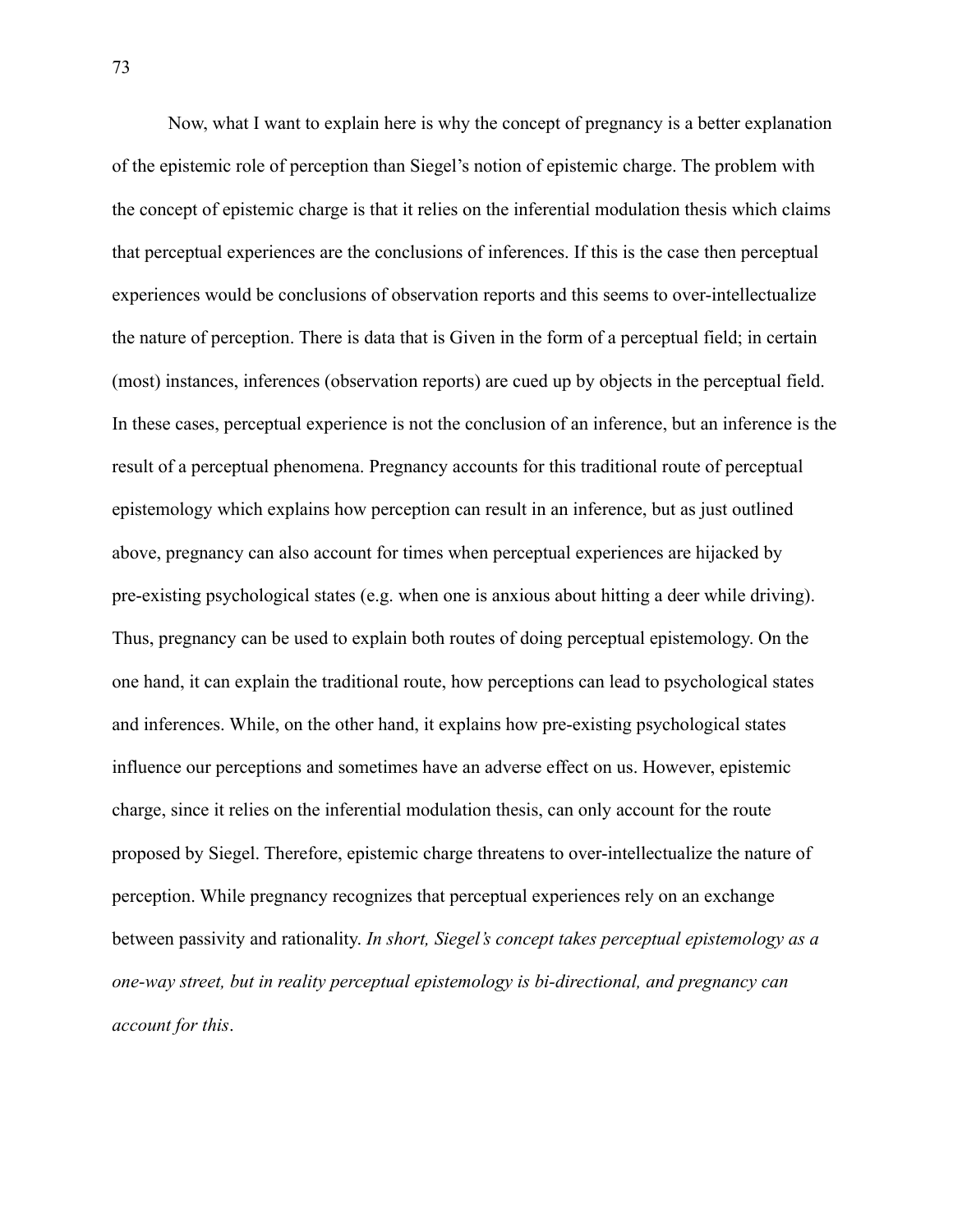## 3) Conclusion

What I have done in this section is argue against several of Susanna Siegel's claims in *The Rationality of Perception*. First, I disputed Siegel's route of doing perceptual epistemology. This was not to reject the route, but rather to suggest that perceptual epistemology should be understood as going both from psychological states to perceptual experience (Siegel's route) and as going the other direction, from perception to psychological states. These routes are *not* mutually exclusive, they can co-exist. Nonetheless, Siegel's only focusing on the one side of perceptual epistemology leads to the "inferential modulation thesis" which leads me to my second point. The inferential modulation thesis, and its result, *epistemic charge*, by only focusing on Siegel's route, ultimately over-intellectualizes the nature of perception. I then proposed that the *pregnancy framework* is a better explanation of the epistemic role of perception since it can be explained bi-directionally. This is to say that pregnancy can explain the epistemic role of perception both as going from perception to inference, and from pre-existing psychological states to perceptual experience.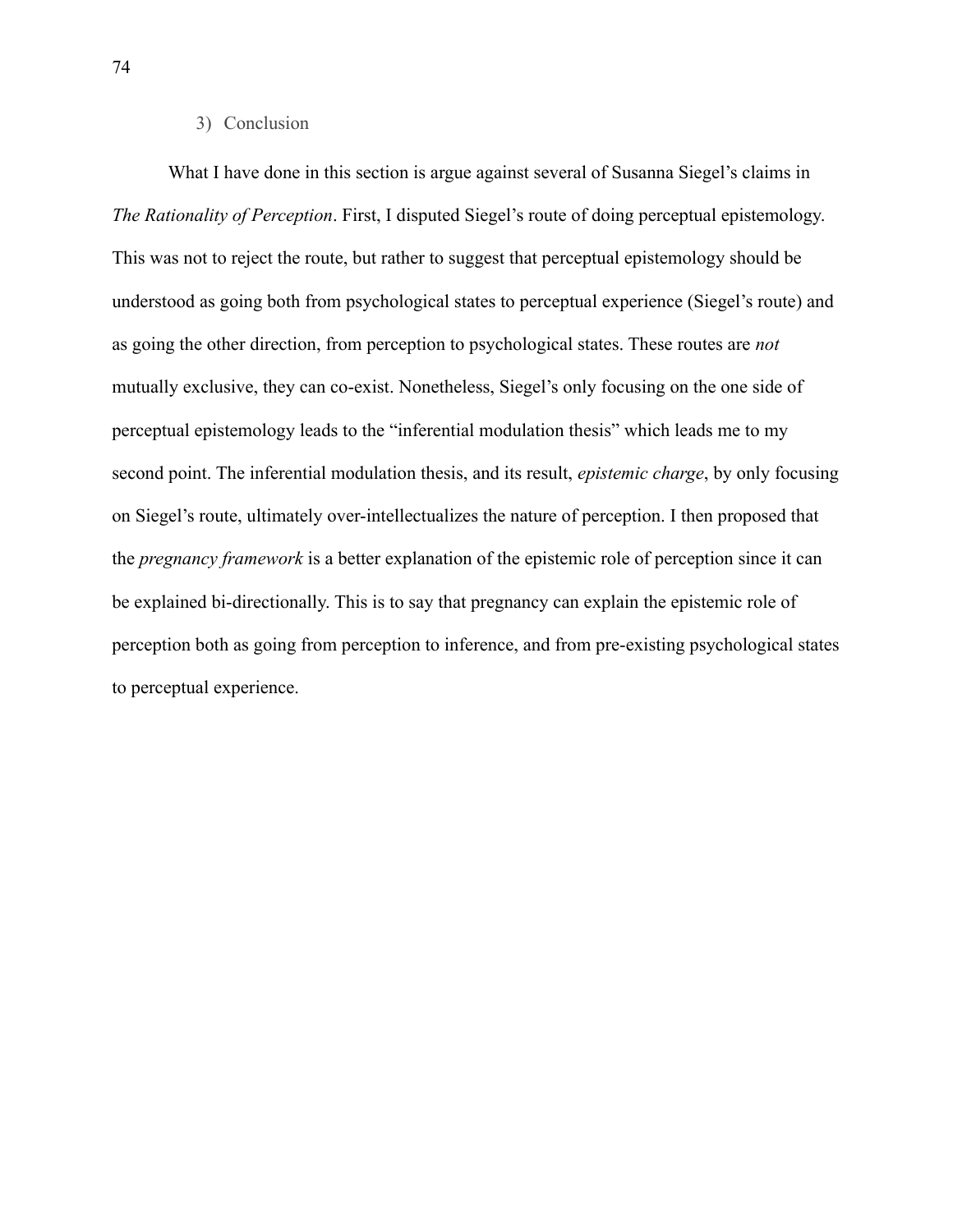Conclusion

What I want to do here is conclude the project by summarizing what I believe are its two upshots. The first upshot is the *pregnancy framework* I have developed derived from the works of Merleau-Ponty, Sellars, and, indirectly, Kant. The notion of pregnancy explains how things passively received within the perceptual field can give rise to observation reports. These reports are cued up to respond to phenomena in the perceptual field, so, for instance, when one is presented with a red square, and one is in ideal conditions to accurately perceive a red square, the observation report is that "there is a red square". However, since one has been acculturated into a language which uses these categorizations one must also know a series of other facts in order to make this claim (e.g. how to distinguish red from green and squares from circles). Therefore, if one is to form this belief it is justified in virtue of its not being able to be defeated by another belief. So, to say that the Given is *pregnant*, is to say that the Given is a kind of datum which gives rise to observation reports. An object, when pregnant, is schematized, that is, linked to the properties that describe it. Thus, when one sees an apple one sees it as juicy, having white flesh, possibly rotten, etc., the apple is "pregnant" with its properties for the subject. These properties are "cued" up and correspond to concepts which take part in a knowledge-language game that is self-correcting.

I stacked up this notion against contemporary explanations of how perception and rationality interact. Namely, Susanna Siegel's notion of *epistemic charge*. I made the claim that Siegel over-intellectualizes the picture because epistemic charge rests on the "inferential modulation thesis". The inferential modulation thesis suggests that inference modulates the epistemic character of perceptual experiences, and this is all well and good. However, in the process Siegel rejects the traditional route of perceptual epistemology and flips it on its head.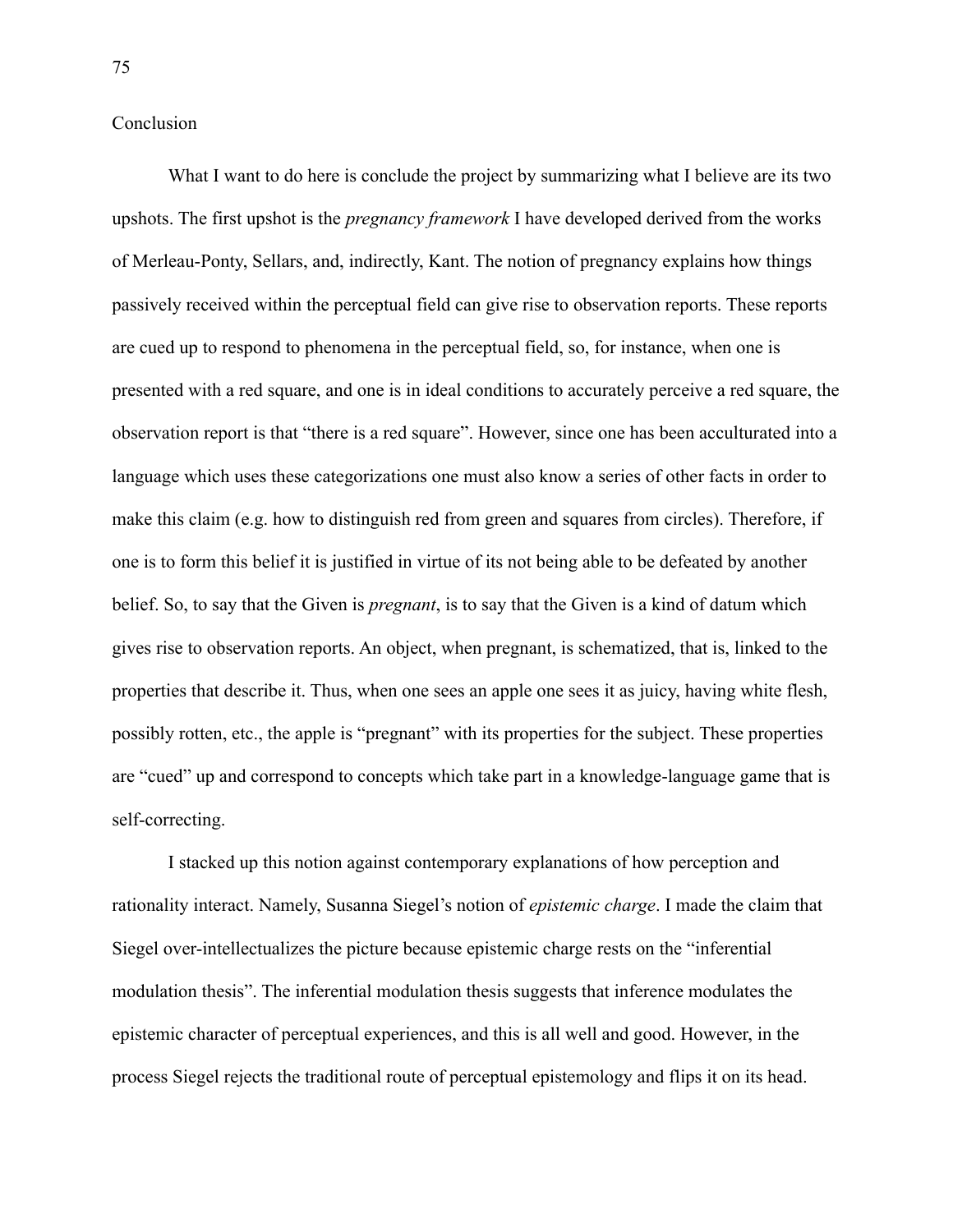The traditional route goes from perception to psychological states, but Siegel's route goes from psychological states to perceptual experience. I argued that *observation reports* show how perceptual experience can sometimes lead to an inference. Therefore, the traditional route remains intact. However, I did not necessarily reject Siegel's route; what I disagree with is that she does not seem to accept the traditional route in addition to her own. Thus, I suggested that pregnancy can account for both routes, and is therefore a more viable explanation of the rational character of perception.

The second upshot to the project was making the claim that *we never really see what we know, and seeing is never believing*. To understand this claim we have to understand how the *pregnancy framework* avoids the Myth of the Given. I showed that Merleau-Ponty's notion of pregnancy avoids the Myth by taking up a hard-lined distinction between what Tim Crane would call the *phenomenological* and *semantic contents of experience*. The phenomenological content is that which is passively received by the senses; while, the semantic content is linguistic in nature, and the sort which structures belief, justification, and knowledge. Merleau-Ponty's notion of *flesh as the visible and sensible*, as well as his suggestion that *the body's intrinsic organization gives rise to a perceptual field*, I claimed gave rise to the phenomenological content of experience. While the *existentials of the visible*, which impregnate the visible with its meaning, were likened to the semantic content of experience. These existentials are part of what make up the "invisible" for Merleau-Ponty, that is, things which are not able to be sensed. Thus, the visible flesh would be what makes up the perceptual field (i.e. the Given); while an element of the invisible would structure belief, justification, and knowledge. *Therefore, since what we see is visible but what we know is invisible in a literal sense for Merleau-Ponty, I argue that we never really see what we know, and seeing is never believing.*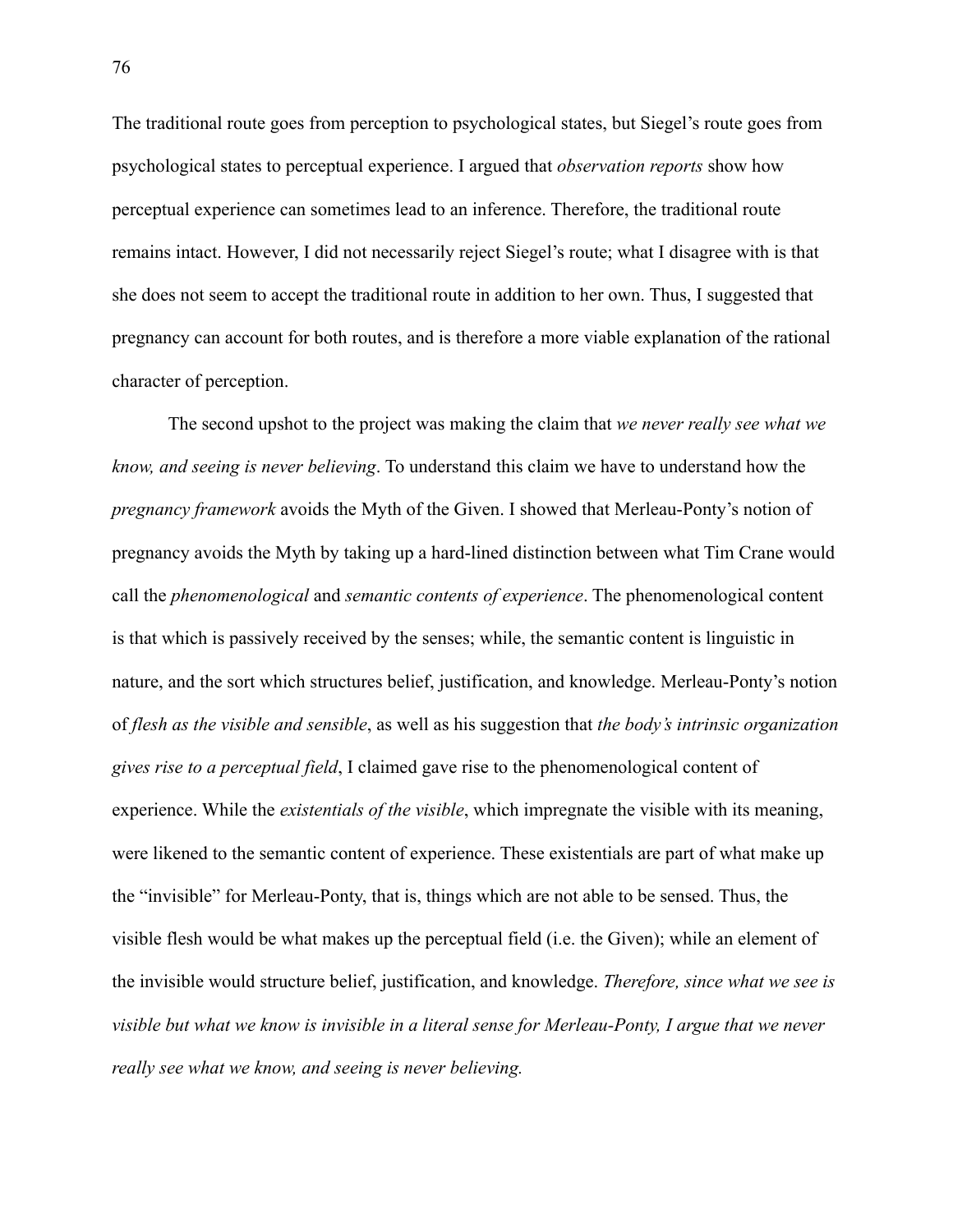## References

- Armstrong, David, *The Nature of Mind and Other Essays*, Cornell University Press, 1980.
- Brandom, Robert, "Heidegger's Categories in '*Being and Time*'", *The Monist*, vol. 66, no. 3, 1983, pp. 387–409.
- Bonjour, Laurence, "The Dialectic of Foundationalism and Coherentism", in *The Blackwell Guide to Epistemology*, eds. John Greco & Ernest Sosa, Blackwell Publishing, 2017, pp 117-142.
- Crane, Tim, "The Given" in *Knowledge, Mind, and Being-in-the-World: The McDowell-Dreyfus Debate*, ed. Joseph Schear, Routledge, 2013, pp. 229-249.
- deVries, Willem & Triplett, Timm, *Knowledge, Mind, and the Given*, Hackett Publishing, 2000.
- Dreyfus, Hubert, "Overcoming the Myth of the Mental: How Philosophers can Profit from the Phenomenology of Everyday Expertise", *Proceedings and Address of the American Philosophical Association*, vol. 79 no. 2, 2005, pp. 47-65.
- -- "The Myth of the Pervasiveness of the Mental" in *Knowledge, Mind, and Being-in-the-World: The McDowell-Dreyfus Debate*, ed. Joseph Schear, Routledge, 2013, pp. 15-40.
- Gadamer, Hans-Georg, *Truth and Method*, Bloomsbury Publishing, 2019.
- Gibson, James J., *The Ecological Approach to Visual Perception*, Houghton Mifflin, 1979.
- Guttenplan, Samuel, "Normative", in *A Companion to the Philosophy of Mind*, ed. Samuel Guttenplan, Blackwell Publishing, 1996, pp. 450-452.
- Husserl, Edmund, *The Crisis of European Sciences and Transcendental Phenomenology*, Northwestern University Press, 1970*a*.
- Johnston, Mark, "The Obscure Object of Hallucination" *Philosophical Studies: An International Journal for Philosophy in the Analytic Tradition*, vol. 120 no. ⅓, 2004, pp. 113-183.
- Lord, Errol, "The Vices of Perception", *Philosophy and Phenomenological Research*, vol. 101, 2020, pp. 727-734.
- Matherne, Samantha, "Images and Kant's Theory of Perception", *Ergo*, vol. 2 no. 29, 2015, pp. 737-777.
- -- "Kant's Theory of the Imagination", in *The Routledge Handbook of the Philosophy of Imagination*, Routledge, 2016*a*, pp. 55-68.
- -- "Kantian Themes in Merleau-Ponty's Theory of Perception", *De Gruyter*, vol. 98 no. 2, 2016*b*, pp. 193-230.
- McDowell, John, *Mind and World*, Harvard University Press, 1994.